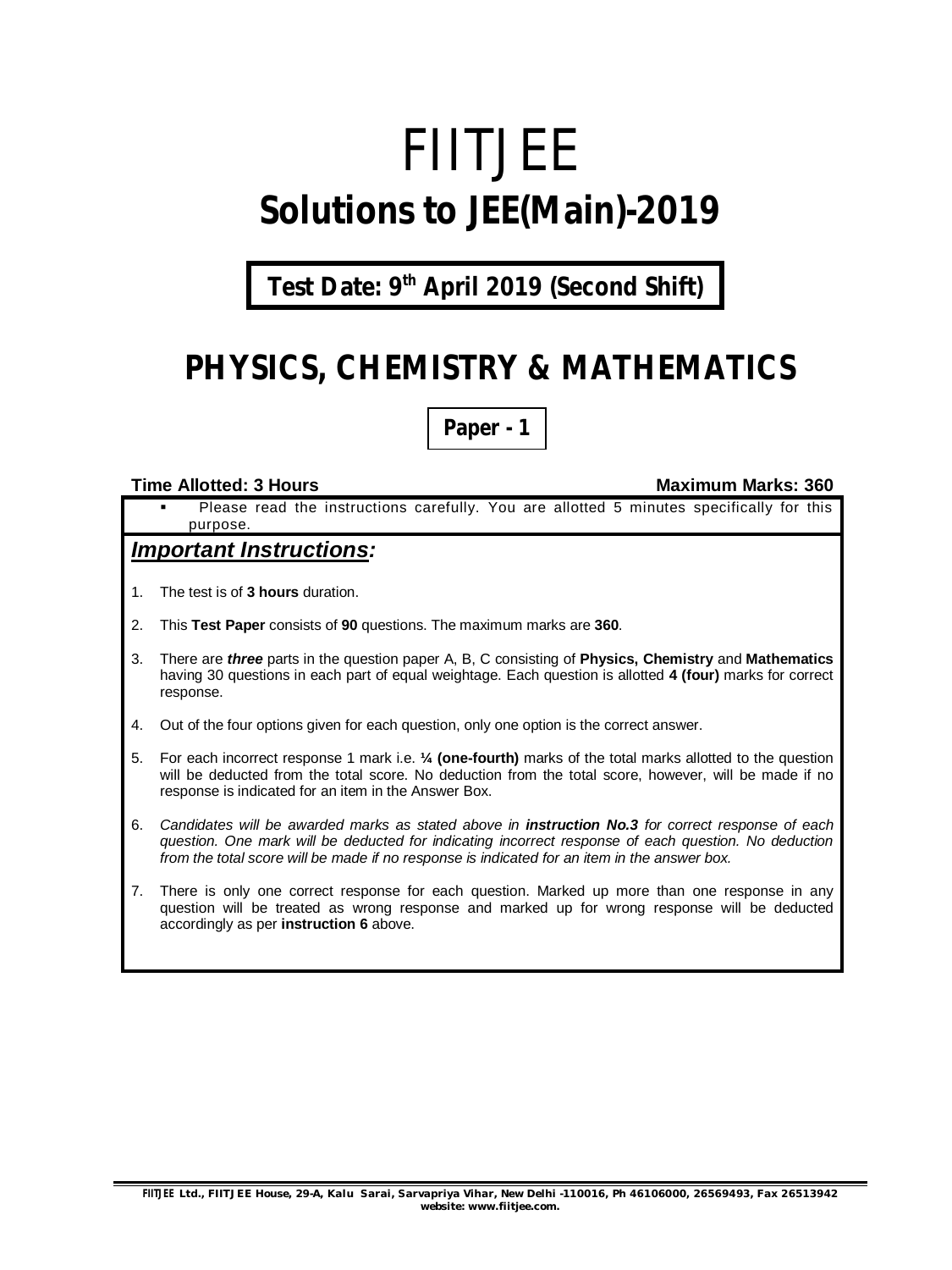## **PART –A (PHYSICS)**

1. Two coils P and Q are separated by some distance. When a current of 3 A flows through coil P a magnetic flux of  $10^{-3}$  Wb passes through Q. No current is passed through Q. When no current passes through P and a current of 2 A passes through Q, the flux through P is:

| (A) $6.67 \times 10^{-3}$ Wb | (B) $6.67 \times 10^{-4}$ Wb |
|------------------------------|------------------------------|
| (C) $3.67 \times 10^{-4}$ Wb | (D) $3.67 \times 10^{-3}$ Wb |

2. A metal wire of resistance  $3\Omega$  is elongated to make a uniform wire of double its previous length. The new wire is now bent and the ends joined to make a circle. If two points on this circle make an angle  $60^{\circ}$  at the centre, the equivalent resistance between these two points will be:

| (A) $\frac{12}{5}$ $\Omega$ | (B) $\frac{5}{3}\Omega$    |
|-----------------------------|----------------------------|
| (C) $\frac{5}{2}$ $\Omega$  | (D) $\frac{7}{2}$ $\Omega$ |

- 3. The resistance of a galvanometer is 50 ohm and the maximum current which can be passed through it is 0.002 A. What resistance must be connected to it in order to convert it into an ammeter of range  $0 - 0.5$  A? (A) 0.2 ohm (B) 0.002 ohm (C) 0.02 ohm (D) 0.5 ohm
- 4. The position of a particle as a function of time t, is given by  $x(t) = at + bt^2 ct^3$  where a, b and c are constants. When the particle attains zero acceleration, then its velocity will be:

| (A) $a + \frac{b^2}{4c}$ | (B) $a + \frac{b^2}{c}$  |
|--------------------------|--------------------------|
| (C) $a + \frac{b^2}{2c}$ | (D) $a + \frac{b^2}{3c}$ |

5. A thin convex lens L (refractive index = 15) is placed on a plane mirror M. When a pin is placed at A, such that  $OA = 18$  cm, its real inverted image is formed at A itself, as shown in figure. When a liquid of refractive index  $\mu_i$  is put between the lens and the mirror, the pin has to be moved to A'. such that  $OA' = 27$ cm, to get its inverted real image at A' itself. The value of  $\mu$ , will be:



**FIITJEE** *Ltd., FIITJEE House, 29-A, Kalu Sarai, Sarvapriya Vihar, New Delhi -110016, Ph 46106000, 26569493, Fax 26513942 website: [www.fiitjee.com.](http://www.fiitjee.com.)*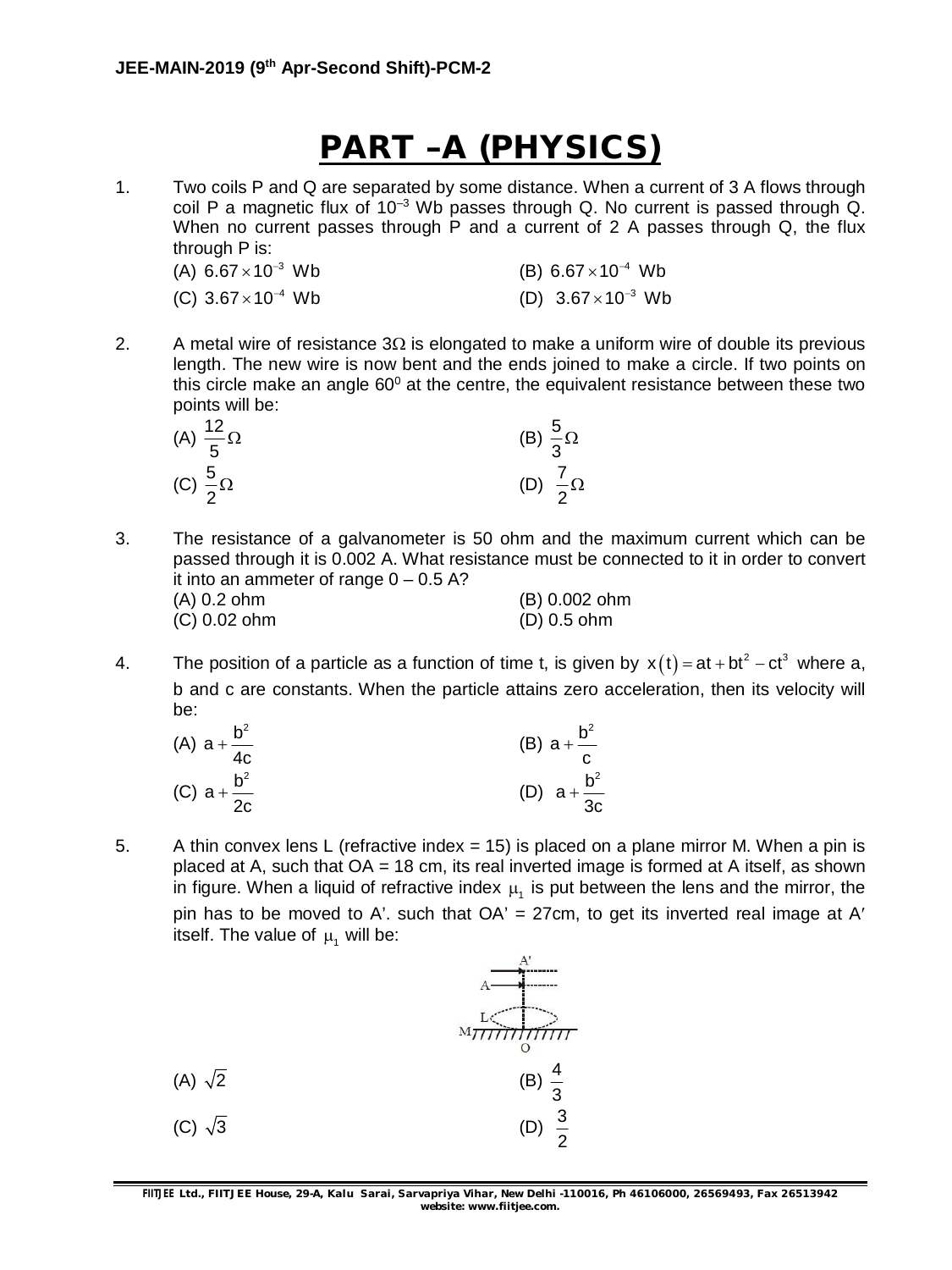6. A moving coil galvanometer has a coil with 175 turns and area 1 cm<sup>2</sup> It uses a torsion band of torsion constant  $10^{-6}$  N – m/rad. The coil is placed in a magnetic field B parallel to its plane. The coil deflects by 1<sup>0</sup> for a current of 1 mA. The value of B (in Tesla) is approximately:-

| (A) 10 <sup>-3</sup> | $(B) 10^{-1}$ |
|----------------------|---------------|
| (C) $10^{-4}$        | (D) $10^{-2}$ |

7. A very long solenoid of radius R is carrying current  $I(t)$  = kte<sup>- $\alpha t$ </sup> (k > 0), as a function of time ( $t \ge 0$ ). counter clockwise current is taken to be positive. A circular conducting coil of radius 2R is placed in the equatorial plane of the solenoid and concentric with the solenoid. The current induced in the outer coil is correctly depicted, as a function of time, by:-



8. A massless spring  $(k = 800 \text{ N/m})$ , attached with a mass (500 g) is completely immersed in 1 kg of water. The spring is stretched by 2 cm and released so that it starts vibrating. What would be the order of magnitude of the change in the temperature of water when the vibrations stop completely? (Assume that the water container and spring receive negligible heat and specific heat of mass  $=$  400 J/kg K, specific heat of water  $=$  4184  $J/kg K$ )<br>(A) 40<sup>-31</sup> (A)  $10^{-3}$  K (B)  $10^{-4}$ 

| $(A)$ 10 $^{\circ}$ K    | (D) 10          |
|--------------------------|-----------------|
| $(C)$ 10 <sup>-1</sup> K | (D) $10^{-5}$ K |

9. A particle P is formed due to a completely inelastic collision of particles x and y having de – Broglie wavelengths  $\lambda_x$  and  $\lambda_y$  respectively. If x and y were moving in opposite directions, then the de – Broglie wavelength of P is:

| (A) $\lambda_x + \lambda_y$                                          | (B) $\frac{\lambda_x \lambda_y}{\lambda_x + \lambda_y}$ |
|----------------------------------------------------------------------|---------------------------------------------------------|
| (C) $\frac{\lambda_x \lambda_y}{\left \lambda_x - \lambda_y\right }$ | (D) $\lambda_x - \lambda_y$                             |

10. A convex lens of focal length 20 cm produces images of the same magnification 2 when an object is kept at two distances  $x_1$  and  $x_2$  ( $x_1 > x_2$ ) from the lens. The ratio of  $x_1$  and  $x_2$ is:<br> $(4)$   $5 \cdot 3$  $(A) 5 : 3$  (B) 2 : 1

| (A) ၁ . ၁   | $(D)$ $\angle$ . $\perp$ |
|-------------|--------------------------|
| $(C)$ 4 : 3 | (D) 3:1                  |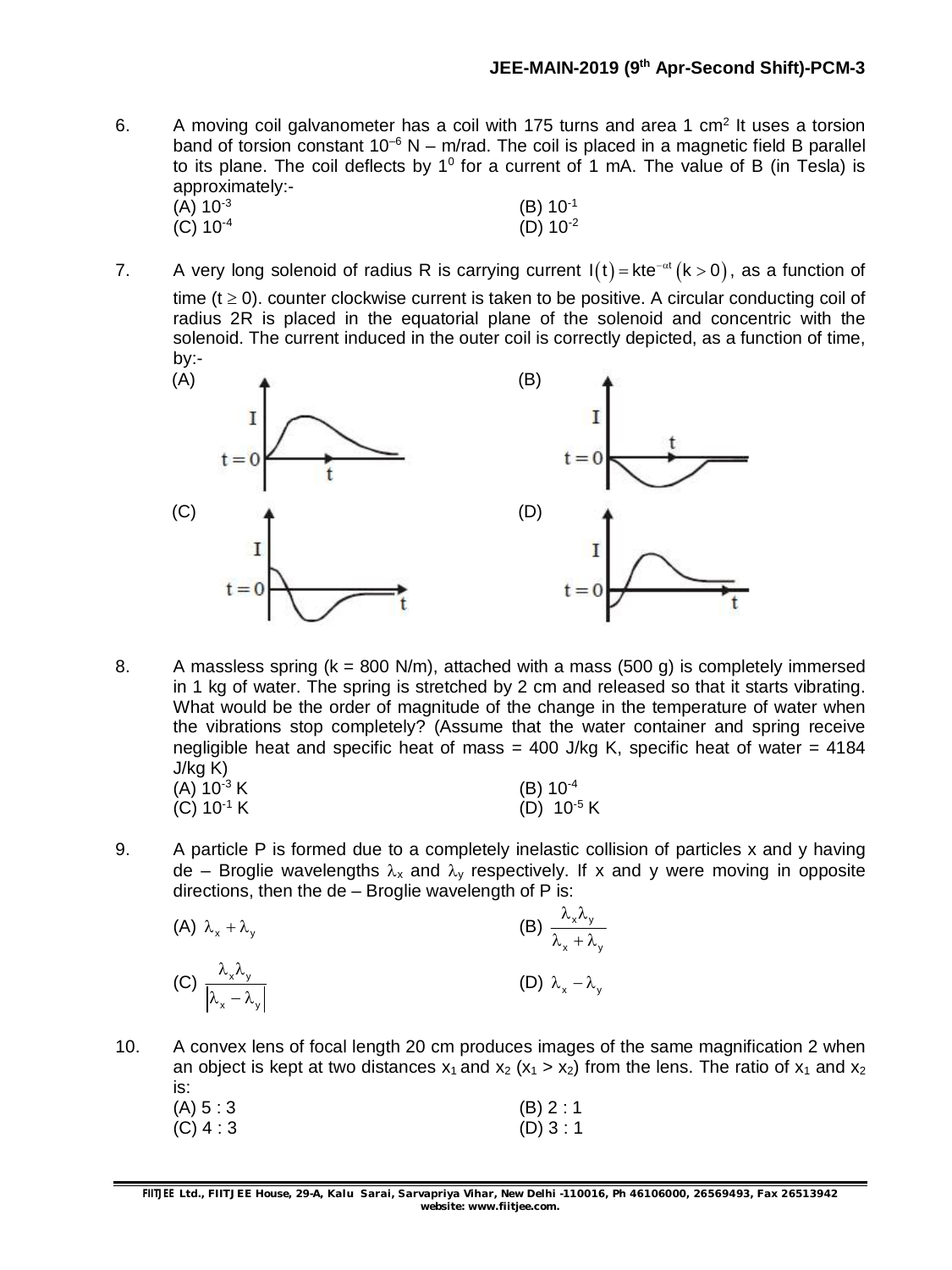11. Diameter of the objective lens of a telescope is 250 cm. For light of wavelength 600 nm. Coming from a distant object, the limit of resolution of the telescope is close to:-

| (A) $1.5 \times 10^{-7}$ rad | (B) $2.0 \times 10^{-7}$ rad |
|------------------------------|------------------------------|
| (C) $3.0 \times 10^{-7}$ rad | (D) $4.5 \times 10^{-7}$ rad |

12. Moment of inertia of a body about a given axis is 1.5 kg  $m<sup>2</sup>$  Initially the body is at rest. In order to produce a rotational kinetic energy of 1200 J, the angular acceleration of 20 rad/ $s^2$  must be applied about the axis of rotation for a duration of:

| (A) 2 s   | $(B)$ 5 s |
|-----------|-----------|
| (C) 2.5 s | $(D)$ 3 s |

13. The logic gate equivalent to the given logic circuit is:



14.  $50 \text{ W/m}^2$  energy density of sunlight is normally incident on the surface of a solar panel. Some part of incident energy (25%) is reflected from the surface and the rest is absorbed. The force exerted on 1 m<sup>2</sup> surface area will be close to  $\left($  c = 3 $\times$ 10 $^{\rm 8}$  m / s $\right)$ 

| (A) $15 \times 10^{-8}$ N | (B) $35 \times 10^{-8}$ N |
|---------------------------|---------------------------|
| (C) $10\times10^{-8}$ N   | (D) $20 \times 10^{-8}$ N |

15. The area of a square is 5.29  $\text{cm}^2$  The area of 7 such squares taking into account the significant figures is:

| (A) 37 $cm2$            | (B) 37.0 $cm2$   |
|-------------------------|------------------|
| (C) 37.03 $\text{cm}^2$ | (D) 37.030 $cm2$ |

- 16. The physical sizes of the transmitter and receiver antenna in a communication system are:
	- (A) Proportional of carrier frequency
	- (B) Inversely proportional to modulation frequency
	- (C) Inversely proportional to carrier frequency
	- (D) Independent of both carrier and modulation frequency
- 17. Four point charges  $-q$ ,  $+q$ ,  $+q$  and  $-q$  are placed on y axis at  $y = -2d$ ,  $y = -d$ ,  $y = +d$  and  $y = +2d$ , respectively. The magnitude of the electric field E at a point on the  $x - a$ xis at x  $= D$ , with  $D \geq 0$ , will vary as:

| (A) $E \propto \frac{1}{D}$   | (B) $E \propto \frac{1}{D^3}$ |
|-------------------------------|-------------------------------|
| (C) $E \propto \frac{1}{D^2}$ | (D) $E \propto \frac{1}{D^4}$ |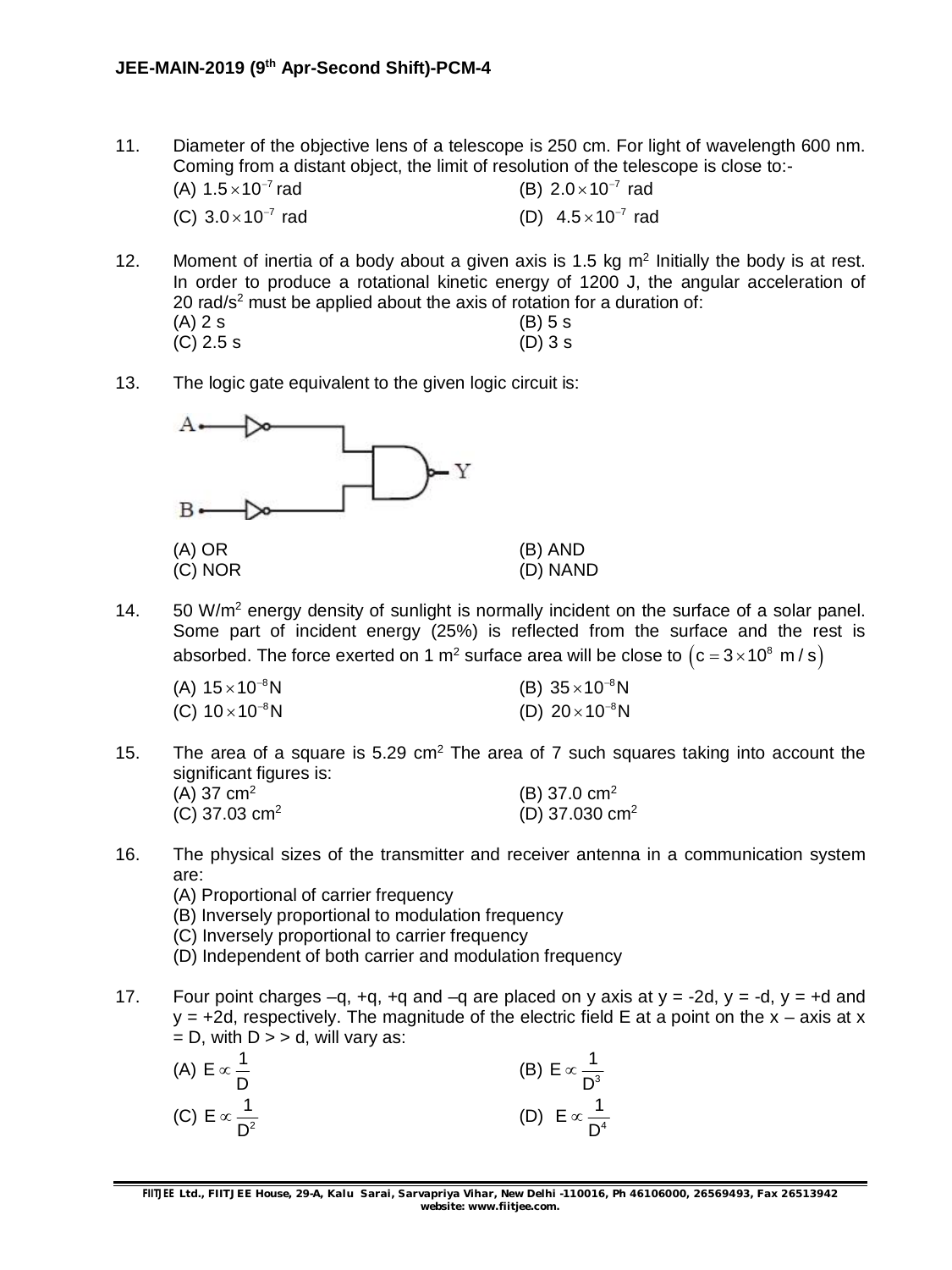- 18. The specific heats,  $C_P$  and  $C_V$  of a gas of diatomic molecules, A, are given (in units of J mol<sup>-1</sup> K<sup>-1</sup>) by 29 and 22, respectively. Another gas of diatomic molecules B, has the corresponding values 30 and 21. If they are treated as ideal gases, then:- (A) A has one vibrational mode and B has two (B) Both A and B have a vibrational mode each (C) A is rigid but B has a vibrational mode (D) A has a vibrational mode but B has none
- 19. The position vector of a particle changes with time according to the relation  $\vec{r}(t)$  = 15t $^2\hat{i}$  +  $\left($  4  $-$  20t $^2\right)\hat{j}$  . What is the magnitude of the acceleration at t = 1?

| (A) 40 | $(B)$ 100 |
|--------|-----------|
| (C) 25 | $(D)$ 50  |

- 20. A test particle is moving in a circular orbit in the gravitational field produced by a mass density  $\rho(r) = \frac{K}{r^2}$ r  $\rho(r) = \frac{1}{2}$ . Identify the correct relation between the radius R of the particle's orbit and its period T: (A)  $T/R^2$  is a constant  $(B)$  TR is constant  $(C) T^2/R^3$  $(D)$  T/R is a constant
- 21. A particle of mass m is moving with speed 2 v collides with a mass 2m moving with speed v in the same direction. After collision, the first mass is stopped completely while the second one splits into two particles each of mass m, which move at angle  $45^{\circ}$  with respect to the original direction. The speed of each of the moving particle will be:
	- (A)  $v / (2\sqrt{2})$  (B)  $2\sqrt{2}v$ (C)  $\sqrt{2}v$  (D)  $v / \sqrt{2}$
- 22. A wooden block floating in a bucket of water has  $\frac{4}{5}$ 5 of its volume submerged. When certain amount of an oil is poured into the bucket, it is found that the block is just under

the oil surface with half of its volume under water and half in oil. The density of oil relative to that of water is:-

| (A) 0.5   | (B) 0.7 |
|-----------|---------|
| $(C)$ 0.6 | (D) 0.8 |

- 23. Two cars A and B are moving away from each other in opposite directions. Both the cars are moving with a speed of 20 ms<sup>-1</sup> with respect to the ground. If an observer in car A detects a frequency 2000 Hz of the sound coming from car B, what is the natural frequency of the sound source of car B? (speed of sound in air = 340 ms<sup>-1</sup>) (A) 2250 Hz (B) 2060 Hz (C) 2150 Hz (D) 2300 Hz
- 24. A wedge of mass  $M = 4m$  lies on a frictionless plane. A particle of mass m approaches the wedge with speed v. There is no friction between the particle and the plane or between the particle and the wedge. The maximum height climbed by the particle on the wedge is given by:

| ັ<br>(A) $\frac{2v^2}{7g}$ | - | (B) $\frac{v^2}{g}$  |
|----------------------------|---|----------------------|
| (C) $\frac{2v^2}{5g}$      |   | (D) $\frac{v^2}{2g}$ |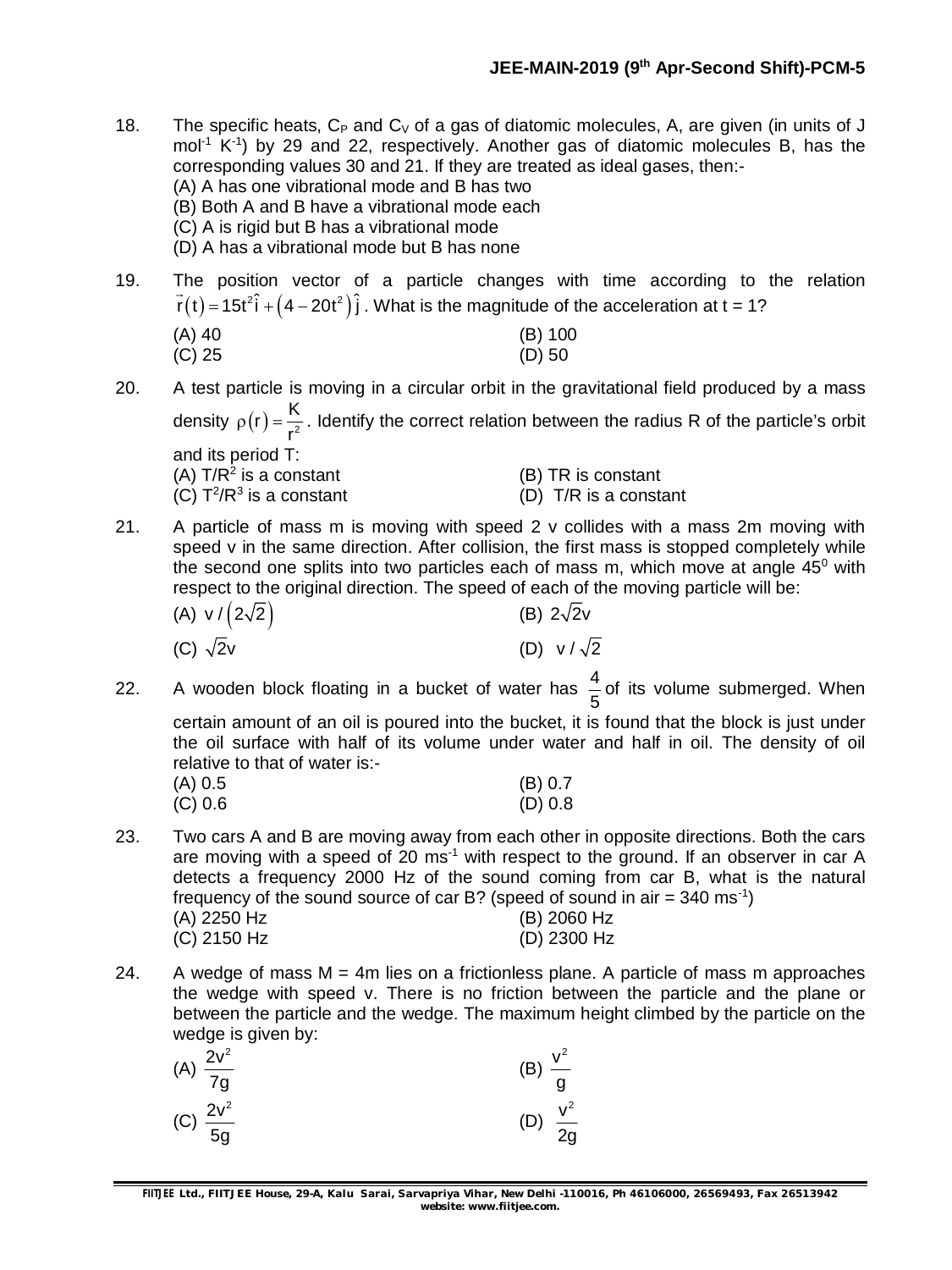| 25. | A He+ ion is in its first excited state. Its ionization energy is: |                |
|-----|--------------------------------------------------------------------|----------------|
|     | (A) 6.04 eV                                                        | (B) 13.60 eV   |
|     | $(C)$ 54.40 eV                                                     | $(D)$ 48.36 eV |

26. Two materials having coefficients of thermal conductivity 3K and K and thickness d and 3d, respectively, are joined to form a slab as shown in the figure. The temperatures of the outer surfaces are  $\theta_2$  and  $\theta_1$  respectively  $(\theta_2 > \theta_1)$ . The temperature at the interface is:



- 27. A thin smooth rod of length L and mass M is rotating freely with angular speed  $\omega_0$  about an axis perpendicular to the rod and passing through its centre. Two beads of mass m and negligible size are at the centre of the rod initially. The beads are free to slide along the rod. The angular speed of the system, when the beads reach the opposite ends of the rod will be:-
	- (A)  $\frac{M\omega_0}{M\Omega}$  $M + 3m$  $\omega$  $\ddot{}$ (B)  $\frac{M\omega_0}{M}$  $M + m$  $\omega$  $\ddot{}$  $(C) \frac{M\omega_0}{M}$  $M + 2m$  $\omega$  $^{+}$ (D)  $\frac{M\omega_0}{M}$  $M + 6m$  $\omega$  $\ddot{}$
- 28. The parallel combination of two air filled parallel plate capacitors of capacitance C and nC is connected to a battery of voltage, V. When the capacitor are fully charged, the battery is removed and after that a dielectric material of dielectric constant K is placed between the two plates of the first capacitor. The new potential difference of the combined system is:

| (A) $\frac{V}{K+n}$        | (B) V            |
|----------------------------|------------------|
| (C) $\frac{(n+1)V}{(K+n)}$ | nV               |
| $\overline{(K+n)}$         | $\overline{K+n}$ |

29. In a conductor, if the number of conduction electrons per unit volume is 8.5 x  $10^{28}$  m<sup>-3</sup> and mean free time is 25fs (femto second), its approximate resistivity is:  $(m_e = 9.1 \times 10^{-31} \text{kg})$ 

| (A) 10 <sup>-5</sup> $\Omega$ m | (B) 10 <sup>-6</sup> $\Omega$ m |
|---------------------------------|---------------------------------|
| (C) $10^{-7}$ $\Omega$ m        | (D) $10^{-8}$ $\Omega$ m        |

30. A string 2.0 m long and fixed at its end is driven by a 240 Hz vibrator. The string vibrates in its third harmonic mode. The speed of the wave and its fundamental frequency is: (A) 320 m/s, 120 Hz (B) 180 m/s, 80 Hz (C) 180m/s, 120 Hz (D) 320 m/s, 80 Hz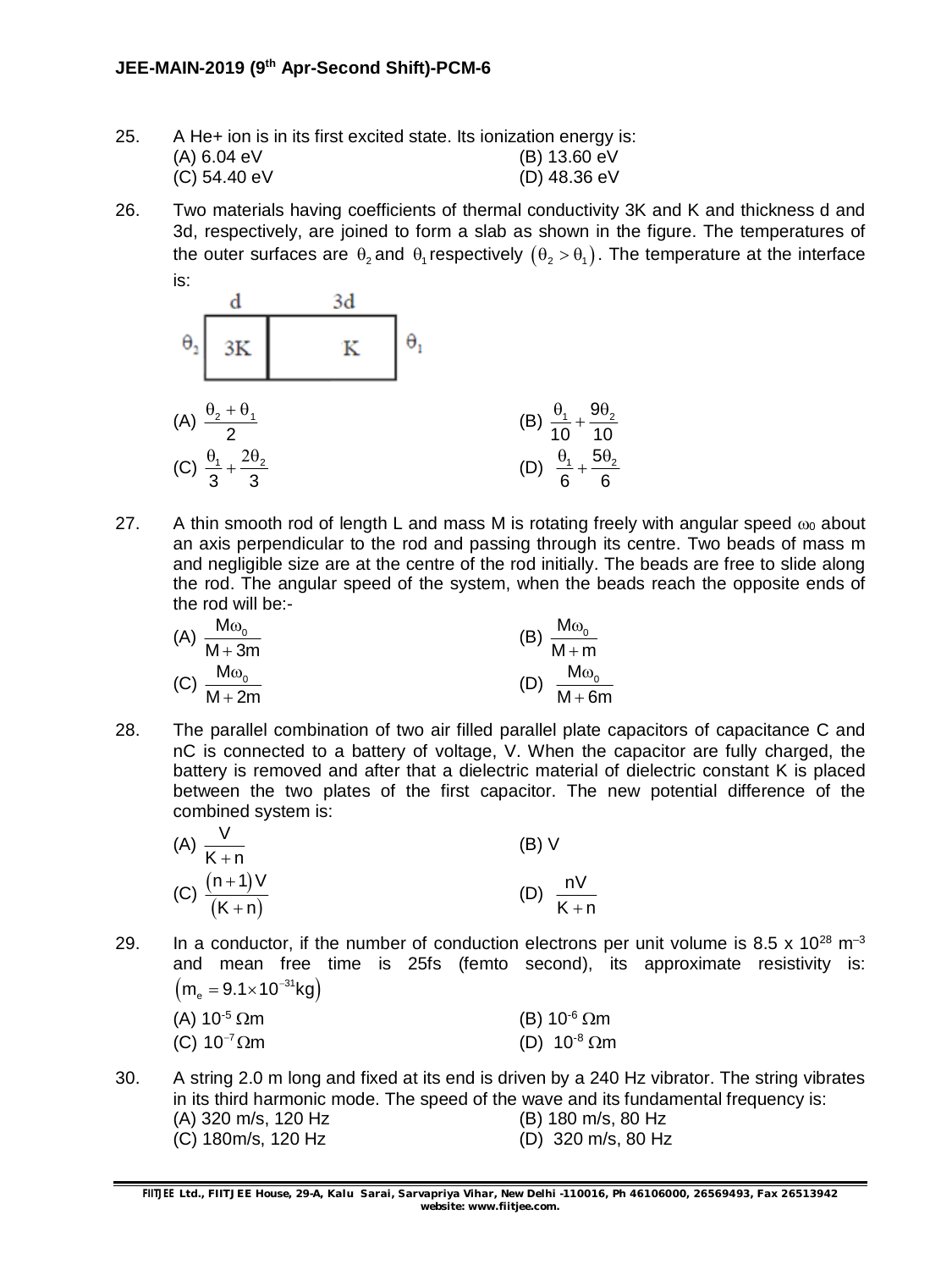### **PART –B (CHEMISTRY)**

31. Increasing order of reactivity of the following compounds for  $S_N1$  substitution is:



- 33. During compression of a spring the work done is 10kJ and 2kJ escaped to the surroundings as heat. The change in internal energy,  $\Delta U$  (in kJ) is: (A) 8 (B) 12 (C) -12 (D) -8
- 34. The amorphous form of silica is: (A) quartz (B) kieselguhr (C) cristobalite (D) tridymite
- 35. The major products A and B for the following reactions are, respectively

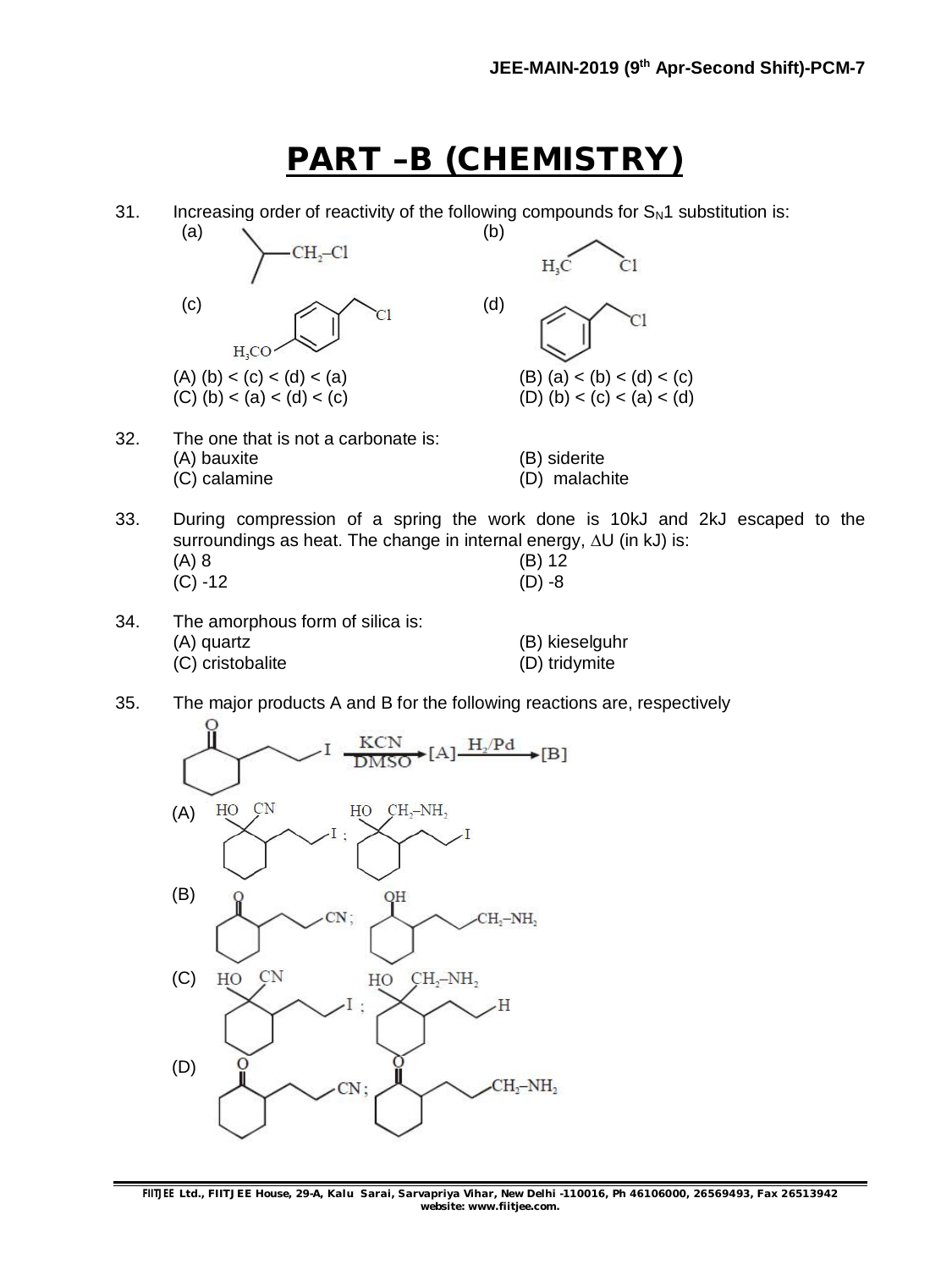#### **JEE-MAIN-2019 (9th Apr-Second Shift)-PCM-8**

- 36. Which one of the following about an electron occupying the 1s orbital in a hydrogen atom is incorrect? (The Bohr radius is represented by  $a_0$ ) (A) The electron can be found at a distance  $2a_0$  from the nucleus (B) The probability density of finding the electron is maximum at the nucleus (C) The magnitude of potential energy is double that of its kinetic energy on an average (D) The total energy of the electron is maximum when it is at a distance  $a_0$  from the nucleus
- 37. The maximum possible denticities of a ligand given below towards a common transition and inner – transition metal ion, respectively, are:



- 38. The correct statements among I to III regarding group 13 element oxides are, I. Boron trioxide is acidic
	- II. Oxides of aluminium and gallium are amphoteric
	- III. Oxides of indium and thallium are basic
	- $(A)$  I, II and III  $(B)$  II and III only (C) I and III only (D) I and II only
- 39. Among the following species, the diamagnetic molecule is  $(A)$  O<sub>2</sub> (B) NO  $(C) B<sub>2</sub>$  (D) CO
- 40. The peptide that gives positive ceric ammonium nitrate and carbylamine tests is: (A) Lys - Asp (B) Ser – Lys  $(C)Gln - Asp$  (D)  $Asp - Gh$
- 41. Assertion : For the extraction of iron, haematite ore is used Reason : Haematite is a carbonate ore of iron
	- (A) Only the reason is correct.
	- (B) Both the assertion and reason are correct and the reason is the correct explanation for the assertion.
	- (C) Only the assertion is correct
	- (D) Both the assertion and reason are correct, but the reason is not the correct explanation for the assertion
- 42. 10 mL of 1mM surfactant solution forms a monolayer covering  $0.24 \text{ cm}^2$  on a polar substrate. If the polar head is approximated as cube, what is its edge length? (A) 2.0 pm (B) 2.0 nm
	- (C)1.0 pm (D) 0.1 nm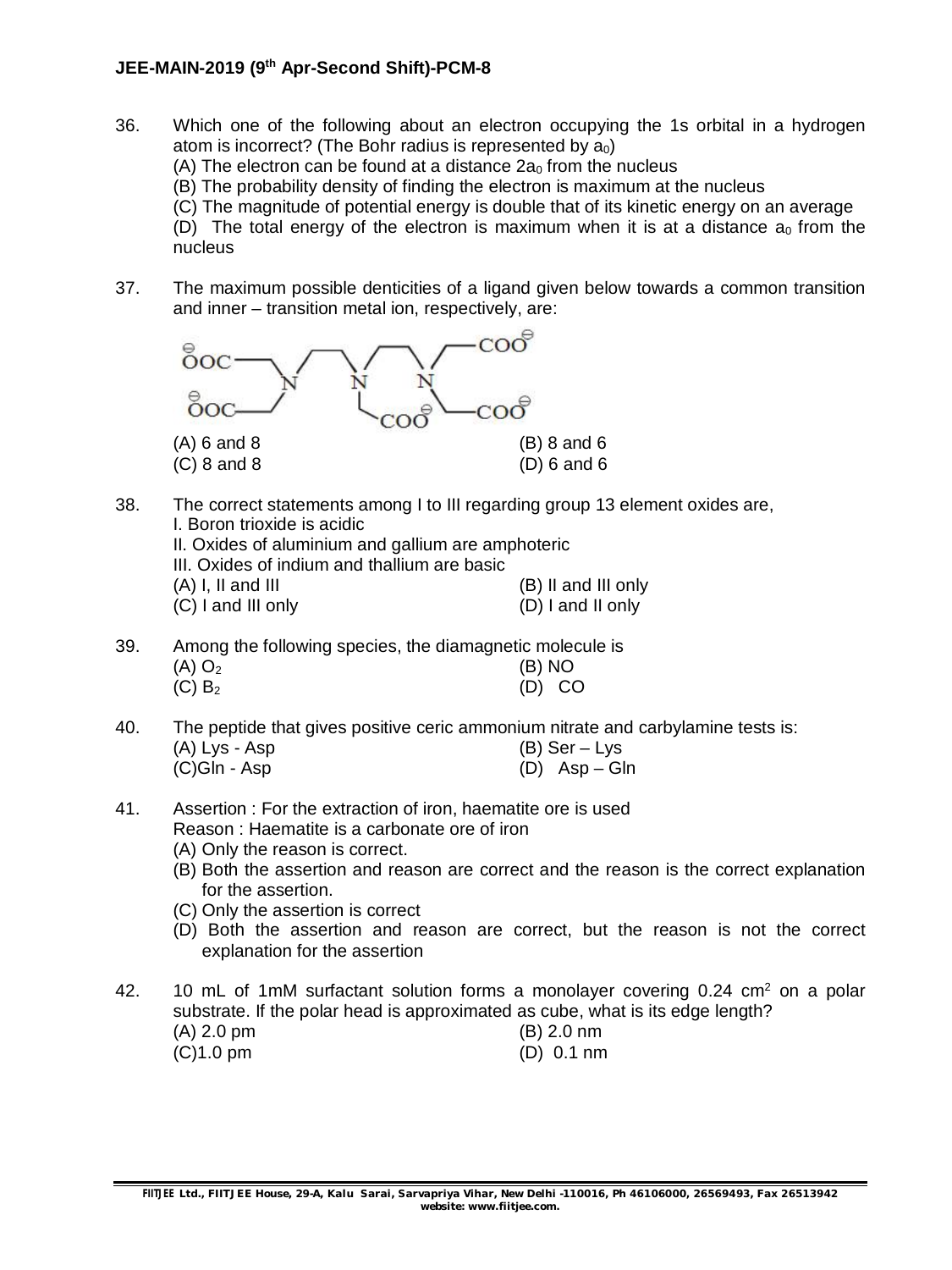43. Consider the given plot of enthalpy of the following reaction between A and B.  $A + B \rightarrow C + D$ 

Identify the incorrect statement



- (A) C is the thermodynamically stable product
- (B) Formation of A and B from C has highest enthalpy of activation
- (C) D is kinetically stable product
- (D) Activation enthalpy to form C is 5kJ mol<sup>-1</sup> less than that to form D
- 44. At a given temperature T, gases Ne, Ar, Xe and Kr are found to deviate from ideal gas behaviour. Their equation of state is given as  $P = \frac{RT}{P}$  $V - b$  $=$  $\overline{\phantom{a}}$ at T. Here, b is the van der Waals constant. Which gas will exhibit steeper increase in the plot of Z (compression factor) versus P? (A) Ne (B) Ar (B) Ar (C) Xe (D) K  $(D)$  Kr
- 45. A solution of  $Ni(NO<sub>3</sub>)<sub>2</sub>$  is electrolysed between platinum electrodes using 0.1 Faraday electricity. How many mole of Ni will be deposited at the cathode? (A) 0.20 (B) 0.05 (C). 0.10 (D) 0.15
- 46. In the following reaction

Carbonyl compound + MeOH $\rightleftharpoons$  $\leftarrows$ acetal

Rate of the reaction is the highest for:

- (A) Acetone as substrate and methanol in stoichiometric amount
- (B) Proponal as substrate and methanol in stoichiometric amount
- (C) Acetone as substrate and methanol in excess
- (D) Propanal as substrate and methanol in excess
- 47. The structures of beryllium chloride in the solid state and vapour, phase, respectively, are:
	- (A) chain and dimeric (B) chain and chain
- - (C)dimeric and dimeric (D) dimeric and chain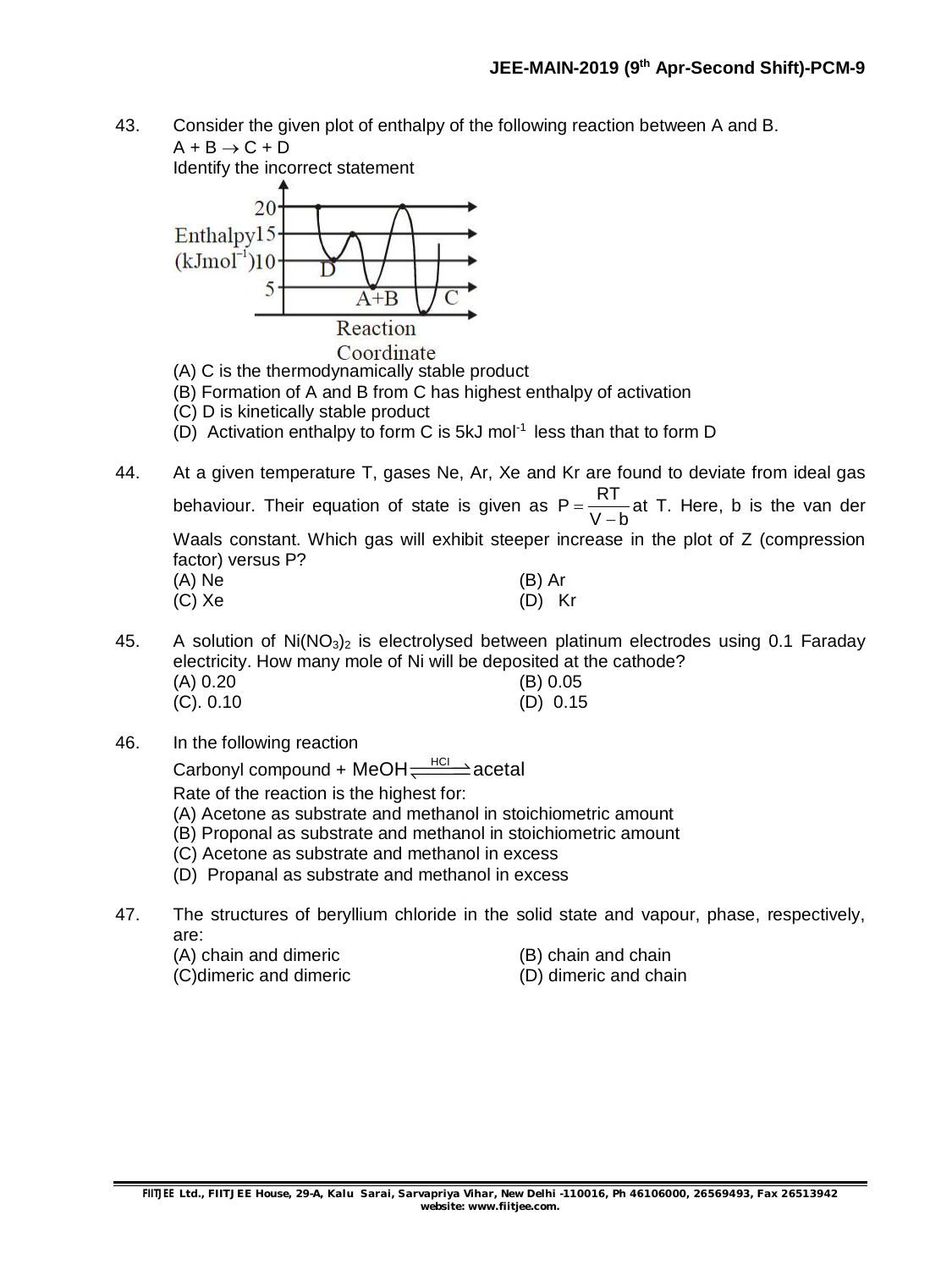







- 50. The maximum number of possible oxidation states of actinoids are shown by (A) berkelium (Bk) and californium (Cf) (B) nobelium (No) and lawrencium (A) berkelium (Bk) and californium (Cf) (B) nobelium (No) and lawrencium (Lr) (C) actinium (Ac) and thorium (Th) (D) neptunium (Np) and plutonium (Pu (D) neptunium (Np) and plutonium (Pu)
- 51. Molal depression constant for a solvent is 4.0 K Kg mol<sup>-1</sup>. The depression in the freezing point of the solvent for 0.03 mol  $kg^{-1}$  solution of  $K_2SO_4$  is: (Assume complete dissociation of the electrolyte) (A) 0.12 K (B) 0.36 K (C) 0.18 K (D) 0.24 K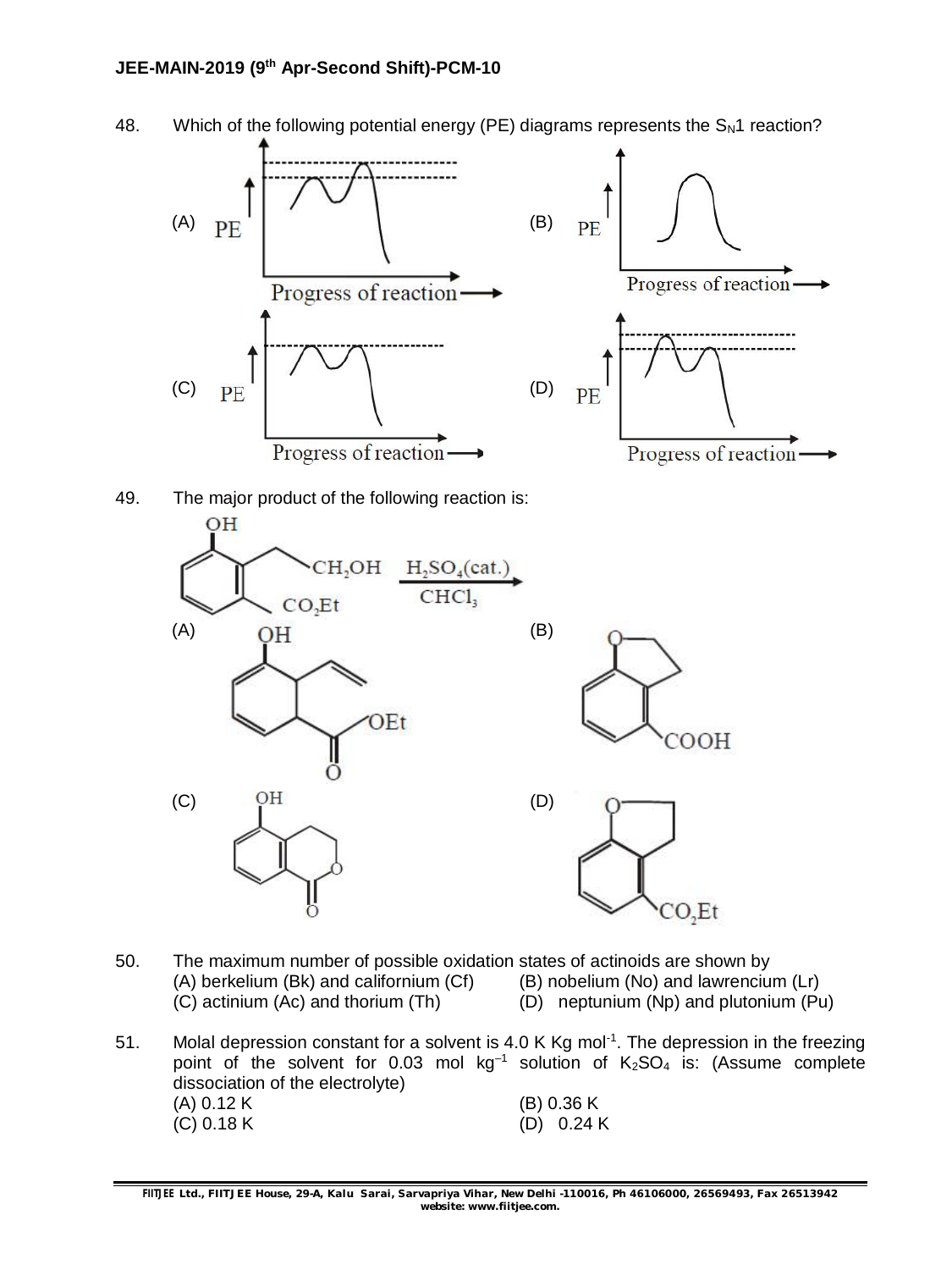- 52. Noradrenaline is a/an (A) Neurotransmitter (B) Antidepresessant (C) Antihistamine (D) Antacid 53. Hinsberg's reagent is:
	- (A)  $C_{6}H_{6}SO_{2}Cl$  (B)  $C_{6}H_{6}COCl$  $(C)$  SOCI<sub>2</sub>
- 54. The layer of atmosphere between 10 km to 50 km above the sea level is called as: (A) troposphere (B) mesosphere (C)stratosphere (D) thermosphere
- 55. HF has highest boiling point among hydrogen halides, because it has: (A) lowest dissociation enthalpy (B) strongest van der Waals' interactions (C) strongest hydrogen bonding (D) lowest ionic character
- 56. What would be the molality of 20% (mass/mass) aqueous solution of KI? (molar mass of KI = 166 g mol<sup>-1</sup>) (A) 1.08 (B) 1.48 (C)1.51 (D) 1.35
- 57. Which of the following compounds is a constituent of the polymer?

$$
\begin{array}{c}\n\mathbf{U} \\
\mathbf{H}\mathbf{N} - \mathbf{C} - \mathbf{N}\mathbf{H} - \mathbf{C}\mathbf{H}_2\n\end{array}
$$
\n(A) Formaldehyde (B) Ammonia

(D)  $\left(\mathsf{COCI}\right)_2$ 

- (C) Methylamine (D) N methyl urea
- 58. The correct statements among I to III are:

I. Valence bond theory cannot explain the color exhibited by transition metal complexes

- II. Valence bond theory can predict quantitatively the magnetic properties of transition metal complexes
- III. Valence bond theory cannot distinguish ligands as weak and strong field ones
- (A) I and II only  $(B)$  I, II and III  $(C)$  I and III only  $(D)$  II and III or
	- (D) II and III only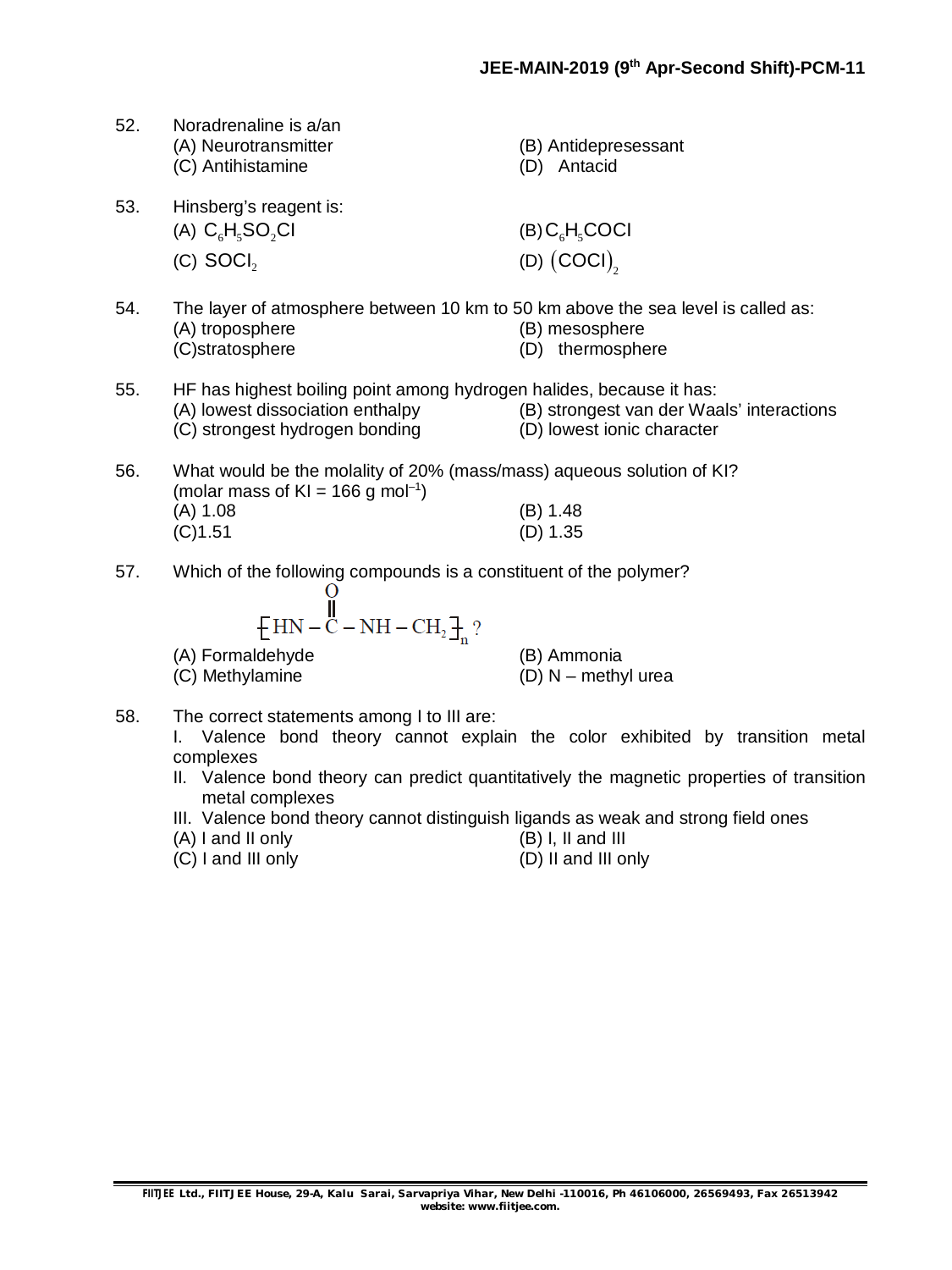### **JEE-MAIN-2019 (9th Apr-Second Shift)-PCM-12**

59. In an acid – base titration, 0.1 M HCI solution was added to the NaOH solution of unknown strength. Which of the following correctly shows the change of pH of the titration mixture in this experiment?



60. p-Hydroxybenzophenone upon reaction with bromine in carbon tetrachloride gives:

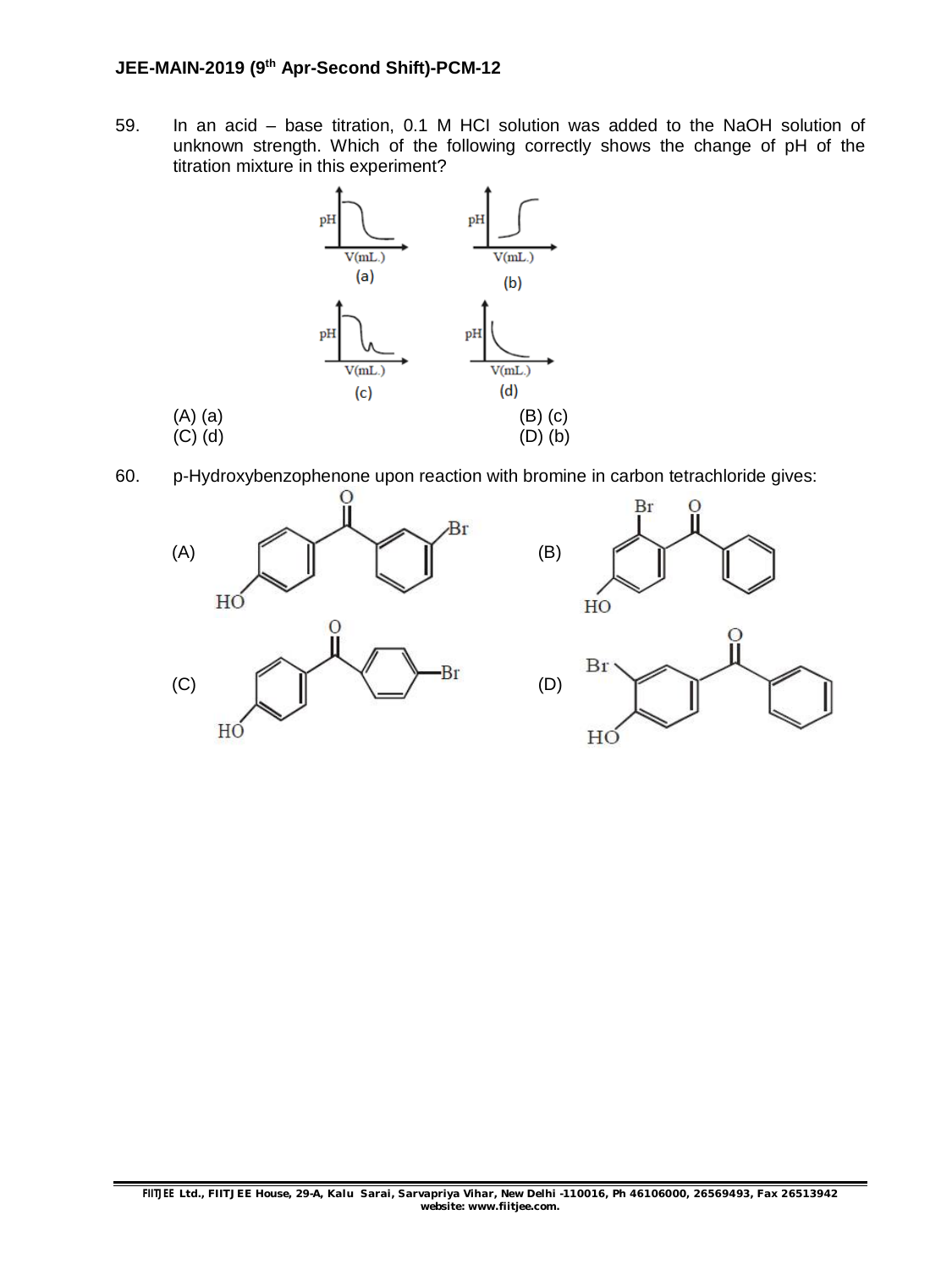### **PART–C (MATHEMATICS)**

| 61. | If the tangent to the parabola $y^2 = x$ at a point $(\alpha, \beta)$ , $(\beta > 0)$ is also a tangent to the<br>ellipse, $x^2 + 2y^2 = 1$ , then a is equal to<br>(A) $2\sqrt{2}+1$ | (B) $\sqrt{2}-1$                                                                                                                                                                                                                                                                                                                                                                                                                                                                                  |  |  |
|-----|---------------------------------------------------------------------------------------------------------------------------------------------------------------------------------------|---------------------------------------------------------------------------------------------------------------------------------------------------------------------------------------------------------------------------------------------------------------------------------------------------------------------------------------------------------------------------------------------------------------------------------------------------------------------------------------------------|--|--|
|     | (C) $\sqrt{2} + 1$                                                                                                                                                                    | (D) $2\sqrt{2}-1$                                                                                                                                                                                                                                                                                                                                                                                                                                                                                 |  |  |
| 62. | used to form the equilateral triangle is<br>(A) 190<br>$(C)$ 225                                                                                                                      | Some identical balls are arranged in rows to form an equilateral triangle. The first row<br>consists of one ball, the second row consists of two balls and so on. If 99 more identical<br>balls are added to the total number of balls used in forming the equilateral triangle, then<br>all these balls can be arranged in a square whose each side contains exactly 2 balls less<br>than the number of balls each side of the triangle contains. Then the number of balls<br>(B) 262<br>(D) 157 |  |  |
| 63. |                                                                                                                                                                                       |                                                                                                                                                                                                                                                                                                                                                                                                                                                                                                   |  |  |
|     | If $f: R \to R$ is a differentiable function and $f(2) = 6$ , then $\lim_{x \to 2} \int_{a}^{f(x)} \frac{2 \cdot 1}{(x-2)}$ is:                                                       |                                                                                                                                                                                                                                                                                                                                                                                                                                                                                                   |  |  |
|     | $(A)$ 0                                                                                                                                                                               | (B) $2f'(2)$                                                                                                                                                                                                                                                                                                                                                                                                                                                                                      |  |  |
|     | (C) 12f' (2)                                                                                                                                                                          | $(D)$ 24f' $(2)$                                                                                                                                                                                                                                                                                                                                                                                                                                                                                  |  |  |
| 64. |                                                                                                                                                                                       | If the system of equations $2x + 3y - z = 0$ , $x + ky - 2z = 0$ and $2x - y + z = 0$ has a non -                                                                                                                                                                                                                                                                                                                                                                                                 |  |  |
|     | trivial solution (x, y, z), then $\frac{x}{y} + \frac{y}{z} + \frac{z}{x} + k$ is equal to                                                                                            |                                                                                                                                                                                                                                                                                                                                                                                                                                                                                                   |  |  |
|     |                                                                                                                                                                                       | $(B) -4$                                                                                                                                                                                                                                                                                                                                                                                                                                                                                          |  |  |
|     | (A) $\frac{3}{4}$<br>(C) $\frac{1}{2}$                                                                                                                                                | (D) $-\frac{1}{4}$                                                                                                                                                                                                                                                                                                                                                                                                                                                                                |  |  |
| 65. |                                                                                                                                                                                       | The common tangent to the circles $x^2 + y^2 = 4$ and $x^2 + y^2 + 6x + 8y - 24 = 0$ also                                                                                                                                                                                                                                                                                                                                                                                                         |  |  |
|     | passes through the point<br>$(A)$ $(-4, 6)$                                                                                                                                           |                                                                                                                                                                                                                                                                                                                                                                                                                                                                                                   |  |  |
|     | $(C)$ $(-6, 4)$                                                                                                                                                                       | (B) $(6. -2)$<br>(D) $(4, -2)$                                                                                                                                                                                                                                                                                                                                                                                                                                                                    |  |  |
|     |                                                                                                                                                                                       |                                                                                                                                                                                                                                                                                                                                                                                                                                                                                                   |  |  |

- 66. If the sum and product of the first three term in an A.P. are 33 and 1155, respectively, then a value of its 11<sup>th</sup> tern is
	- (A)  $-25$  (B) 25<br>(C)  $-36$  (D)  $-35$  $(C) -36$ 1

67. The value of the integral 
$$
\int_{0}^{1} x \cot^{-1} (1 - x^2 + x^4) dx
$$
 is

(A)  $\frac{\pi}{4} - \frac{1}{2} \log_e 2$ 4 2 (B)  $\frac{\pi}{2} - \log_e 2$ 2 (C)  $\frac{\pi}{2} - \frac{1}{2} \log_e 2$ 2 2 (D)  $\frac{\pi}{4} - \log_e 2$ 4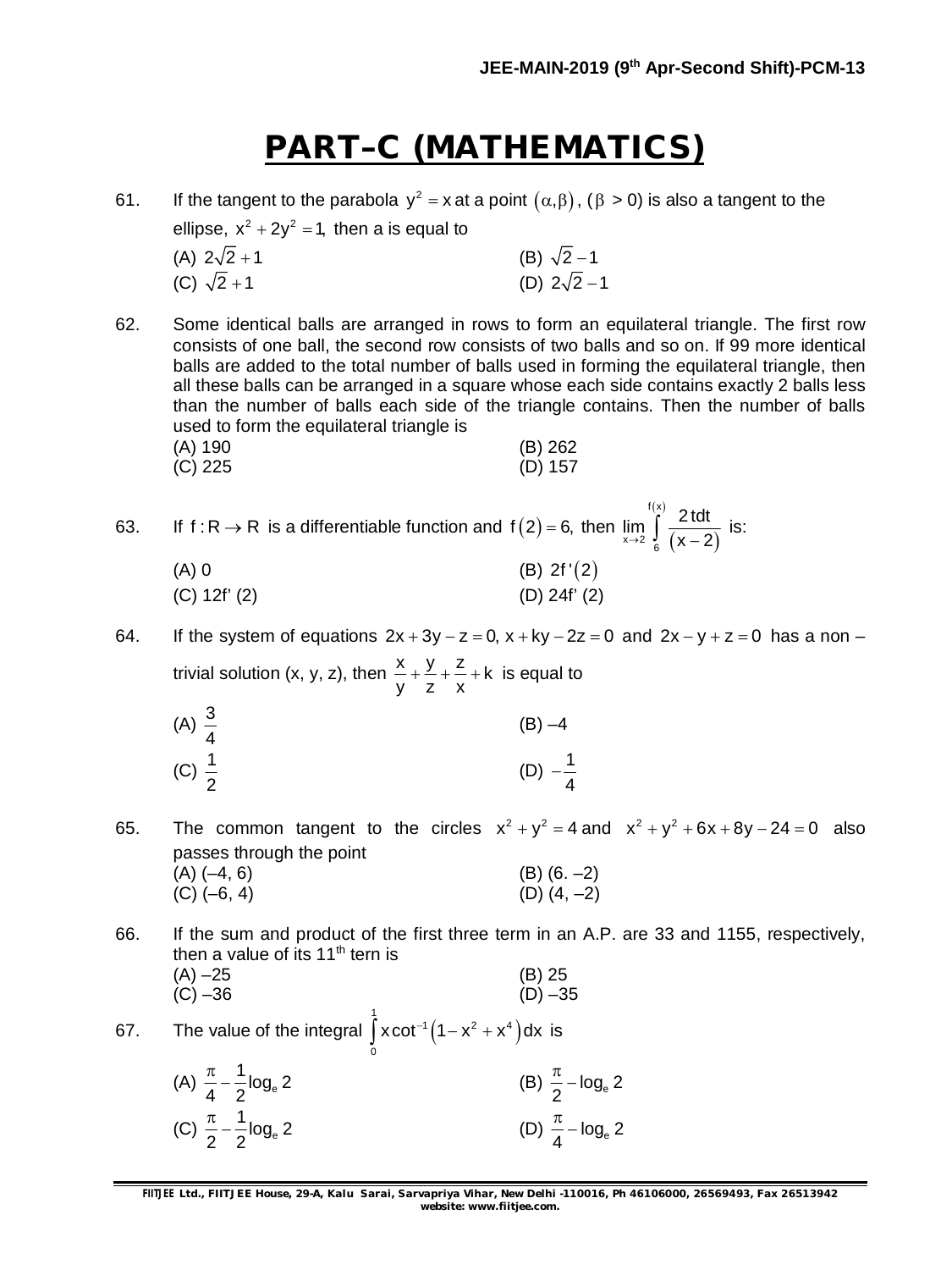#### **JEE-MAIN-2019 (9th Apr-Second Shift)-PCM-14**

68. The value of  $sin 10^\circ sin 30^\circ sin 50^\circ sin 70^\circ$  is

(A) 
$$
\frac{1}{36}
$$
 (B)  $\frac{1}{32}$  (C)  $\frac{1}{18}$  (D)  $\frac{1}{16}$ 

69. Let  $z \in C$  be such that  $|z| < 1$ . If  $w = \frac{5 + 3z}{5(1 - z)}$  $5(1-z)$  $=\frac{5+}{7}$  $\overline{\phantom{0}}$ , then (A)  $5\text{Im}(w) < 1$  (B)  $4\text{Im}(w) > 5$ (C)  $5\text{Re}(w) > 1$  (D)  $5\text{Re}(w) > 4$ 

(C) 227 (D) 232

70. If some three consecutive in the binomial expansion of  $(x+1)^n$  in powers of x are in the ratio 2 : 15 : 70, then the average of these three coefficient is: (A) 964 (B) 625

71. If 
$$
\cos x \frac{dy}{dx} - y \sin x = 6x
$$
,  $\left(0 < x < \frac{\pi}{2}\right)$  and  $y\left(\frac{\pi}{3}\right) = 0$ , then  $y\left(\frac{\pi}{6}\right)$  is equal to:  
\n(A)  $-\frac{\pi^2}{4\sqrt{3}}$   
\n(B)  $-\frac{\pi^2}{2}$   
\n(C)  $\frac{\pi^2}{2\sqrt{3}}$   
\n(D)  $-\frac{\pi^2}{2\sqrt{3}}$ 

72. If the two lines  $x + (a-1)y = 1$  and  $2x + a^2y = 1(a \in R - \{0,1\})$  are perpendicular, then the distance of their point of intersection from the origin is:

(A) 
$$
\frac{2}{5}
$$
 (B)  $\frac{\sqrt{2}}{5}$   
(C)  $\frac{2}{\sqrt{5}}$  (D)  $\sqrt{\frac{2}{5}}$ 

73. A water tank has the shape of an inverted right circular cone, whose semi vertical angle is tan<sup>-1</sup> $\left(\frac{1}{2}\right)$ .' 2 .Water is poured in at a constant rage of 5 cubic meter per minute. Then the rate (in m/min) at which the level of water is rising at the instant when the depth of water in the tank is 10 m is:

(A) 
$$
\frac{2}{\pi}
$$
 \t\t (B)  $\frac{1}{5\pi}$   
(C)  $\frac{1}{10\pi}$  \t\t (D)  $\frac{1}{15\pi}$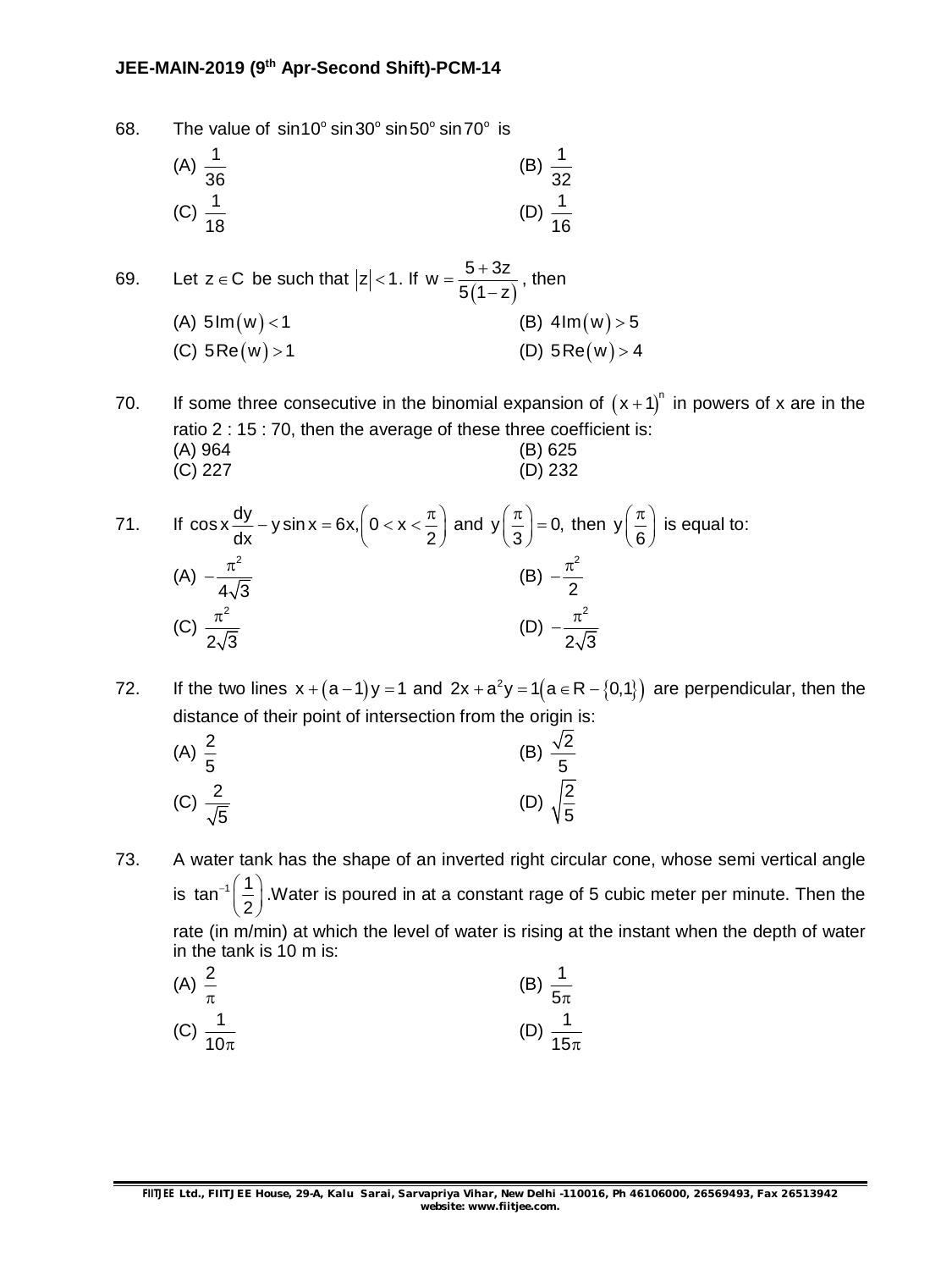74. Two poles standing on a horizontal ground are of heights 5m and 10 m respectively. The line joining their tops makes an angle of  $15^{\circ}$  with ground. Then the distance (in m) between the poles, is

(A) 
$$
\frac{5}{2}(2+\sqrt{3})
$$
 (B)  $5(\sqrt{3}+1)$   
(C)  $5(2+\sqrt{3})$  (D)  $10(\sqrt{3}-1)$ 

75. The vertices B and C of a  $\triangle$  ABC lie on the line,  $\frac{x+2}{2} = \frac{y-1}{2} = \frac{z}{4}$ 3 0 4  $\frac{+2}{5} = \frac{y-1}{2} = \frac{z}{4}$  such that BC = 5 units. Then the area (in sq. units) of this triangle, given that the point A  $(1, -1, 2)$  is: (A)  $2\sqrt{34}$  (B)  $\sqrt{34}$ (C) 6 (D)  $5\sqrt{17}$ 

76. The total number of matrices  $\begin{vmatrix} 0 & 2x & 2x \end{vmatrix}$  $=$  2y y -y |;  $\begin{bmatrix} 1 & -1 & 1 \end{bmatrix}$ 0 2x 2x  $A = | 2y y - y |;$  $1 -1 1$  $(x, y \in R, x \neq y)$  for which  $A<sup>T</sup>A = 3I<sub>3</sub>$  $(A) 6$  (B) 2  $(C)$  3 (D) 4

77. The area in sq. units) of the smaller of the two circles that touch the parabola,  $y^2 = 4x$  at the points (1, 2) and the axis is (A)  $4\pi (2-\sqrt{2})$  (B)  $8\pi (3-2\sqrt{2})$ (C)  $4\pi(3+\sqrt{2})$  (D)  $8\pi(2-\sqrt{2})$ 

78. If the function  $f(x) = \begin{cases} a|\pi - x| + 1, x \leq b, \\ b, b, c, c, d \end{cases}$  $=\{$  $|b|\pi - x| + 3, x > 9$  $a|\pi - x| + 1, x \leq 5$ f (  $\mathsf{x}$  )  $b|\pi - x| + 3, x > 5$ is continuous at  $x = 5$ , then the value of  $a - b$  is

(A) 
$$
\frac{2}{5-\pi}
$$
   
\n(B)  $\frac{2}{\pi-5}$    
\n(C)  $\frac{2}{\pi+5}$    
\n(D)  $\frac{-2}{\pi+5}$ 

79. If  $f(x) = [x] - \left[ \frac{x}{4} \right], x \in R$ 4 , where [x] denotes the greatest integer function, then: (A) Both  $\lim_{x\to 4^-} f(x)$  and  $\lim_{x\to 4^+} f(x)$  exist but are not equal (B)  $\lim_{x\to 4^-} f(x)$  exists but  $\lim_{x\to 4^+} f(x)$  does not exist (C)  $\lim_{x \to 4+} f(x)$  exists but  $\lim_{x \to 4-} f(x)$  does not exist (D) f is continuous at  $x = 4$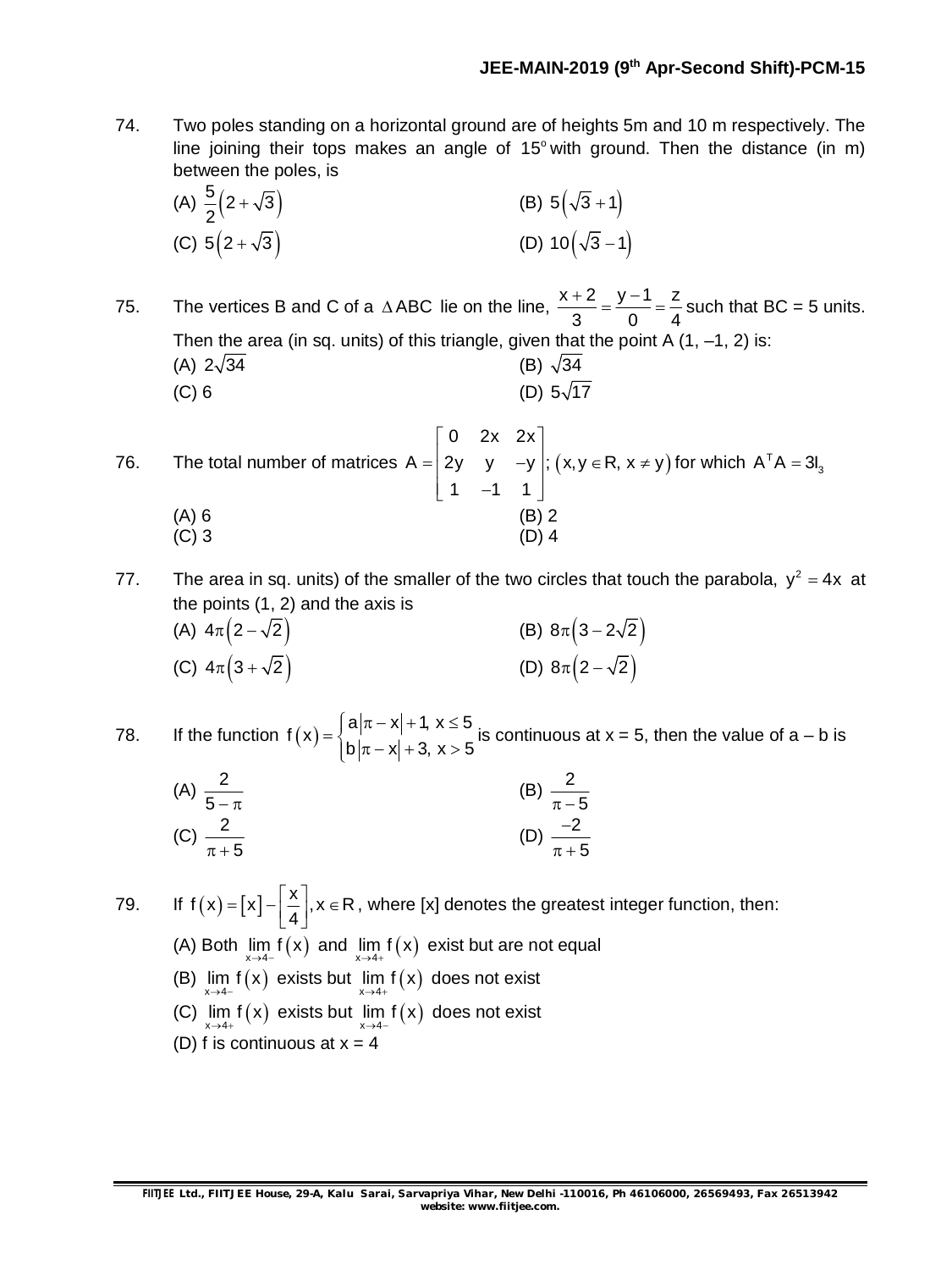80. If  $\int e^{\sec x} (\sec x + \tan x f(x) + (\sec x \tan x + \sec^2 x)) dx = e^{\sec x} f(x) + C$ , then a possible choice of  $f(x)$  is (A) sec x – tan x –  $\frac{1}{2}$ 2  $-$  tan x  $-\frac{1}{2}$  (B) x sec x + tan x +  $\frac{1}{2}$ 2  $+$  tan x  $+$  -(C) sec x + x tan x  $-\frac{1}{2}$ 2 + x tan x -  $\frac{1}{6}$  (D) sec x + tan x +  $\frac{1}{6}$ 2  $+$  tan x + -

81. If m is chosen in the quadratic equation  $(m^2 + 1)x^2 - 3x + (m^2 + 1)^2 = 0$  such that the sum of its roots is greatest, then the absolute difference of the cubes of its roots is: (A)  $8\sqrt{3}$  (B)  $4\sqrt{3}$ 

(C) 
$$
10\sqrt{5}
$$
 (D)  $8\sqrt{5}$ 

82. Two newspaper A and B are published in a city. It is known that 25% of the city populations reads A and 20% reads B while 8% reads both A and B. Further, 30% of those who read A but not B look into advertisements and 40% of those who read B but not A also look into advertisements, while 50% of those who read both A and B look into advertisements. Then the percentage of the population who look into advertisement is: (A) 12.8 (B) 13.5 (C) 13.9 (D) 13

83. Let P be the plane, which contains the line of intersection of the planes,  $x + y + z - 6 = 0$ and  $2x + 3y + z + 5 = 0$  and it is perpendicular to the xy – plane. Then the distance of the point (0, 0, 256) from P is equal to:

| (A) $63\sqrt{5}$          | (B) $205\sqrt{5}$         |
|---------------------------|---------------------------|
| (C) $\frac{17}{\sqrt{5}}$ | (D) $\frac{11}{\sqrt{5}}$ |

84. If  $P \Rightarrow (q \vee r)$  is false, then the truth values of p, q, r are respectively (A) F, T, T (B) T, F, F (C) T, T, F (D) F, F, F

85. The domain of the definition of the function  $f(x) = \frac{1}{4x^2} + \log(x^3 - x)$ 2  $f(x) = \frac{1}{1-x^2} + \log(x^3 - x)$  $4 - x^2$  $=\frac{1}{1-z} + \log(x^3 - x)$  $\overline{\phantom{a}}$ is

| (A) $(1,2)\cup(2,\infty)$               | (B) $(-1,0) \cup (1,2) \cup (3, \infty)$     |
|-----------------------------------------|----------------------------------------------|
| (C) $(-1,0) \cup (1,2) \cup (2,\infty)$ | (D) $(-2, -1) \cup (-1, 0) \cup (2, \infty)$ |

86. The sum of the series  $1+2\times3+3\times5+4\times7+...$  upto 11<sup>th</sup> term is (A) 915 (B) 946 (C) 945 (D) 916

87. The mean and the median of the following ten numbers in increasing order 10, 22, 26, 29, 34, x, 42, 67, 70, y are 42 and 35 respectively, then  $\frac{y}{4}$ x is equal to

| (A) $\frac{7}{3}$ | $\frac{9}{4}$<br>(B)                   |
|-------------------|----------------------------------------|
| (C) $\frac{7}{2}$ | $\frac{8}{1}$<br>(D)<br>$\overline{z}$ |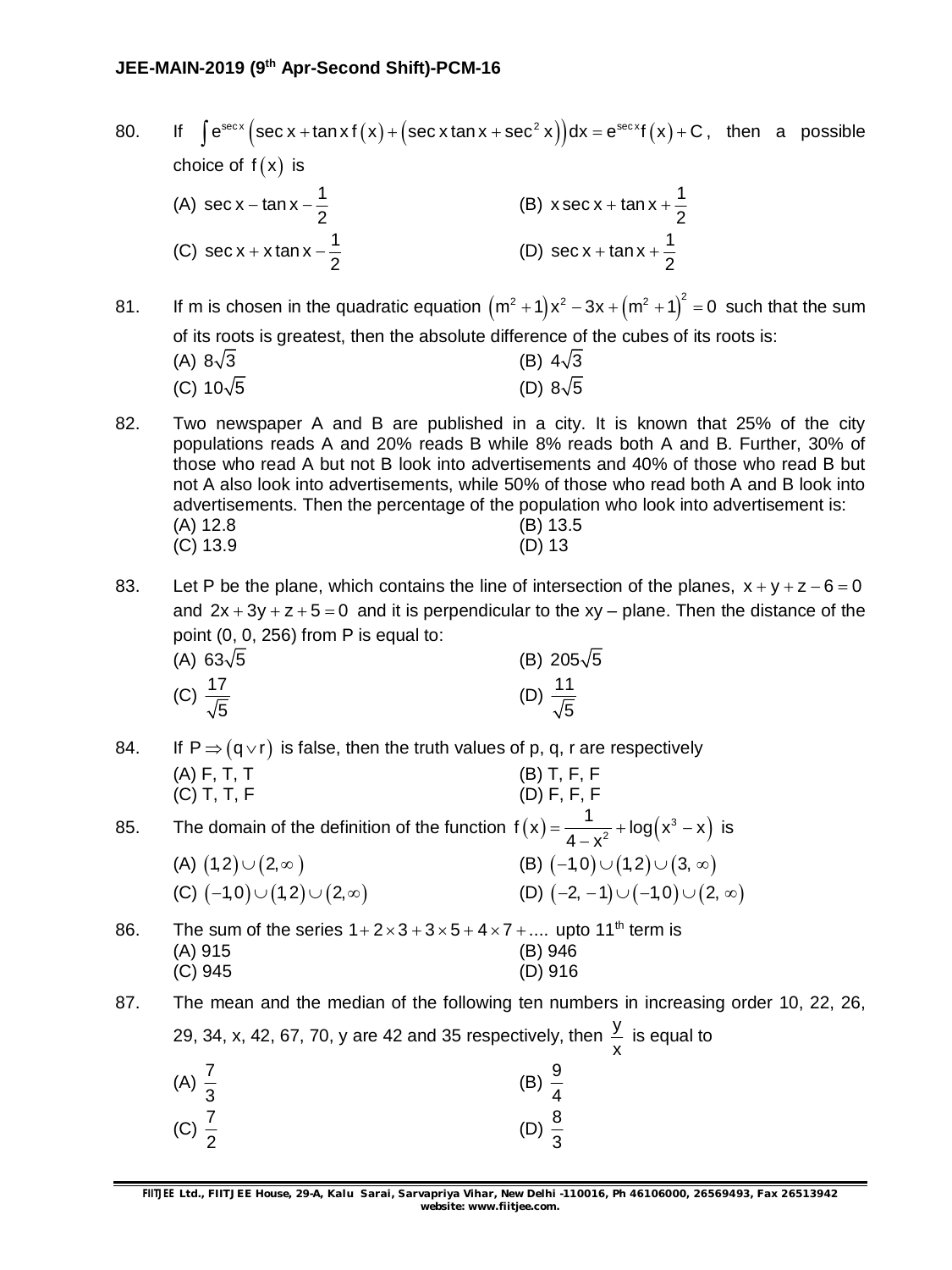| 88. | The area (in sq. units) of the region $A = \left\{ (x,y) : \frac{y^2}{2} \le x \le y + 4 \right\}$ is:                                                                                                                   |                                                                                                                                                                    |  |
|-----|--------------------------------------------------------------------------------------------------------------------------------------------------------------------------------------------------------------------------|--------------------------------------------------------------------------------------------------------------------------------------------------------------------|--|
|     | (A) $\frac{53}{3}$                                                                                                                                                                                                       | (B) 18                                                                                                                                                             |  |
|     | $(C)$ 30                                                                                                                                                                                                                 | (D) 16                                                                                                                                                             |  |
| 89. |                                                                                                                                                                                                                          | If a unit vector $\vec{r}$ makes angles $\frac{\pi}{3}$ with $\hat{i}$ , $\frac{\pi}{4}$ with $\hat{j}$ and $\theta \in (0, \pi)$ with $\hat{k}$ , then a value of |  |
|     | $\theta$ is                                                                                                                                                                                                              |                                                                                                                                                                    |  |
|     | (A) $\frac{5\pi}{12}$                                                                                                                                                                                                    | (B) $\frac{5\pi}{6}$                                                                                                                                               |  |
|     | (C) $\frac{2\pi}{3}$                                                                                                                                                                                                     | (D) $\frac{\pi}{4}$                                                                                                                                                |  |
| 90. | A rectangle is inscribed in a circle with a diameter lying along the line $3y = x + 7$ . If the<br>two adjacent vertices of the rectangle are $(-8, 5)$ and $(6, 5)$ then the area of the<br>rectangle (in sq. units) is |                                                                                                                                                                    |  |
|     | $(A)$ 72                                                                                                                                                                                                                 | (B) 84                                                                                                                                                             |  |
|     | $(C)$ 98                                                                                                                                                                                                                 | (D) 56                                                                                                                                                             |  |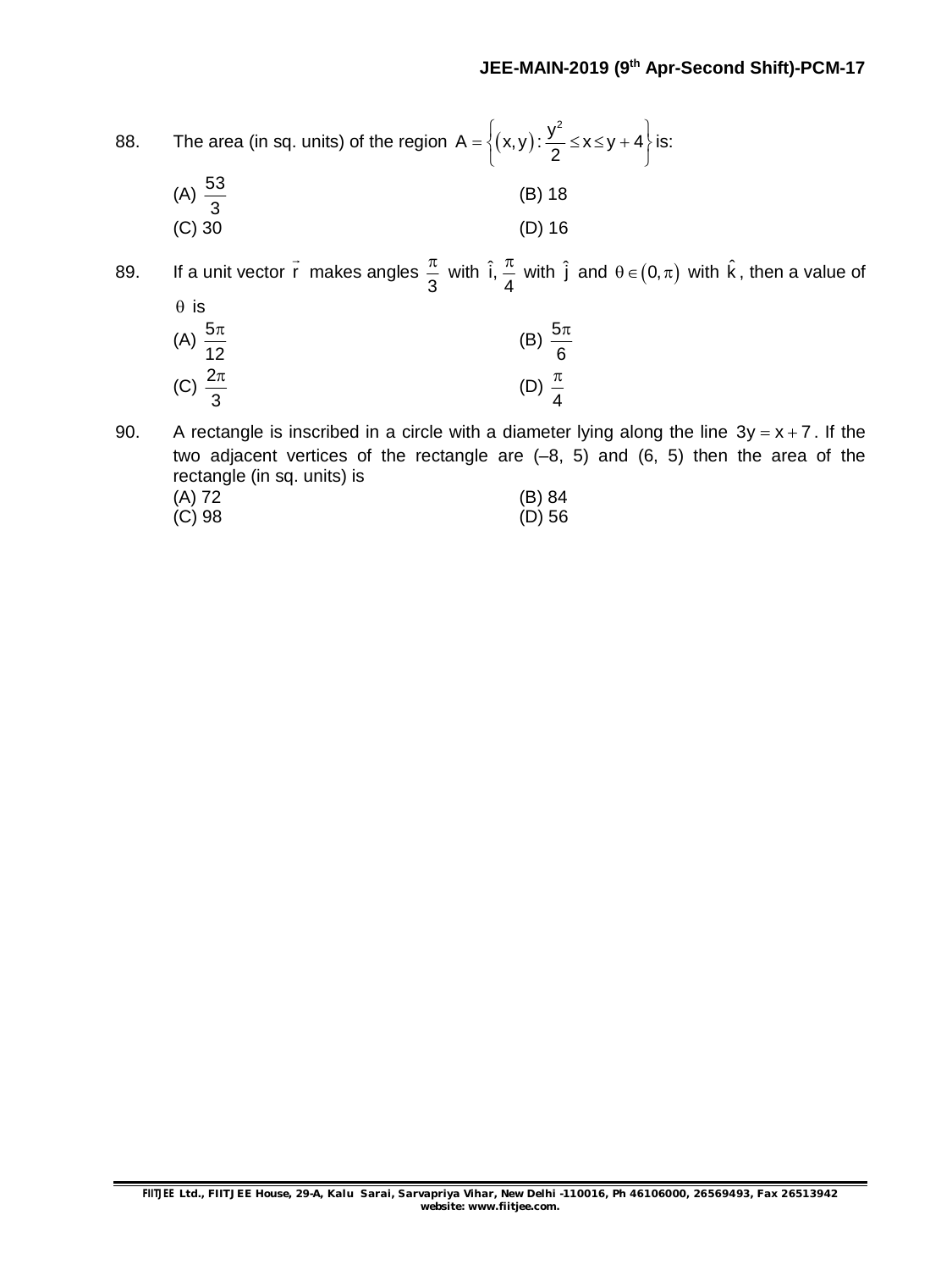# **JEE (Main) – 2019 ANSWERS**

### **PART A – PHYSICS**

| 1.<br>5.<br>9.<br>13.<br>17.<br>21.<br>25.<br>29.    | В<br>В<br>C<br>A<br>D<br>B<br>В<br>D | 2.<br>6.<br>10.<br>14.<br>18.<br>22.<br>26.<br>30.   | В<br>A<br>D<br>D<br>D<br>C<br>B<br>D | 3.<br>7.<br>11.<br>15.<br>19.<br>23.<br>27.   | A<br>D<br>C<br>C<br>D<br>A<br>D           | 4.<br>8.<br>12.<br>16.<br>20.<br>24.<br>28.   | D<br>D<br>Α<br>C<br>D<br>C<br>$\mathbf C$ |
|------------------------------------------------------|--------------------------------------|------------------------------------------------------|--------------------------------------|-----------------------------------------------|-------------------------------------------|-----------------------------------------------|-------------------------------------------|
|                                                      |                                      |                                                      |                                      | <b>PART B - CHEMISTRY</b>                     |                                           |                                               |                                           |
| 31.<br>35.<br>39.<br>43.<br>47.<br>51.<br>55.<br>59. | C<br>В<br>D<br>D<br>A<br>В<br>C<br>A | 32.<br>36.<br>40.<br>44.<br>48.<br>52.<br>56.<br>60. | A<br>D<br>В<br>C<br>D<br>A<br>C<br>D | 33.<br>37.<br>41.<br>45.<br>49.<br>53.<br>57. | A<br>A<br>C<br>B<br>$\mathbf c$<br>A<br>A | 34.<br>38.<br>42.<br>46.<br>50.<br>54.<br>58. | В<br>A<br>A<br>D<br>D<br>C<br>C           |
|                                                      |                                      |                                                      |                                      | <b>PART C - MATHEMATICS</b>                   |                                           |                                               |                                           |
| 61.<br>65.<br>69.<br>73.<br>77.<br>81.<br>85.<br>89. | С<br>В<br>C<br>В<br>B<br>D<br>C<br>C | 62.<br>66.<br>70.<br>74.<br>78.<br>82.<br>86.<br>90. | A<br>A<br>D<br>C<br>A<br>C<br>В<br>B | 63.<br>67.<br>71.<br>75.<br>79.<br>83.<br>87. | C<br>A<br>D<br>В<br>D<br>D<br>A           | 64.<br>68.<br>72.<br>76.<br>80.<br>84.<br>88. | С<br>D<br>D<br>D<br>D<br>В<br>В           |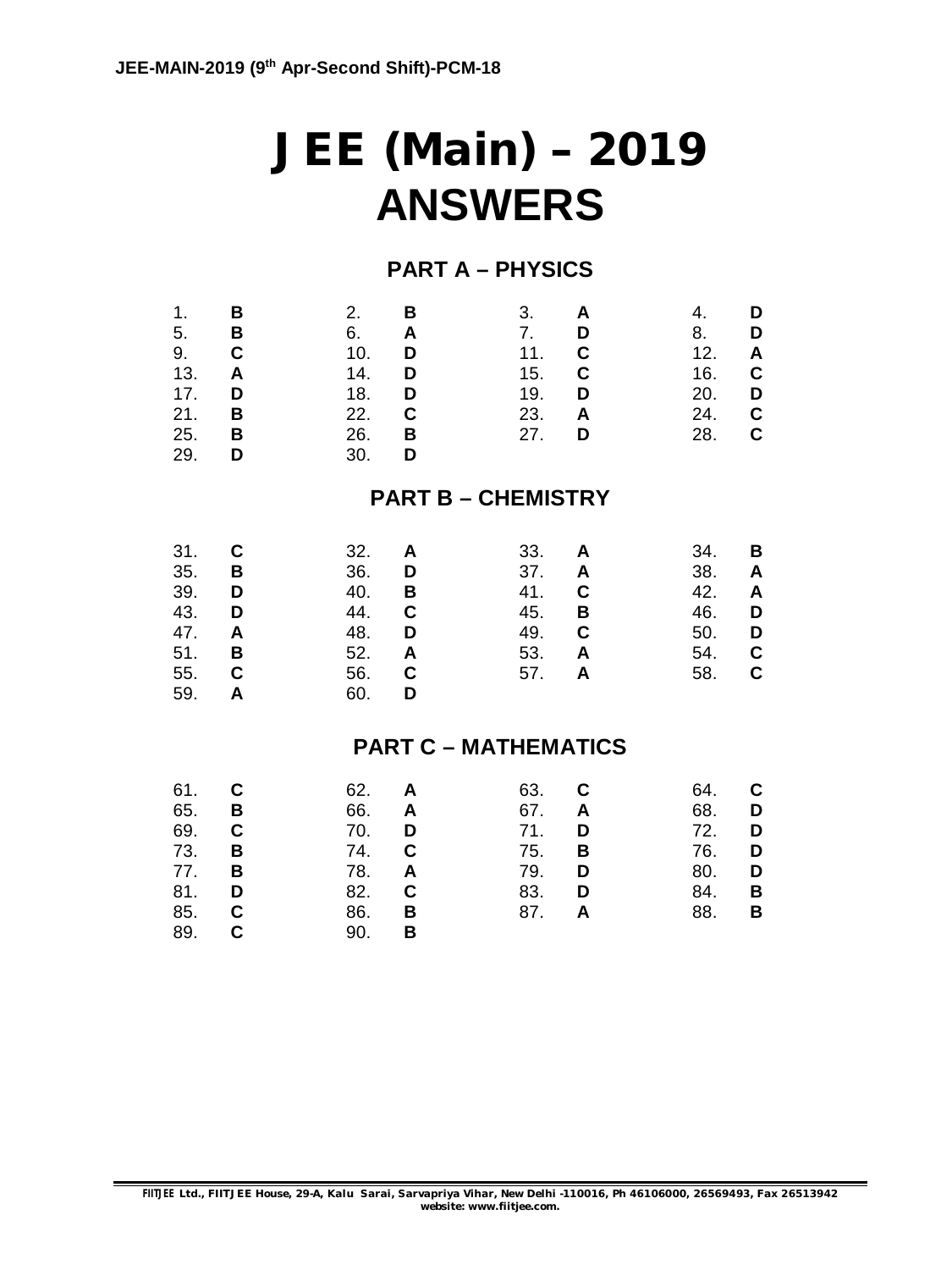**HINTS AND SOLUTIONS**

**PART A – PHYSICS**

- 1. Mutual induction  $\phi_{\alpha} = MI_{\alpha}$  $10^{-3}$  = M(3)  $\Rightarrow M = \frac{1}{2} \times 10^{-3}$ 3  $=\frac{1}{2} \times 10^{-7}$  $\phi_{\rm p} = M I_{\rm q}$  $\psi_p$  =  $\psi_q$ <br>  $\Rightarrow \phi_p$  = 6.67 × 10<sup>-4</sup> Wb
- 2. 2 R A (V / ℓ) V  $=\frac{\rho\ell}{\Lambda}=\frac{\rho\ell}{\Delta t+\Omega}=\frac{\rho\ell^2}{\Lambda t}$  $\ell$ (V  $\rightarrow$  Volume of wire)  $\Rightarrow$  Final resistance = 3 x (B)<sup>2</sup> = 12  $\Omega$  $R_{\text{eq}} = 2 \Omega || 10 \Omega$  $=\frac{5}{3}$ 3 Ω

3. Since shunt resistance is connected in parallel with galvanometer, both will have same voltage drop.

 $(0.002)$   $(R<sub>G</sub>) = (0.5 - 0.002)$   $(r<sub>s</sub>)$ 



 $G = 50$ G  $I<sub>g</sub> = 0.002 A$ S

4.  $x = at + bt^2 - ct^3$  $V = \frac{dx}{dt}$ dt  $=\frac{ux}{u} = a + 2bt - 3ct^2$  $a = \frac{dv}{dt} = 2b - 6ct$ dt  $=\frac{dv}{dt} = 2b - 6$ Put acceleration  $= 0$  $\Rightarrow t = \frac{b}{2}$ 3c  $=$ Find V at  $t = \frac{b}{2}$ 3c  $=$  $V = a + \frac{b^2}{2}$ 3c  $\ddot{}$ 

 $\Rightarrow$  r<sub>s</sub>  $\approx$  0.2  $\Omega$ 

5. For image to form at object itself, says must retrace their path back to object. Hence must incident on mirror normally.

Case 1: Object will be at focus of lens

$$
\frac{1}{f} = (\mu - 1) \left( \frac{1}{R} - \frac{1}{-R} \right) = \frac{1}{-18}
$$
  
\n
$$
\Rightarrow R = 18 \text{ cm}
$$

Case 2: Retraction at 1<sup>st</sup> surface: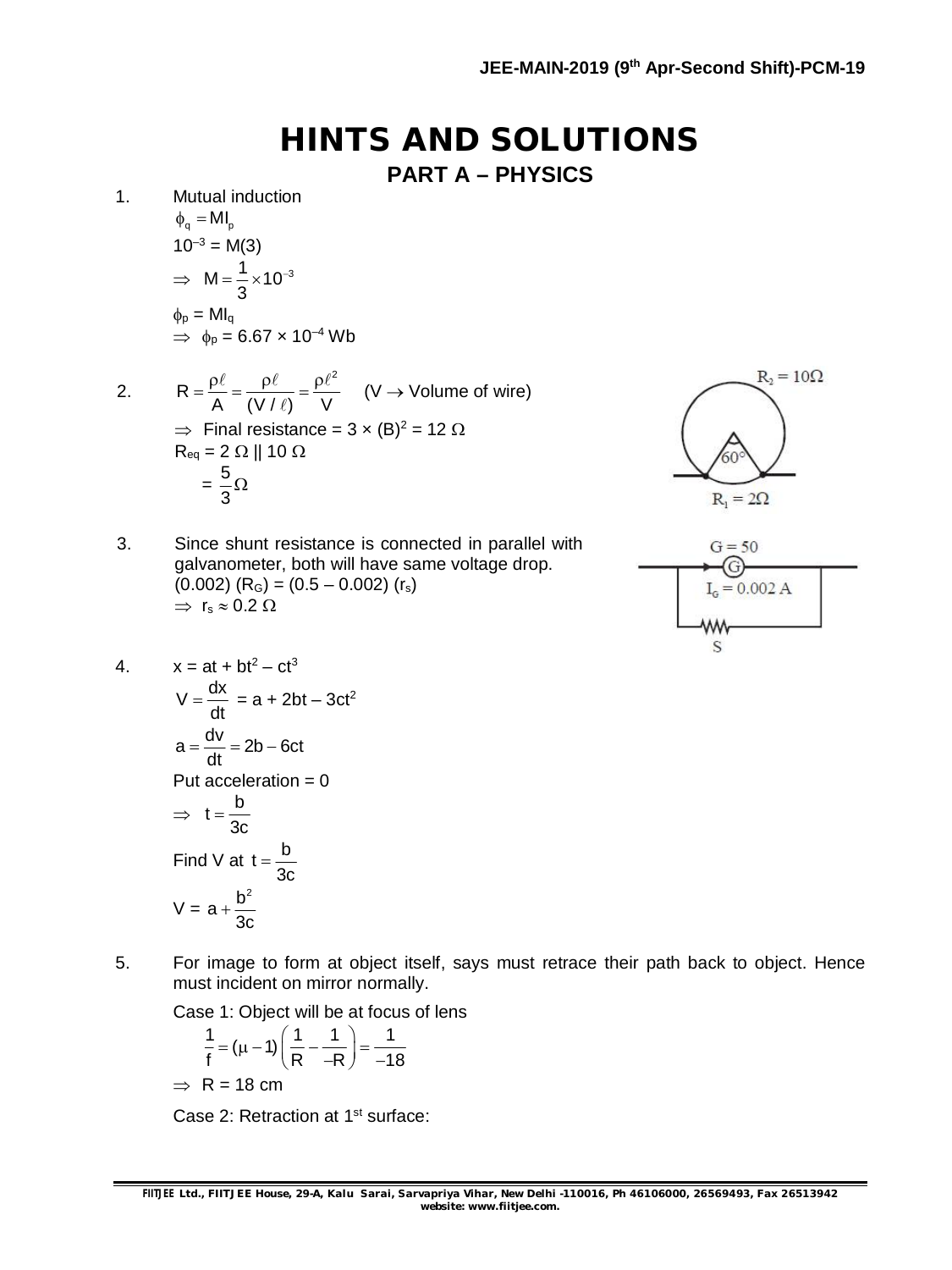$$
\frac{1}{-27} - \frac{1.5}{V_1} = \frac{1 - 1.5}{R}
$$
 ...(i)  
\n
$$
2^{nd} \text{ retraction:}
$$
  
\n
$$
\frac{1.5}{V_1} - \frac{\mu}{\infty} = \frac{1.5 - u}{-R}
$$
 ...(ii)  
\nFrom (i) and (ii)  
\n
$$
\mu = \frac{4}{3}.
$$
  
\n6.  $\tau = \vec{M} \times \vec{B}$   
\n $C\theta = i \text{ N } A \text{ B}$   
\n $10^{-6} \times \frac{\pi}{180} = 10^{-3} \times 10^{-4} \times 175 \times B$   
\n $B = 10^{-3} \text{ Tesla}$   
\n7.  $\epsilon = -\frac{d\phi}{dt} = -\frac{d}{dt} (\mu_o n I) (\pi R^2)$ 

 $6.$ 

$$
\varepsilon = -\frac{d\mathbf{r}}{dt} = \frac{d\mathbf{r}}{dt} (\mu_0 \ln(\pi \mathbf{R})
$$
  
=  $-(\mu_0 n \pi \mathbf{R}^2) \frac{d\mathbf{R}}{dt}$   
=  $-\mu_0 n \pi \mathbf{R}^2 \frac{d(\mathbf{R} \mathbf{t} e^{-\alpha \mathbf{t}})}{dt}$   
=  $-C (\mathbf{t} (e^{-\alpha \mathbf{t}}) (-\alpha) + e^{-\alpha \mathbf{t}}) \quad (C \to \text{constant})$   
=  $-C (e^{-\alpha \mathbf{t}}) (1 - \alpha \mathbf{t})$ 

Clearly, at  $t = 0$ Induced current  $\neq 0$ Also, apply Lenz law to find correct option.

8. By law of conservation of energy  $\frac{1}{2}$ kx<sup>2</sup> 2  $=(m_1s_1 + m_2s_2)\Delta T$ 

$$
\Delta T = \frac{16 \times 10^{-2}}{4384} = 3.65 \times 10^{-5}
$$

9. Conservation of momentum  $\vec{p}_x + \vec{p}_y = \vec{p}_{final}$  $\frac{1}{2}$ UIIS<del>C</del>IVAIIC  $m_xv_x - m_yv_y = (m_x + m_y)$  V  $x'$  y  $\frac{h}{h} - \frac{h}{h} = \frac{h}{h}$  $\lambda_x$   $\lambda_y$   $\lambda$  $\Rightarrow \lambda = \frac{\lambda}{\lambda}$ x y  $\lambda_{\sf x}\lambda_{\sf v}$  $\lambda =$  T  $\lambda_{\mathsf{x}} - \lambda_{\mathsf{y}}$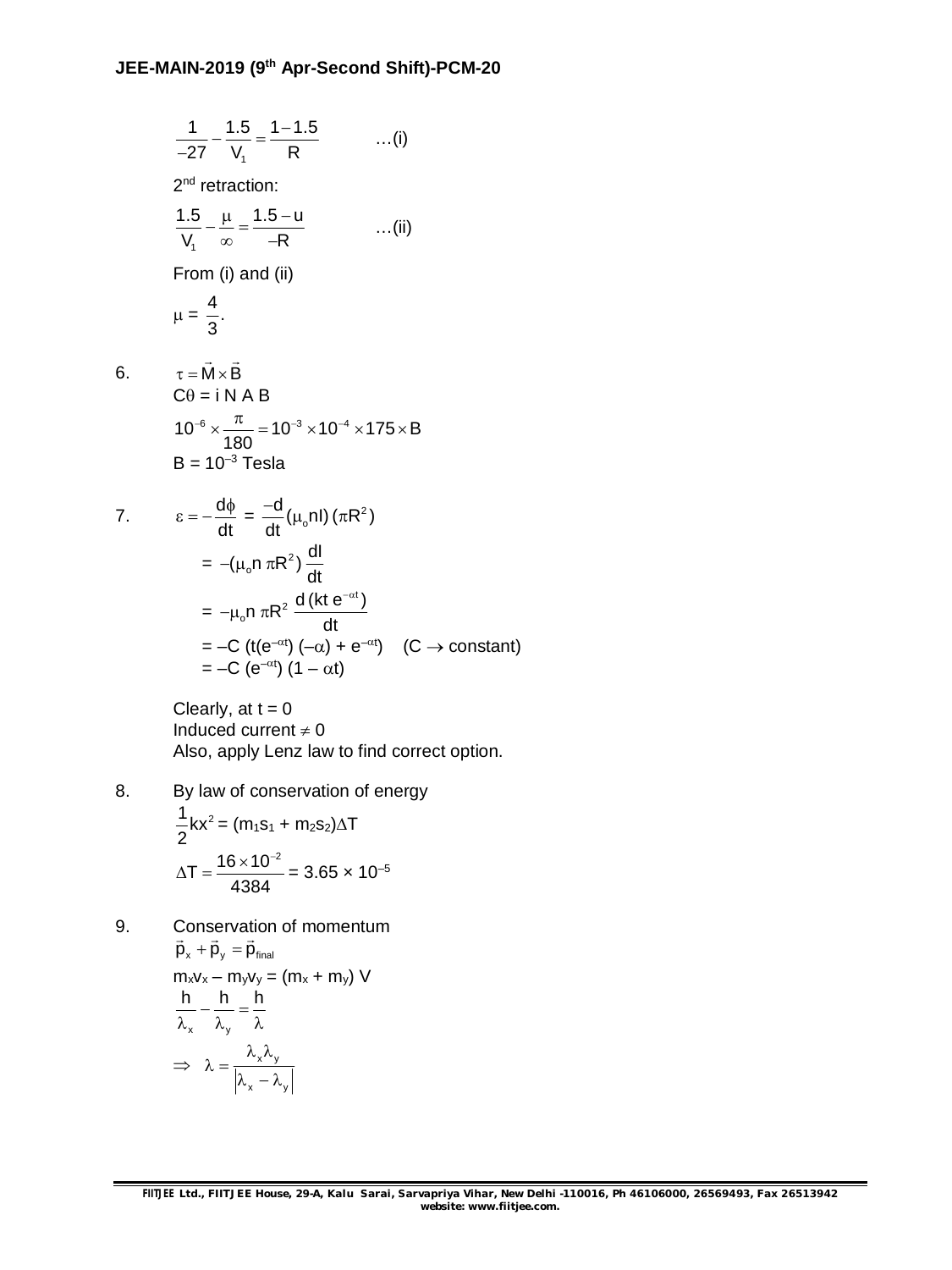10. Magnification is 2 If image is real,  $x_1 = \frac{3f}{2}$ 2  $=$ If image is virtual,  $x_2 = \frac{f}{f}$ 2 1 2 x x  $= 3 : 1$ 

11. Limit of resolution = 
$$
\frac{1.22 \lambda}{d}
$$

$$
= \frac{1.22 \times 600 \times 10^{-9}}{250 \times 10^{-2}}
$$

$$
= 2.9 \times 10^{-7} \text{ rad.}
$$

12. 
$$
KE = \frac{1}{2} \ln^2 = 1200 \text{ (given)}
$$

$$
\Rightarrow \omega = 40 \text{ rad/s}
$$

$$
\omega = \omega_0 + \alpha t
$$

$$
40 = 0 + (20) t
$$

$$
\Rightarrow t = 2 \text{ sec.}
$$

13. Truth table can be formed as

| B | Equivalent |
|---|------------|
|   |            |
|   |            |
|   |            |
|   |            |

Hence the equivalent is "OR" gate.

- 14. Radiation pressure for 100% reflection =  $\frac{21}{6}$ C Radiation pressure for 0% reflection =  $\frac{1}{6}$ C Hence, in given case, radiation pressure = (0.25)  $\left(\frac{2l}{2}\right)$  + (0.75)  $\left(\frac{l}{2}\right)$  $C)$   $(C - C)$  $\left(\frac{2I}{C}\right)$  + (0.75) $\left(\frac{I}{C}\right)$  $= (1.25) \left( \frac{1}{6} \right)$  $\left(\frac{1}{C}\right)$ Force =  $P \times (Area)$  $= 20.83 \times 10^{-8}$  N
- 15. Total Area =  $A_1 + A_2 + \dots + A_7$  $= A + A + \dots + Z$  times  $= 37.03$  m<sup>2</sup>

Addition of 7 terms all having 2 terms beyond decimal, so final answer must have 2 terms beyond decimal (as per rules of significant digits)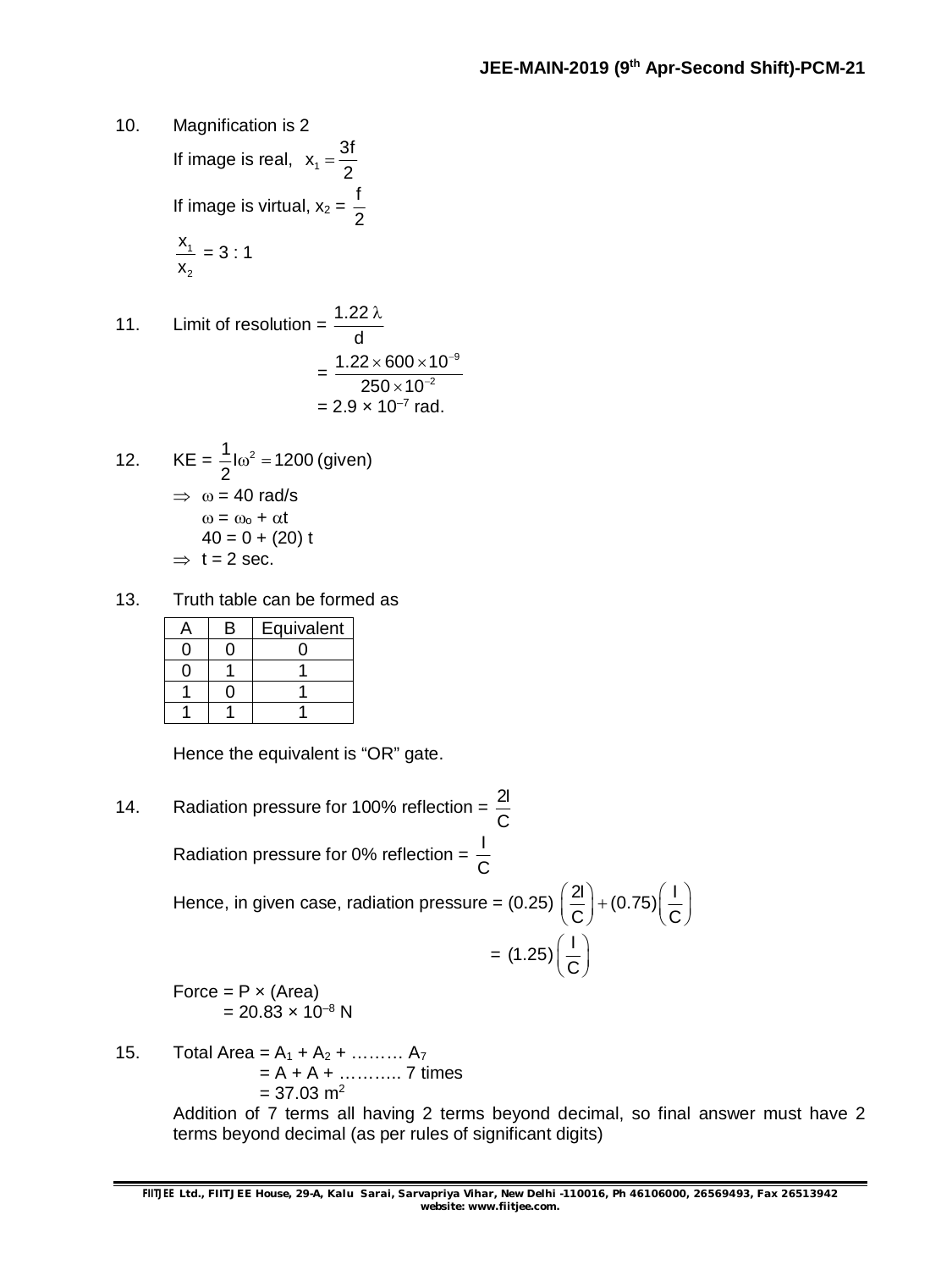16. The physical size of antenna of receiver and transmitter both are inversely proportional to carrier frequency.



 $\frac{C_{\text{p}}}{2} = \gamma = 1 + \frac{2}{1} = \frac{29}{22}$ v  $C_v$  f 22  $=\gamma = 1 + \frac{\pi}{6} = \frac{1}{2}$ It gives  $f = 6.3 \approx 6$  (3 translational, 2 rotational and 1 vibrational) For B: p v  $\frac{C_{\text{p}}}{2} = \gamma = 1 + \frac{2}{1} = \frac{30}{21}$  $C_v$  f 21  $=\gamma = 1 + \frac{\pi}{6} = \frac{3\pi}{6}$  $\Rightarrow$  f = 4.67  $\Rightarrow$   $\approx$  5 (3 translational, 2 rotational, no vibrational)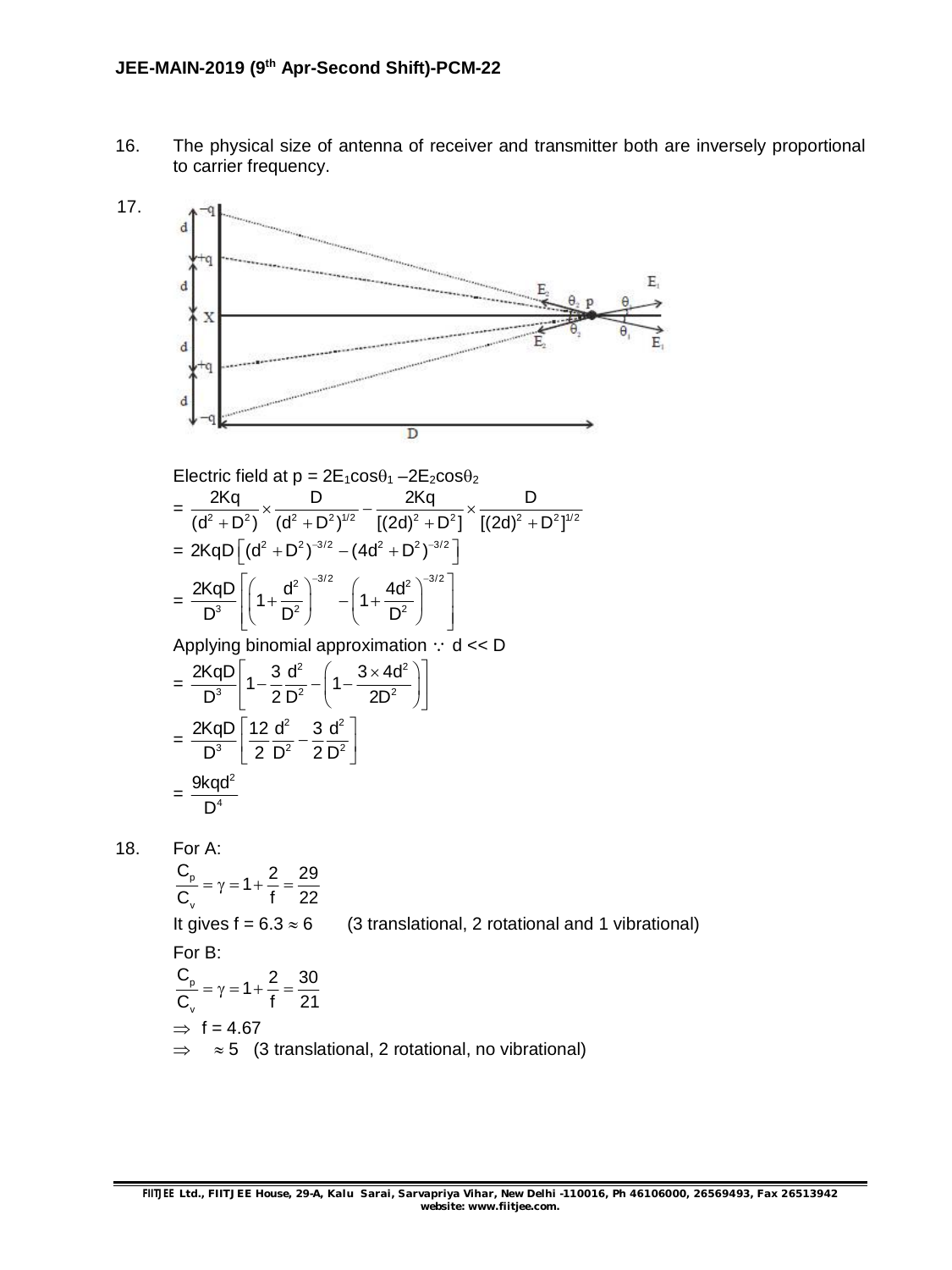19. 
$$
\vec{r} = (15t^2)\hat{i} + (4 - 20t^2)\hat{j}
$$
  
\n
$$
\vec{v} = \frac{d\vec{r}}{dt} = (30t)\hat{i} - (40t)\hat{j}
$$
\n
$$
\vec{a} = \frac{d\vec{v}}{dt} = (30)\hat{i} - (40)\hat{j}
$$
\n
$$
|\vec{a}| = 50
$$

20. For circular motion of particle:  $\frac{mV^2}{m}$  = mE r  $=$  $= m \left( \frac{GM}{r^2} \right)$  $\left(\frac{GM}{r^2}\right)^n$ Where M =  $\int (1 - x^2)$  $\int_{0}^{\infty}$   $(x^2)$  $(4\pi x^2 dx) \left( \frac{k}{2} \right)$ x  $\int_{0}^{1} (4\pi x^2 dx) \left(\frac{k}{x^2}\right)^{3}$  $= 4\pi kr$  $\Rightarrow mV^2 = m\left(\frac{G(4\pi k)}{2}\right)$ r r  $= m \left( \frac{G(4\pi k)}{r} \right)$  $\Rightarrow$  V = constant  $T = \frac{2\pi R}{v}$ V  $\pi$  $\Rightarrow$   $\frac{T}{B}$  = Constant  $=$ 

21.

$$
\longrightarrow 2v \quad \longrightarrow_{2m} v \quad || \quad \overset{v=0}{m} \quad \overset{m}{\underset{m}{\bigotimes}} \overset{m}{45}
$$

Linear momentum conservation m 2v + 2m v = m  $\times$  0 + m  $\frac{v'}{\sqrt{2}}$   $\times$  2 2 + 2m v = m × 0 + m  $\frac{V'}{\sqrt{2}}$  × 2

$$
v'=2\sqrt{2} v.
$$

R

22. In 1<sup>st</sup> situation

$$
V_{b}\rho_{b}g = V_{s}\rho_{w}g
$$
  

$$
\frac{V_{s}}{V_{b}} = \frac{\rho_{b}}{\rho_{w}} = \frac{4}{5}
$$
 ...(i)

Here  $V_b$  is volume of block

V<sub>s</sub> is submerged volume of block

 $p<sub>b</sub>$  is density of block

 $\rho_w$  is density of water & Let  $\rho_o$  is density of oil Finally in equilibrium condition

$$
V_b\rho_b g=\frac{V_b}{2}\rho_o g+\frac{V_b}{2}\rho_w g
$$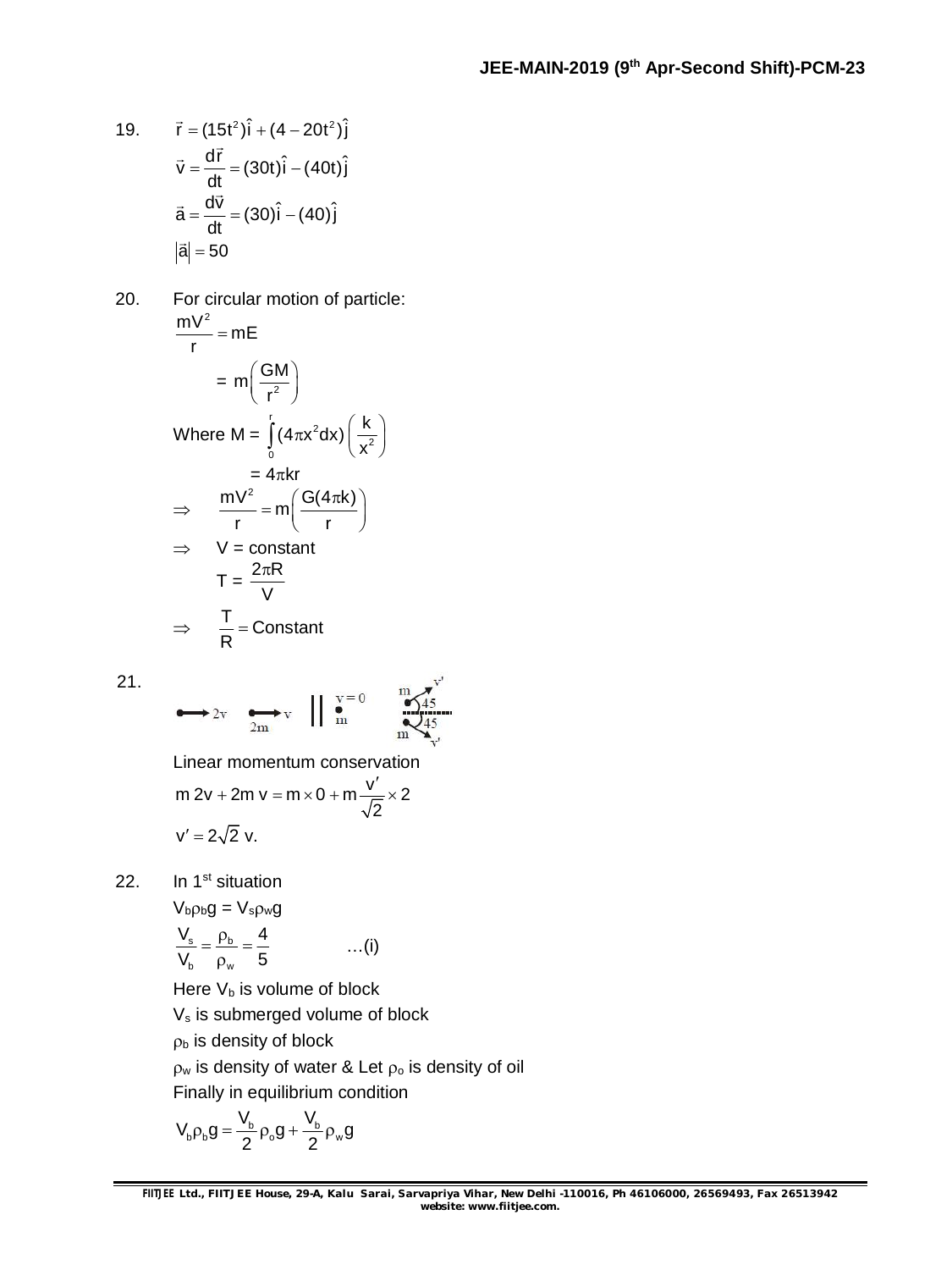$$
2\rho_b = \rho_0 + \rho_w
$$

$$
\Rightarrow \frac{\rho_o}{\rho_w} = \frac{3}{5} = 0.6
$$

23. Doppler effect:

$$
f = \left(\frac{v + u_o}{v - u_s}\right)(f_o)
$$
  
2000 =  $\left(\frac{340 + (-20)}{340 - (-20)}\right)(f_o)$   
f<sub>o</sub> = 2250 Hz

24. Let mass attains height 'h' on wedge and at that time, both attain velocity  $v_f$ . Conservation of momentum:  $mv = (m + 4m)V_f$  ...(A)

COE:  
\n
$$
\frac{1}{2}mv^2 = \frac{1}{2}(m + 4m)V_f^2 + mgh
$$
 ...(B)  
\nFrom (A) and (B)  
\n $h = \frac{2V^2}{5g}$ 

25. T.E. = -(13.6) 
$$
\left(\frac{z^2}{n^2}\right)
$$
 eV  
\nz = n = 2  
\n⇒ Ionisation energy = -T.E.  
\n= 13.6 eV

26. At steady state:  
\n
$$
\left(\frac{\Delta q}{\Delta t}\right)_1 = \left(\frac{\Delta q}{\Delta t}\right)_2
$$
\n
$$
\frac{3kA(\theta_2 - \theta)}{d} = \frac{kA(\theta - \theta_1)}{3d}
$$
\n
$$
\Rightarrow \quad \theta = \frac{\theta_1 + 9\theta_2}{10}
$$

27. Conservation of angular momentum about rotation axes:  $L = L$ 

$$
\left(\frac{M\ell^2}{12}\right)\omega_o = \left[\frac{M\ell^2}{12} + 2\left(m\left(\frac{\ell}{2}\right)^2\right)\right]\omega_t
$$
  
\n
$$
\Rightarrow \qquad \omega_t = \left(\frac{M}{M + 6m}\right)\omega_o
$$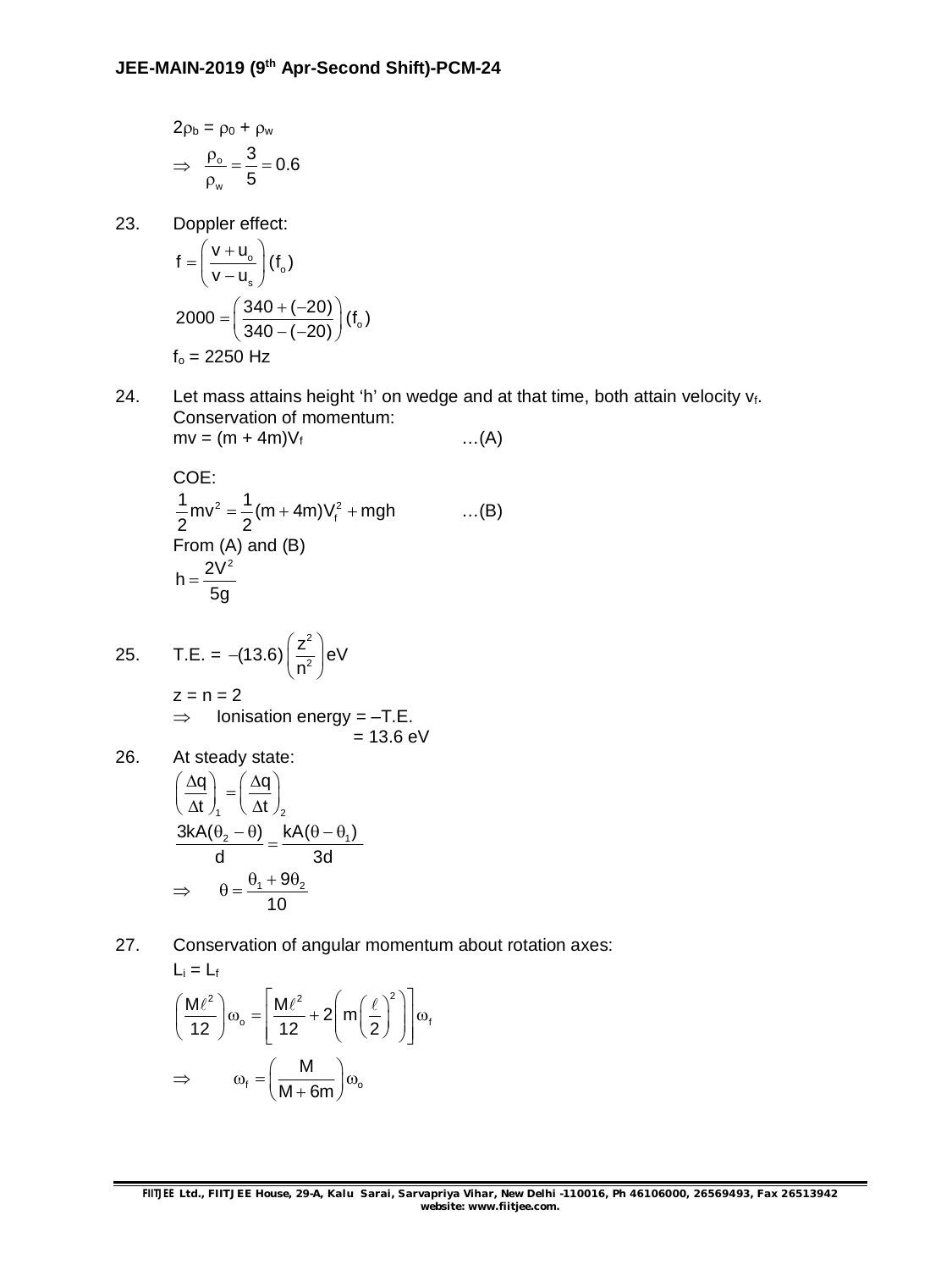

After fully charging, battery is disconnected.



Total chare of the system  $=$  CV  $+$  nCV  $= (n + 1)CV$ After the insertion of dielectric of constant K New potential (common)

$$
V_{c} = \frac{\text{Total charge}}{\text{Total capacitance}}
$$

$$
= \frac{(n+1)CV}{KC + nC} = \frac{(n+1)V}{K + n}
$$

29. 
$$
\rho = \frac{2m}{ne^2 \tau} = 3.34 \times 10^{-8} \Omega m
$$

30. We have:

$$
f = \frac{nv}{2\ell}
$$
  
240 =  $\frac{3 \times v}{2 \times 2}$   
 $\Rightarrow$  v = 320 m/s  
Fundamental frequency =  $\frac{v}{2\ell}$  = 80 Hz.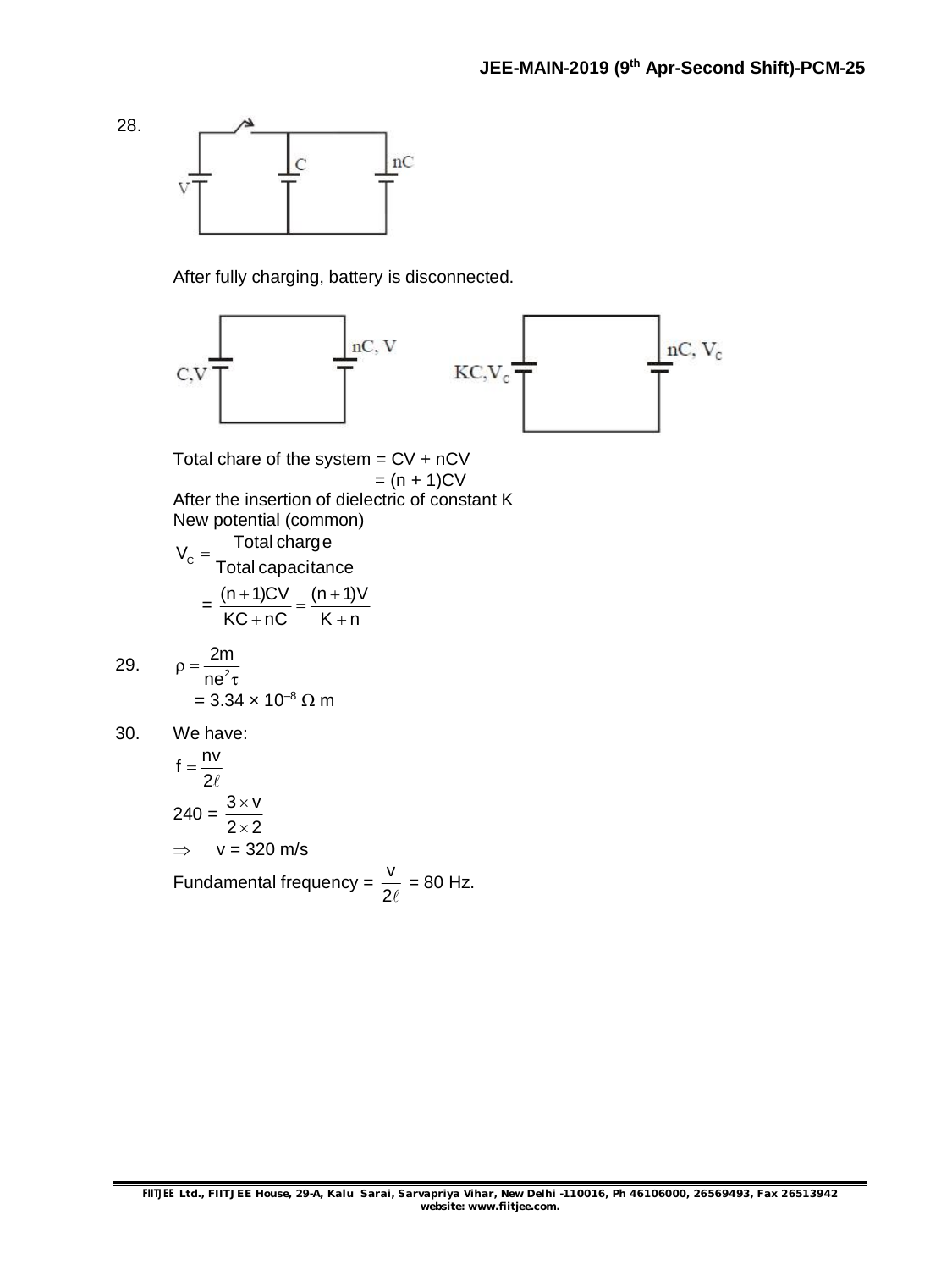#### **PART B – CHEMISTRY**

31. Stability of carbonium ions involved in the reactions follow the order:



 $\therefore$  Reactivity  $\alpha$  Stability of carbonium ions

- 32. Malachite =  $CuCO<sub>3</sub>.Cu(OH)<sub>2</sub>$ Bauxite =  $Al_2O_3.2H_2O$ Calamine =  $ZnCO<sub>3</sub>$ Siderite =  $FeCO<sub>3</sub>$
- 33. Work done on system  $= +10$  kJ Heat escaped  $= -2kJ$  $\Delta U = q + w$  $= 10 - 2 = 8$  kJ
- 34. Kieselguhr is amorphous form of silica.



36. 
$$
TE = -K.E = \frac{PE}{2}
$$

The energy of electrons increases as they are away from the nucleus. The probability of finding the 1s electron may be higher at  $a_0$  but the energy is not. The probability density of finding the electron is not zero at any place in the atom. So, the energy may be higher when it is far from  $a_0$ .

37. General coordination number of CN– in transition element is 6 and in inner transition element is 8-12. because inner transition metal ions can make available more number of vacant orbitals of nearly same energy than transition metal ions. The high effective nuclear charge of inner-transition metal ions make them form complex with high coordination number.

**FIITJEE** *Ltd., FIITJEE House, 29-A, Kalu Sarai, Sarvapriya Vihar, New Delhi -110016, Ph 46106000, 26569493, Fax 26513942 website: [www.fiitjee.com.](http://www.fiitjee.com.)*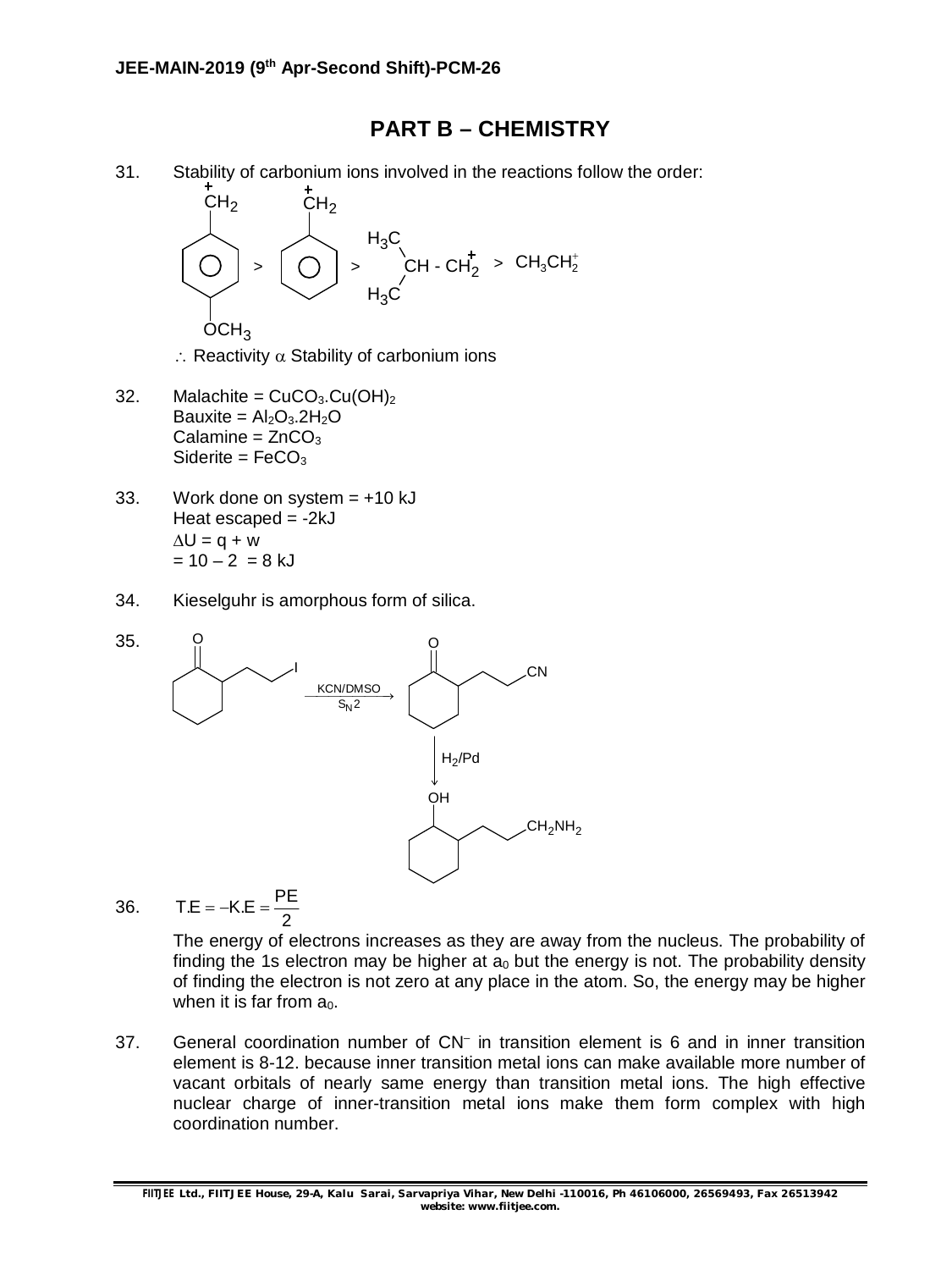- 38.  $B_2O_3$  is acidic in nature  $Al_2O_3$  and  $Ga_2O_3$  are amphoteric Oxides of In and Tl are basic in nature. Because the metallic character of the elements increases on moving down the group.
- 39. CO is diamagnetic in nature due to absence of any unpaired electron.
- 40. Due to –OH group of serine it give cerric ammonium nitrate test whereas due to  $-NH<sub>2</sub>$ group lysine give +ve carbylamine test.
- 41. Extraction of Fe is done form haematite ore this is true but reason is wrong as haematite is  $Fe<sub>2</sub>O<sub>3</sub>$ .
- 42. Moles =  $\frac{MVml}{1000} = \frac{10^{-3} \times 10}{1000} = 10^{-5}$  mole 1000 1000  $=\frac{MVml}{1000}=\frac{10^{-3}\times10}{1000}=10^{-7}$  $10^{-5}$  N<sub>A</sub> molecules covering area = 0.24 cm<sup>2</sup> 1 ---------------------------------------- = 2  $^5$ N $_{\rm \mathsf{\scriptscriptstyle A}}$  $\frac{0.24}{10^{-5} N_{\rm A}}$ cm 2  $5 \vee \textsf{c} \vee 10^{23}$  $\frac{0.24}{10^{-5} \times 6 \times 10^{23}}$  = a  $\times$  6  $\times$  1  $a^2 = 4 \times 10^{-20}$  cm<sup>2</sup>  $a = 2 \times 10^{-10}$  cm  $a = 2 \times 10^{-12}$  m  $a = 2$  pm
- 43.  $E_a = (D \rightarrow C)$  $= 15 - 0 = 15$  kJ mol<sup>-1</sup>  $E_a = (A + B) \rightarrow C = 15$  kJ mol<sup>-1</sup>  $E_a = (A + B) \rightarrow D = 10 \text{ kJ mol}^{-1}$  $E_a = C \rightarrow (A + B) = 20$  kJ mol<sup>-1</sup> (high activation enthalpy in the reaction)  $\therefore$  Activation enthalpy to form C is 5 kJ mol<sup>-1</sup> more than that of form D.

44. 
$$
P = \frac{RT}{(V - b)}
$$
  
\n
$$
P(V - b) = RT
$$
  
\n
$$
(P + \frac{a}{V^{2}})(V - b) = RT
$$
  
\nAt high pressure.  
\n
$$
P(V - b) = RT
$$
  
\n
$$
PV - Pb = RT
$$
  
\n
$$
\frac{PV}{RT} - \frac{Pb}{RT} = 1
$$
  
\n
$$
Z = 1 + \frac{Pb}{RT}
$$
  
\n
$$
Z > 1, Z \alpha b
$$
  
\nThe value of 'b' for the gases follows the order  
\n
$$
Ne < Ar < Kr < Xe
$$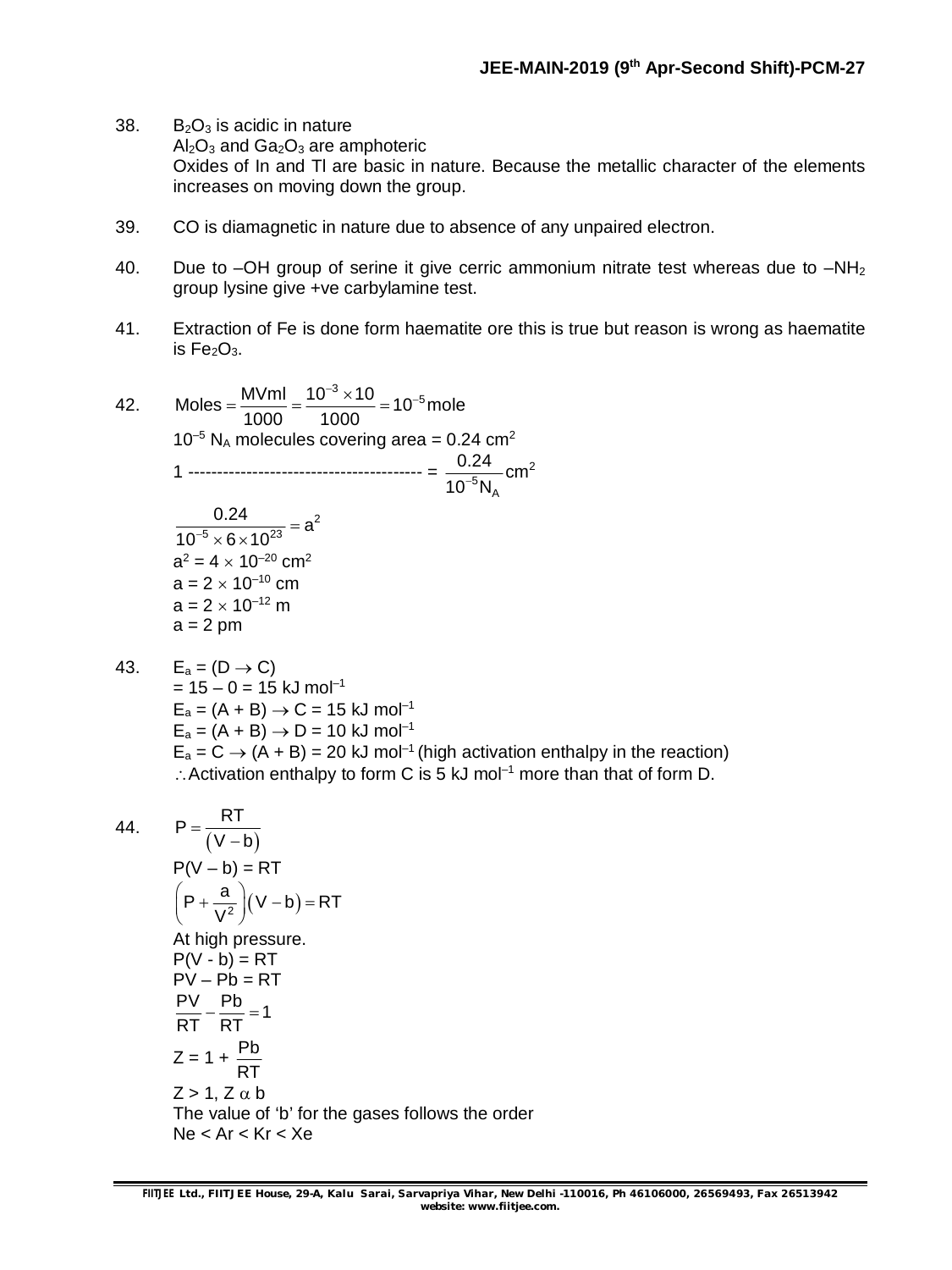- 45. 1F deposits 1 g equivalent of Ni or ½ mole of Ni ∴ 0.1 F will deposit  $\frac{1}{20}$  = 0.05 moles of Ni 20  $=$
- 46. Ketones < Aldehyde  $\longrightarrow$  Rate of Nucleophilic addition reaction Only aldehydes are responsible for formation of acetals. Excess of MeOH is used to drive the reaction towards forward direction.



48. For  $S_N1$  carbocation is formed.



The first transition state should have higher energy than the second transition state. Reaction intermediate is also formed.

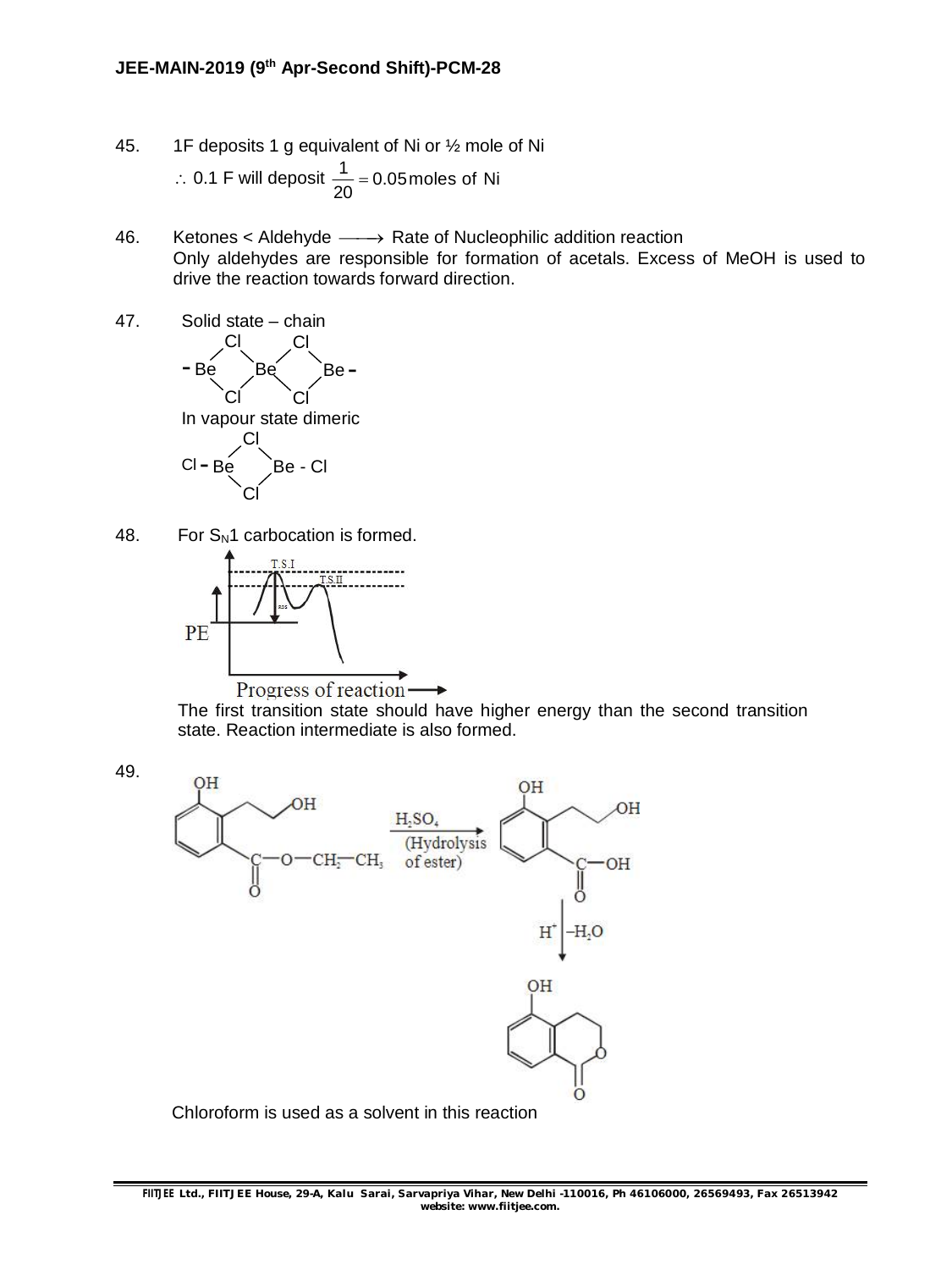50. Ac Th Pu U Np Pu Am Cm Bk Cf Es Fm Md No Lr +3 +3 +3 +3 +3 +3 +3 +3 +3 +3 +3 +3 +2 +3 +4 +4 +4 +4 +4 +4 +4 +4 +5 +5 +5 +5 +5 +6 +6 +6 +6 +7 +7

 $\therefore$  Np and Pu has maximum no. of possible oxidation states

- 51.  $K_f = 4$  K Kg mol<sup>-1</sup>  $i = 3$ Molality  $= 0.03$  $\Delta T_f = i K_f m$  $= 3(4) (0.03)$  $\Delta T_f = 0.36$  K
- 52. It is an organic chemical in the catecholamine family that functions in the brain and body as hormone and neurotransmitter.
- 53. Benzene sulphonyl chloride  $C_6H_5SO_2Cl$



- 54. Fact based.
- 55. HF has strong hydrogen bond. : It has highest boiling point among hydrogen halides. The strong hydrogen bond is due to more difference in electronegativity between F and H atoms.
- 56. 20% w/w KI Mass of solute $(KI) = 20$  g Mass of solvent =  $100 - 20 = 80$  g Molar mass of  $K = 38 + 128 = 166$ (solute) (solvent) Molality =  $\frac{gm (solute)}{1.500 \cdot 2.500}$  = 1.506 = 1.51 mw $\times$ Kg $($ solvent $)$  166 $\times$ 80  $=\frac{gm(solute)}{1000}=\frac{20\times1000}{100000}=1.506=1$  $\times$ Kg(solvent) 166 $\times$ 8
- 57.  $\rm H_2N-C-NH_2+H-C-H \xrightarrow{\qquad \qquad} \left[ -HN-C-NH-CH_2\right]_n \xrightarrow{\qquad \qquad}$ Urea formaldehyde
- 58. (i) VBT does not explain colour exhibited by complex of transition metal because splitting of d-orbitals in explained by CFT.
	- (ii) VBT does not distinguish between strong and weak field complex.
	- (iii) VBT does not give quantitative interpretation of magnetic properties.
	- $\therefore$  According to question statement I and III are correct.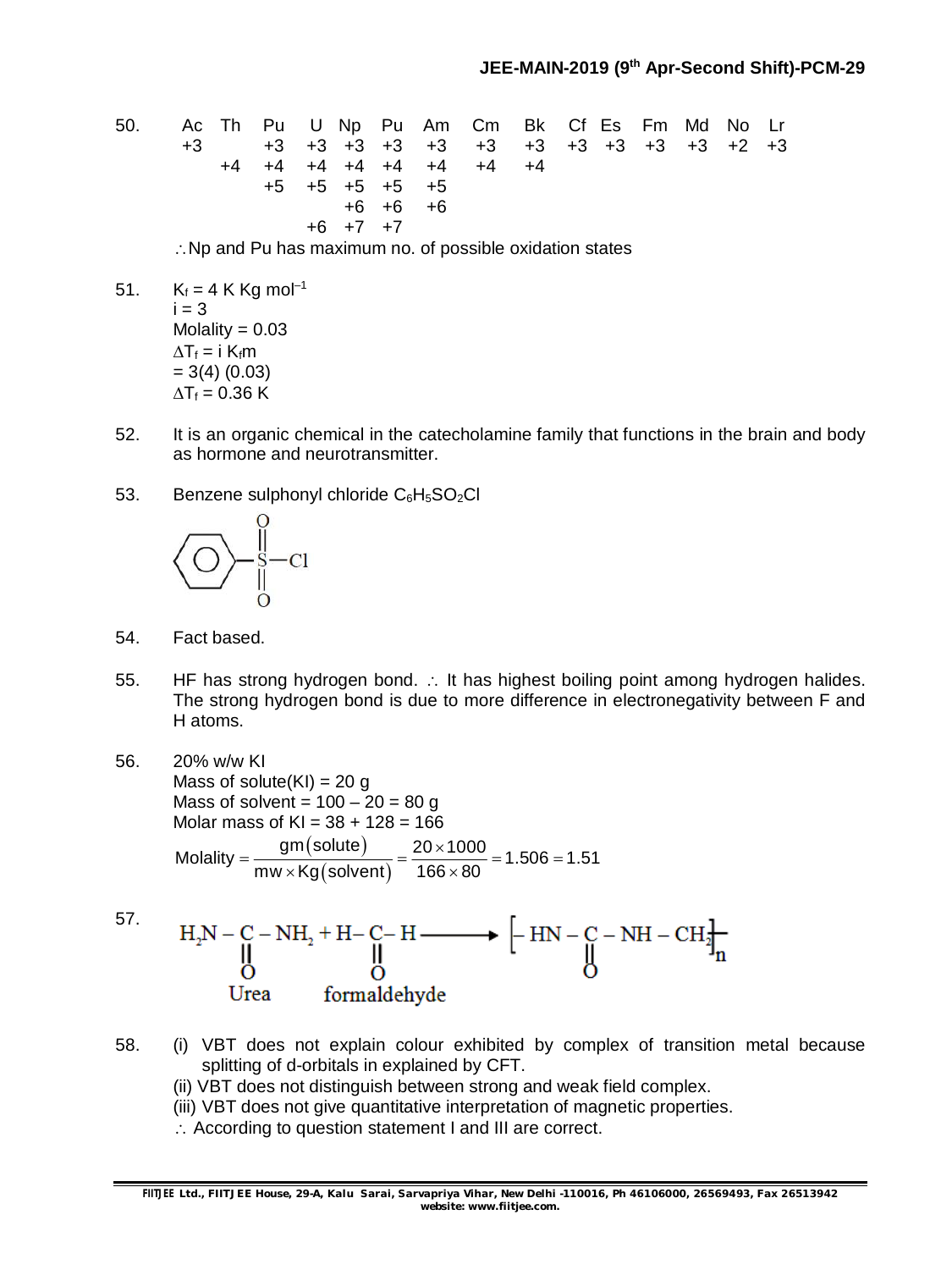59. The nature of the curve is such that the pH change of the reaction becomes larger for very small change in volume of titrant.



### **PART C – MATHEMATICS**

61. Equation of tangent to the parabola  $y^2 = x$ At  $(\alpha, \beta)$  is T = 0

$$
y\beta = \frac{x + \alpha}{2}
$$
  
\n
$$
\Rightarrow y\beta = \frac{x + \beta^2}{2} (\because \beta^2 = \alpha)
$$
  
\n
$$
\Rightarrow y = \frac{1}{2\beta} x + \frac{\beta}{2}
$$
  
\n
$$
\left(m = \frac{1}{2\beta}, c = \frac{\beta}{2}\right)
$$

This is also a tangent to ellipse  $x^2 + 2y^2 = 1$ 

$$
\therefore C = \pm \sqrt{a^2 m^2 + b^2}
$$
\n
$$
\Rightarrow \frac{\beta}{2} = \pm \sqrt{\frac{1}{4\beta^2} + \frac{1}{2}}
$$
\n
$$
\Rightarrow \frac{\beta^2}{4} = \frac{1}{4\beta^2} + \frac{1}{2}
$$
\n
$$
\Rightarrow \beta^4 - 2\beta^2 - 1 = 0
$$
\n
$$
\Rightarrow (\beta^2 - 1)^2 = 2
$$
\n
$$
\Rightarrow \beta^2 - 1 = \sqrt{2}
$$
\n
$$
\Rightarrow \beta^2 = \sqrt{2} + 1
$$
\n
$$
\alpha = \beta^2 = \sqrt{2} + 1
$$

62. 
$$
\frac{n(n+1)}{2} + 99 = (n-2)^2
$$

$$
\Rightarrow n^2 + n + 198 = 2n^2 - 8n + 8
$$

$$
\Rightarrow n^2 - 9n - 190 = 0
$$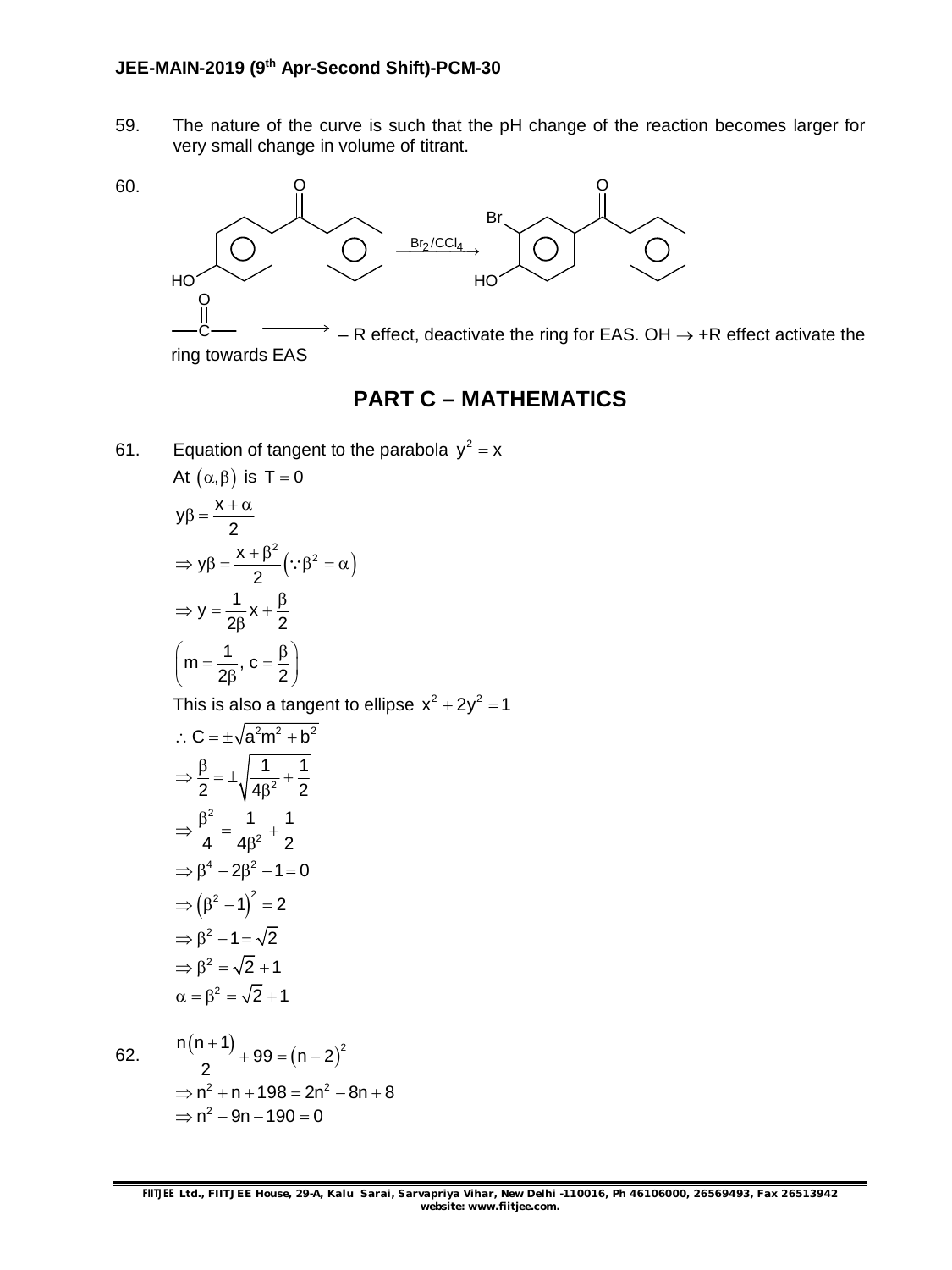$$
\Rightarrow (n-19)(n+10) = 0
$$
  
\n
$$
\Rightarrow n = 19
$$
  
\n
$$
\therefore \text{ Number of balls is } \frac{19 \times 20}{2} = 190
$$

63. 
$$
\lim_{x \to 2} \int_6^{f(x)} \frac{2t dt}{(x-2)} dx
$$
 {given that  $f(2) = 6$ }  
\n
$$
\frac{0}{0}
$$
 from, so we use L – Hospital Rule  
\n
$$
= \lim_{x \to 2} \frac{f'(x).2f(x)}{1}
$$
\n
$$
= f'(2).2f(2)
$$
\n
$$
= 12f'(2)
$$

64. system of equations has non trival solution 2  $3 -1$  $D = 0 = |1 \quad k \quad -2| = 0$  $2 -1 1$  $\overline{\phantom{a}}$  $\therefore$  D = 0 = |1 k -2| = 0  $\overline{\phantom{a}}$  $k = \frac{9}{3}$ 2  $\Rightarrow$  k =  $\frac{1}{2}$ So equation are  $2x + 3y - z = 0$  ..........(1)  $x + \frac{9}{2}y - 2z = 0$ 2  $+\frac{6}{6}y-2z=0$  ..........(2)  $2x - y + z = 0$  .........(3)  $(1) - (3) \Rightarrow 4y - 2z = 0$  $\Rightarrow$  2y = z …………..(4) y 1 z 2  $\Rightarrow$   $\frac{y}{x}$  = -From equation (1) and (4)  $2x + 3y - 2y = 0$  $\Rightarrow$  2x + y = 0  $x -1$ y 2  $\Rightarrow \frac{x}{2} = \frac{-1}{2}$  or  $\frac{z}{z} = -4$ x  $=-4$  $\frac{x}{-} + \frac{y}{-} + \frac{z}{-} + k = \frac{1}{2}$ y z x 2  $+2+2+1=$ 65. Circle  $x^2 + y^2 = 4$ 

 $\Rightarrow$  c<sub>1</sub>(0,0); r<sub>1</sub> = 2 and circle  $x^2 + y^2 + 6x + 8y - 24 = 0$  $\Rightarrow$  c<sub>2</sub> (-3, 4); r<sub>2</sub> = 7  $\Rightarrow$  d = c<sub>1</sub>c<sub>2</sub> = 5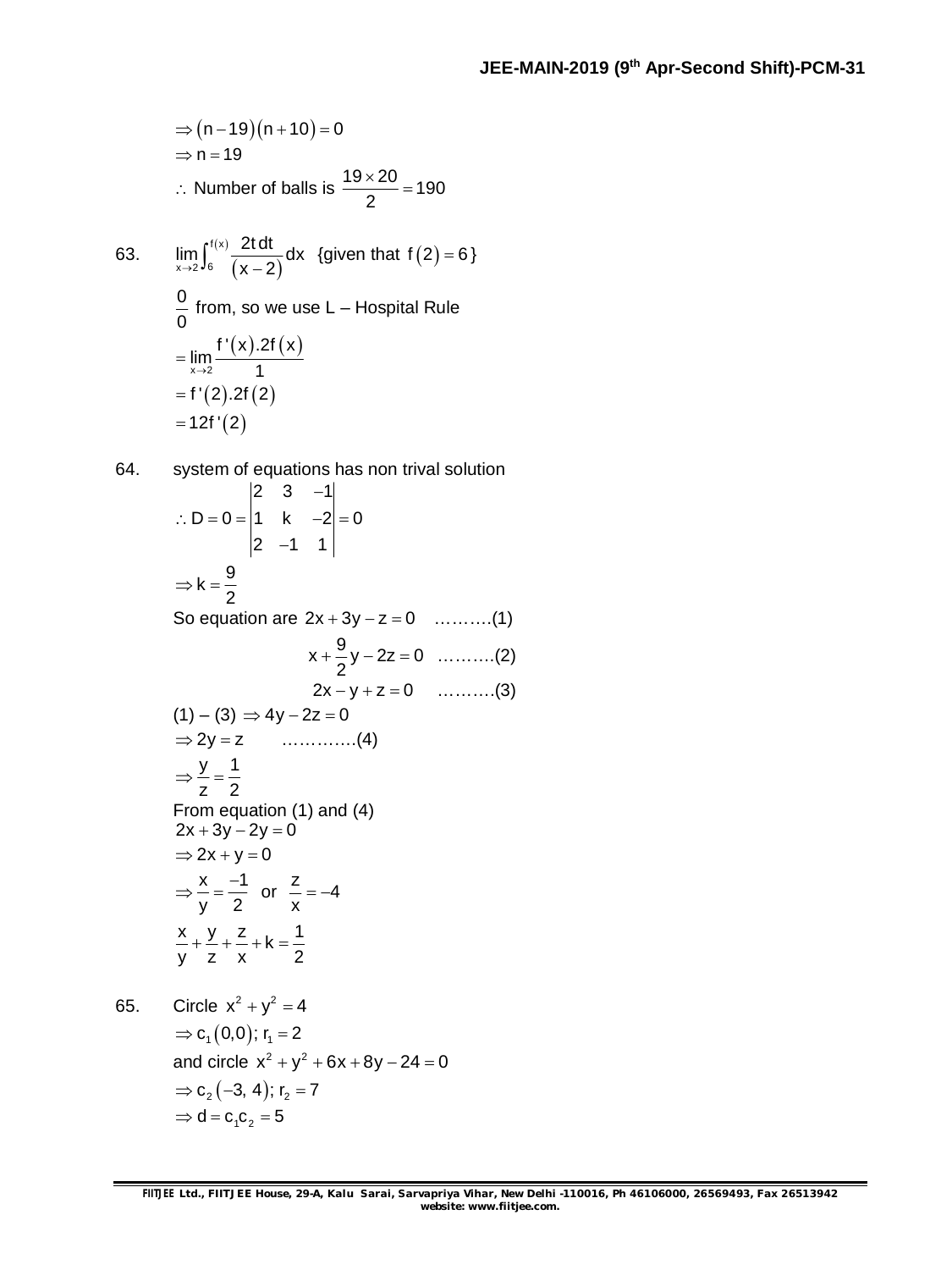also  $d = |r_1 - r_2|$ circles touch internally Equation of common tangent  $S_1 - S_2 = 0$  $\Rightarrow$  6x + 8y - 20 = 0  $\Rightarrow$  3x + 4y - 10 = 0 Point (6, –2) satisfy it.

66. Let the three numbers in A.P. are  $a - d$ ,  $a$ ,  $a + d$ Given that  $a-d+a+a+d=33$  $\Rightarrow$  a = 11 and  $(a-d)(a)(a+d) = 1155$  $\Rightarrow$  a $\left($  a $^2$ d $^2\right)$  = 1155 ⇒ 11 $(121 - d^2)$  = 1155  $\Rightarrow$  d<sup>2</sup> = 16  $\Rightarrow$  d =  $\pm 4$ If  $d = 4$  then first term  $a - d = 7$ If  $d = -4$  then first term  $a - d = 15$  $T_{11} = 7 + 10(4) = 47$ ,  $T_{11} = 15 + 10(-4) = -25$ 

67. 
$$
I = \int_0^1 x \cot^{-1} (1 - x^2 + x^4) dx
$$
  
\n
$$
I = \int_0^1 x \tan^{-1} \left( \frac{1}{1 - x^2 + x^4} \right) dx
$$
  
\n
$$
I = \int_0^1 x \tan^{-1} \left( \frac{x^2 - (x^2 - 1)}{1 + x^2 (x^2 - 1)} \right) dx
$$
  
\n
$$
I = \int_0^1 x \left\{ \tan^{-1} x^2 - \tan^{-1} (x^2 - 1) \right\} dx
$$
  
\nIt  $x^2 = t \Rightarrow 2x dx = dt$   
\n
$$
I = \frac{1}{2} \int_0^1 \left\{ \tan^{-1} t - \tan^{-1} (t - 1) \right\} dt
$$
  
\n
$$
= \frac{1}{2} \int_0^1 \tan^{-1} t dt - \frac{1}{2} \int_0^1 \tan^{-1} (t^{-1}) dt
$$
  
\n
$$
= \frac{1}{2} \int_0^1 \tan^{-1} t dt + \frac{1}{2} \int_1^1 \tan^{-1} (-t) dt
$$
  
\n
$$
= \int_0^1 \tan^{-1} t dt + \frac{1}{2} \int_1^1 \tan^{-1} (t) dt
$$
  
\n
$$
= \int_0^1 \tan^{-1} (t) dt
$$
  
\n
$$
= (t \cdot \tan^{-1} t)_0^1 - \int_0^1 \frac{t}{1 + t^2} dt
$$
  
\n
$$
= \left( \frac{\pi}{4} \right) - \frac{1}{2} \left[ \log (1 + t^2) \right]_0^1
$$
  
\n
$$
= \frac{\pi}{4} - \frac{1}{2} \log_e^2
$$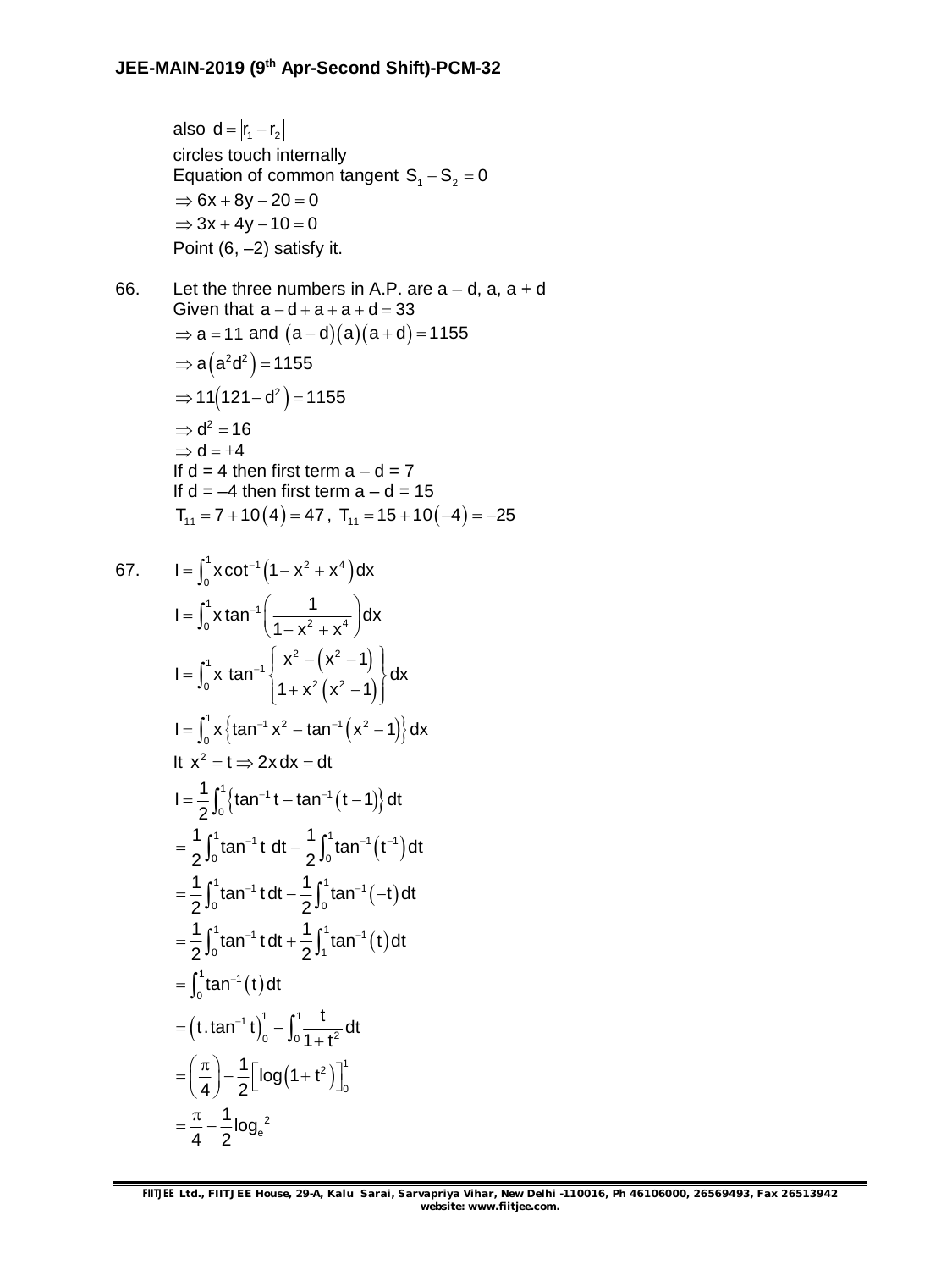68. 
$$
\sin 10^{\circ} \sin 30^{\circ} \sin 50^{\circ} \sin 70^{\circ}
$$
  
\n $= \sin 30^{\circ} \{ \sin 10^{\circ} \sin 60^{\circ} \sin 70^{\circ} \}$   
\n $= \sin 30^{\circ} \{ \frac{1}{3} \sin 0^{\circ} \sin(60^{\circ} - 10^{\circ}) \} \sin(60^{\circ} + 10^{\circ}) \}$   
\n $= \sin 30^{\circ} \{ \frac{1}{4} \sin 3(10^{\circ}) \}$   
\n $= \frac{1}{2} \{ \frac{1}{4} \times \frac{1}{2} \}$   
\n $= \frac{1}{16}$   
\n69.  $W = \frac{5 + 3z}{5(1 - z)}$   
\n $\Rightarrow 5w - 5wz = 5 + 3z$   
\n $\Rightarrow z = \frac{5w - 5}{5w}$   
\n $\Rightarrow 2z = \frac{5w - 5}{3 + 5w}$   
\n $\Rightarrow |z = \sqrt{5}$   
\n $\Rightarrow |5w - 5| < 1$   
\n $\Rightarrow |5w - 5| < 3 + 5w$ |  
\n $\Rightarrow |w - 1| < \left| \frac{3}{5} + w \right|$   
\n $\Rightarrow |w - 1| < \left| \frac{3}{5} + w \right|$   
\n70. Given:  $\frac{{}^{10}C_{1}!}{{}^{10}C_{1}!} = \frac{2}{15} \Rightarrow \frac{r}{n-1+1} = \frac{2}{15}$   
\n $\Rightarrow 15r = 2n - 2r + 2$   
\n $\Rightarrow 17r = 2n + 2$   
\n $\Rightarrow 17r = 2n + 2$   
\n $\Rightarrow 17r = 2n + 2$   
\nAlso given  $\frac{{}^{n0}C_{1}}{{}^{n0}C_{1}} = \frac{15}{70} \Rightarrow \frac{r + 1}{n - r} = \frac{3}{14}$   
\n $\Rightarrow 3n - 3r = 14r + 14$   
\n $\Rightarrow 3n - 3r = 14r + 14$   
\n $\Rightarrow 3$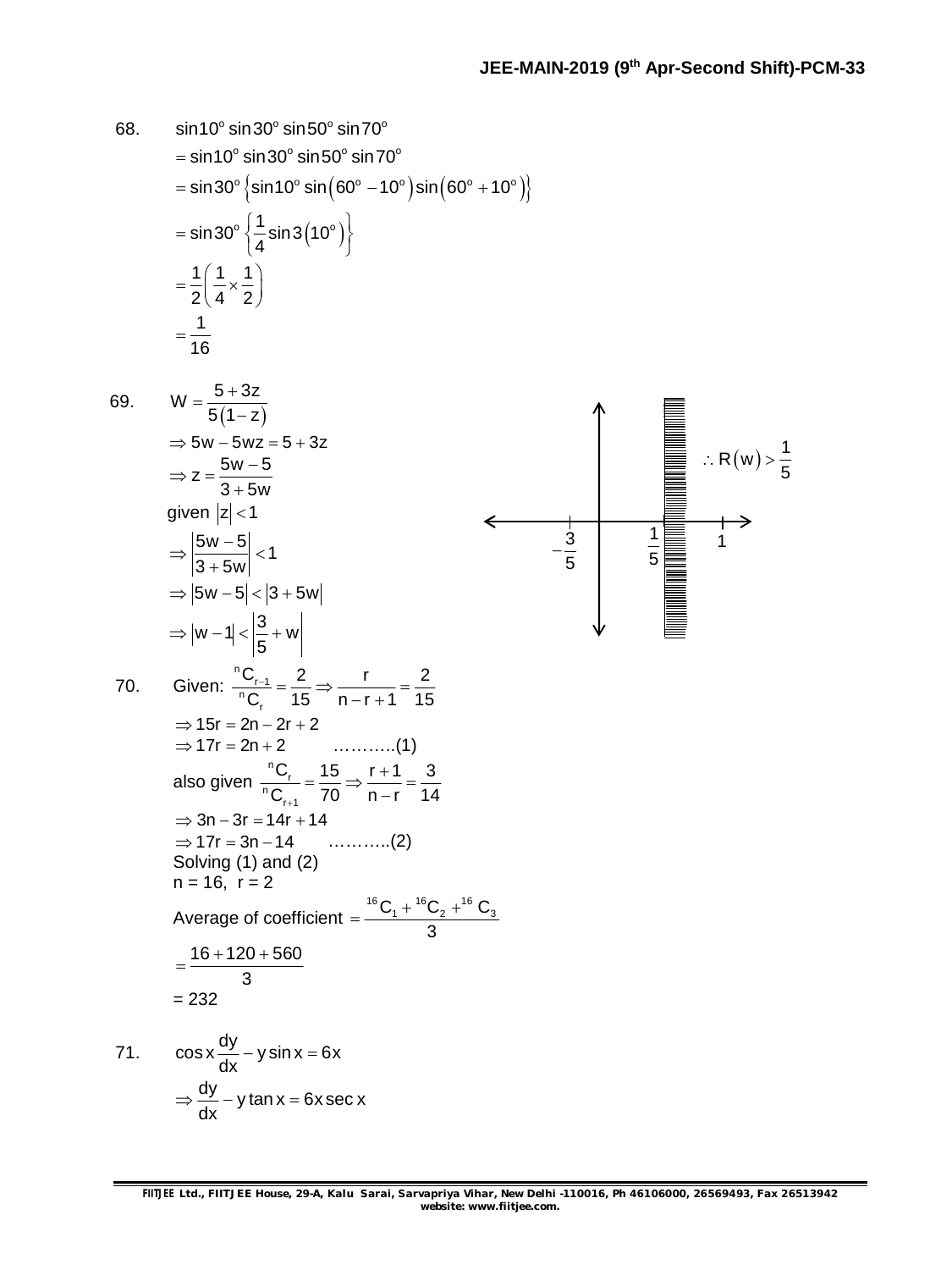$$
=e^{-\int \tan x dx} = e^{-\log_e \sec x} = \frac{1}{\sec x}
$$
  
\n
$$
\therefore \text{ solution of equation}
$$
  
\n
$$
\Rightarrow y \cdot \frac{1}{\sec x} = \int 6x \sec x \cdot \frac{1}{\sec x} dx
$$
  
\n
$$
\Rightarrow \frac{y}{\sec x} = 3x^2 + c \qquad \qquad ....... (1)
$$
  
\ngiven  $y\left(\frac{\pi}{3}\right) = 0$   
\nSo,  $0 = 3\frac{\pi^2}{9} + C$   
\n
$$
\Rightarrow C = -\frac{\pi^2}{3}
$$
  
\nNow from (1)  
\n
$$
\Rightarrow \frac{y}{\sec x} = 3x^2 - \frac{\pi^2}{3}
$$
  
\nAt  $x = \frac{\pi}{6}$   
\n
$$
\Rightarrow \frac{\sqrt{3}y}{2} = \frac{3\pi^2}{36} - \frac{\pi^2}{3}
$$
  
\n
$$
\Rightarrow y = -\frac{\pi^2}{2\sqrt{3}}
$$

72. Two lines are perpendicular

$$
\therefore m_1m_2 = -1
$$
\n
$$
\Rightarrow \left(\frac{-1}{a-1}\right)\left(\frac{-2}{a^2}\right) = -1
$$
\n
$$
\Rightarrow a^3 - a^2 + 2 = 0
$$
\n
$$
\Rightarrow (a+1)(a^2 - 2a + 2) = 0
$$
\n
$$
\therefore a = -1
$$
\nSo lines are\n
$$
L_1: x - 2y + 1 = 0
$$
\nSolving these equation we get

Solving these equation we get point of intersection

$$
\mathsf{P}\!\left(\frac{1}{5},\frac{3}{6}\right)
$$

Now distance of P from origin

$$
OP = \sqrt{\frac{1}{25} + \frac{9}{25}} = \sqrt{\frac{2}{5}}
$$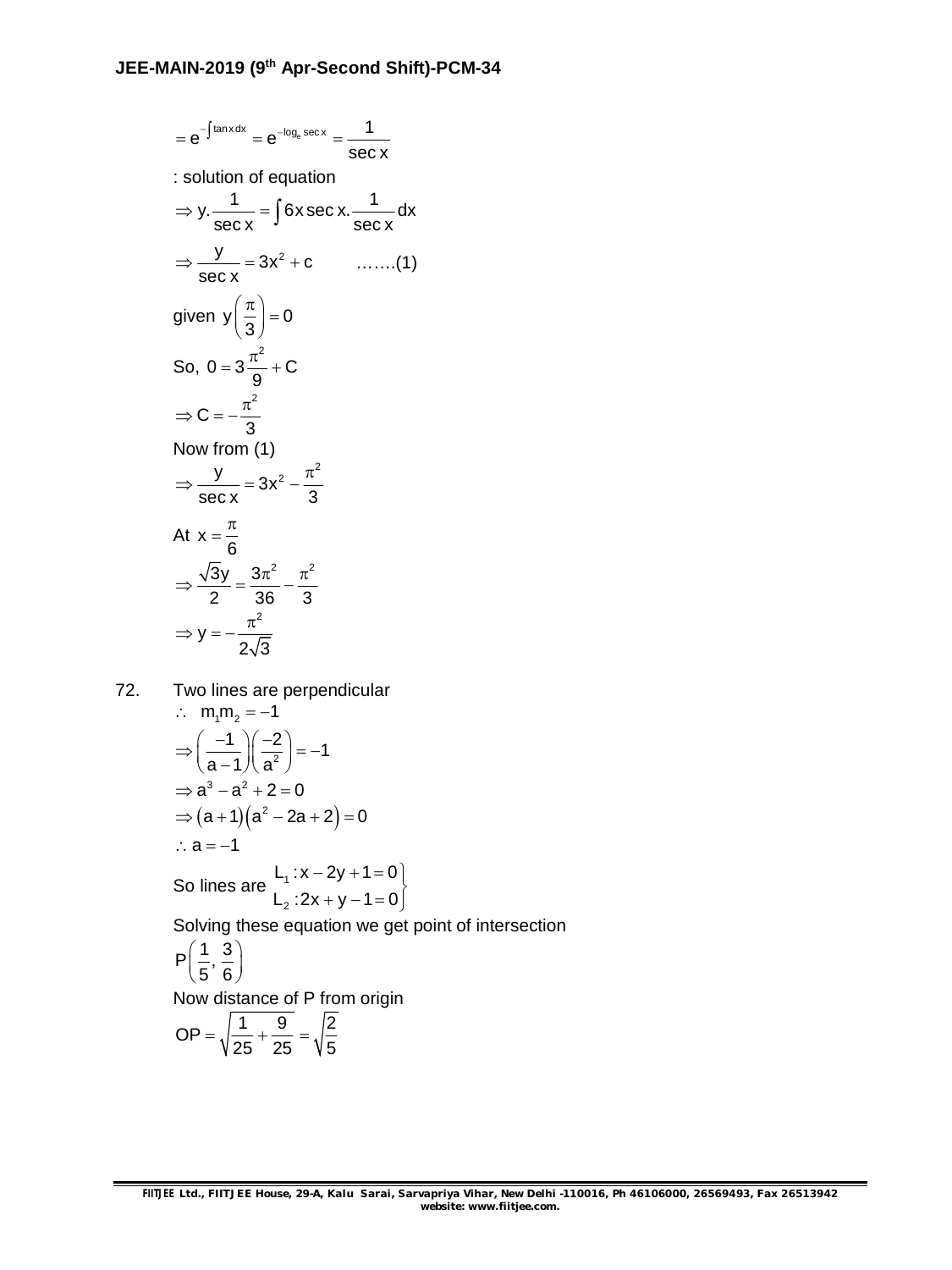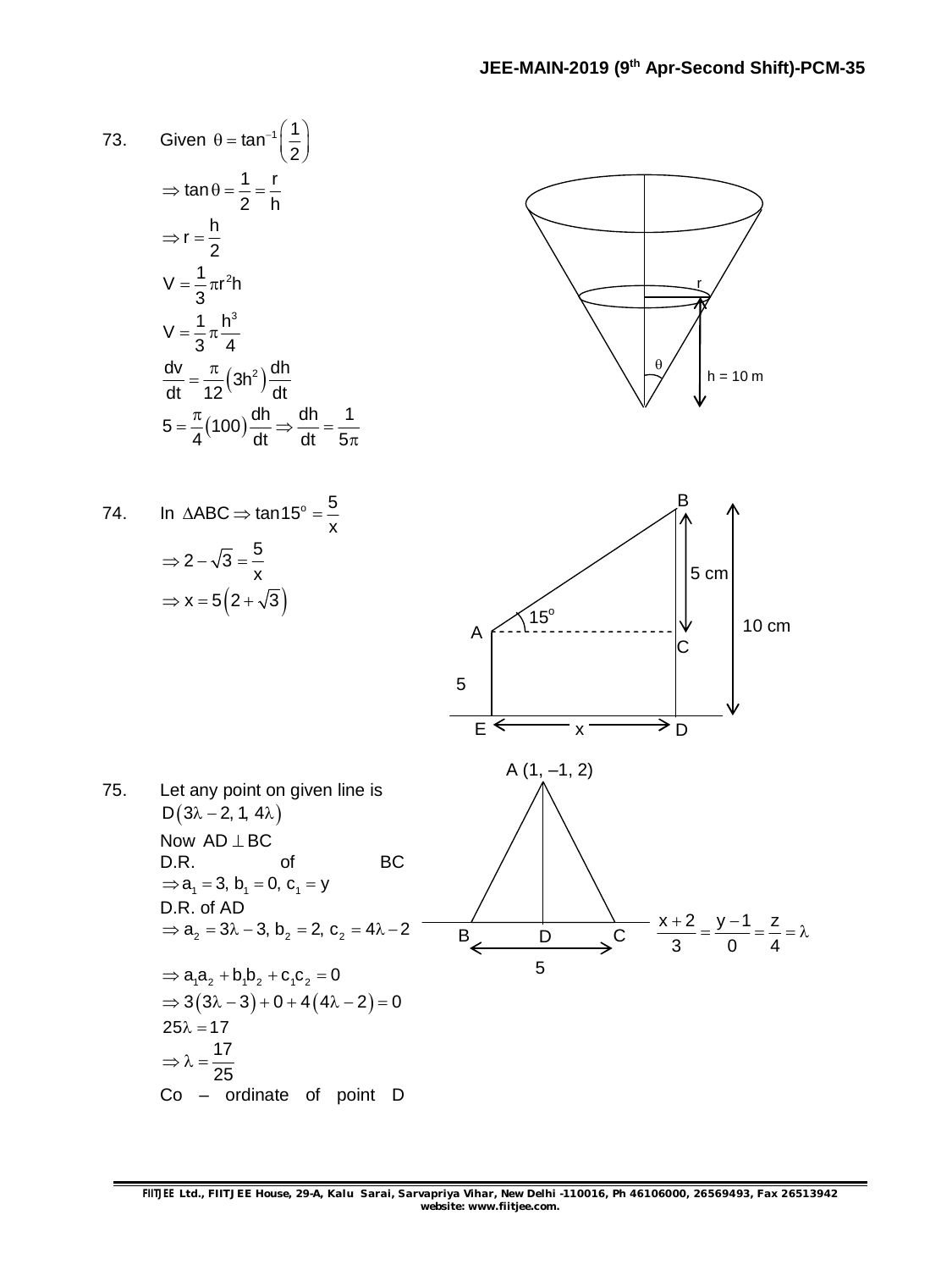$$
\left(\frac{1}{25}, 1, \frac{68}{25}\right)
$$
  
AD =  $\sqrt{\frac{576}{625} + 4 + \frac{324}{25}} = \frac{2}{5}\sqrt{34}$   
Area of  $\triangle ABC = \frac{1}{2} \times BC \times AD$   
=  $\frac{1}{2} \times 5 \times \frac{2}{6}\sqrt{34}$   
=  $\sqrt{34}$ 

76. 
$$
A^TA = 3I_3
$$
  
\n
$$
\Rightarrow \begin{bmatrix} 0 & 2x & 2x \\ 2y & y & -y \\ 1 & -1 & 1 \end{bmatrix} \begin{bmatrix} 0 & 2y & 1 \\ 2x & y & -1 \\ 2x & -y & 1 \end{bmatrix} = \begin{bmatrix} 3 & 0 & 0 \\ 0 & 3 & 0 \\ 0 & 0 & 3 \end{bmatrix}
$$
\n
$$
\Rightarrow \begin{bmatrix} 8x^2 & 0 & 0 \\ 0 & 6y^2 & 0 \\ 0 & 0 & 3 \end{bmatrix} = \begin{bmatrix} 3 & 0 & 0 \\ 0 & 3 & 0 \\ 0 & 0 & 3 \end{bmatrix}
$$
\n
$$
\Rightarrow 8x^2 = 3 \Rightarrow x = \pm \sqrt{\frac{3}{8}}
$$
\n
$$
\Rightarrow 6y^2 = 3 \Rightarrow y = \pm \sqrt{\frac{1}{2}}
$$

4 matrices are possible

77. Equation of tangent to the parabola y<sup>2</sup> = 4x at

$$
(1, 2) \text{ is } 2y = 4\left(\frac{x+1}{2}\right)
$$
  
\n
$$
\Rightarrow y = x+1
$$
  
\nEquation of normal  $y = -x+3$   
\nLet centre be C  $(3 - r, r)$   
\nNow PC<sup>2</sup> = r<sup>2</sup>  
\n
$$
\Rightarrow (3 - r - 1)^{2} + (r - 2)^{2} = r^{2}
$$
  
\n
$$
\Rightarrow 2(2 - r)^{2} = r^{2}
$$
  
\n
$$
\Rightarrow r^{2} - 8r + 8 = 0
$$

$$
\Rightarrow r = 4 \pm 2\sqrt{2}
$$
  
For  $r = 4 + 2$ 

For  $r = 4 + 2\sqrt{2}$   $(3 - r < 0)$  Not possible So  $r = 4 - 2\sqrt{2}$ Area =  $\pi r^2 = \pi (16 + 8 - 16\sqrt{2})$  $= 8\pi (3 - 2\sqrt{2})$ 

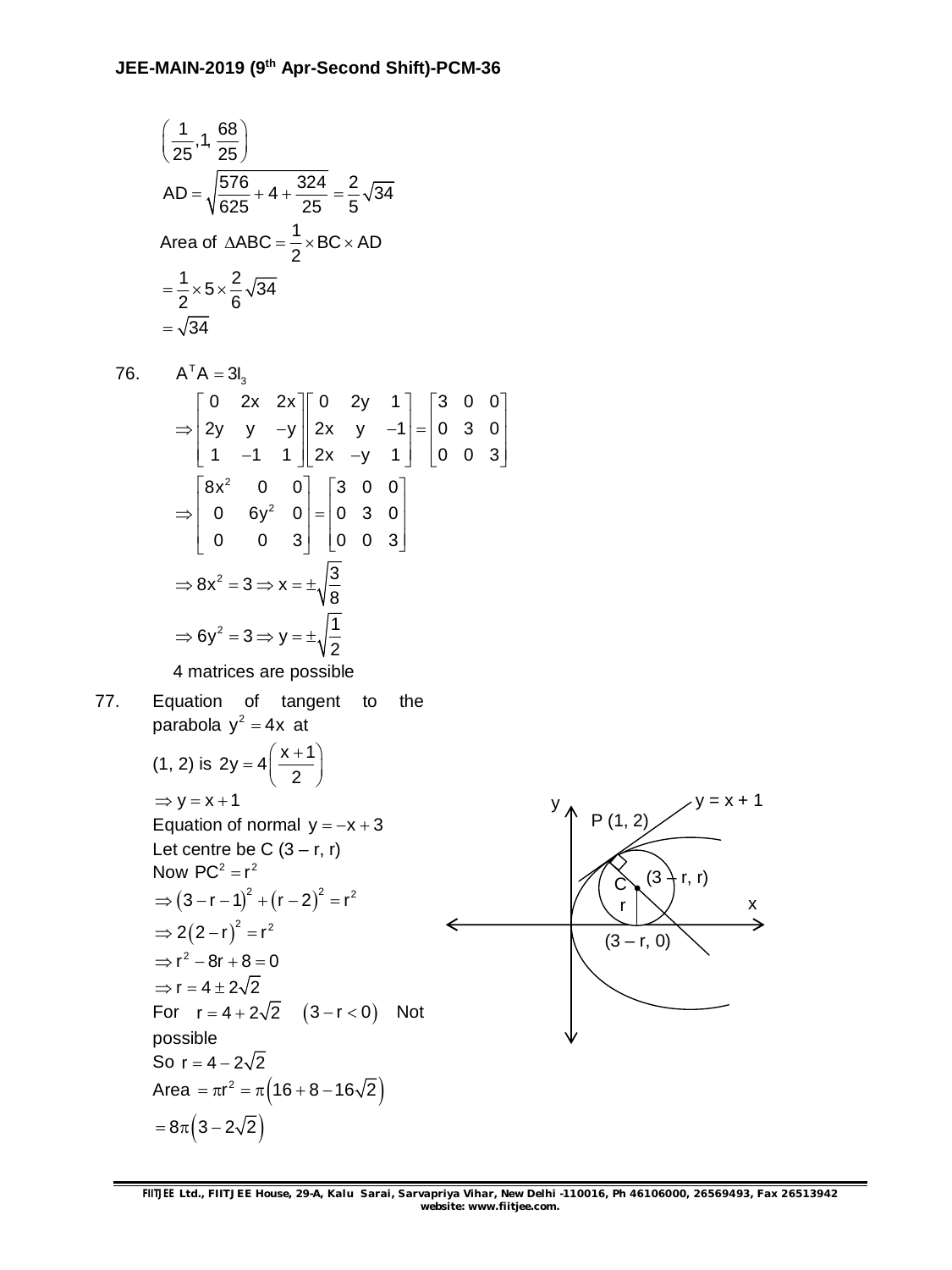78. f(x)=\begin{cases} a|\pi - x| +1, x \le 5\\ b|\pi - x| +3, x > 5 \end{cases}   
\nContinuous at x = 5  
\n∴ L.H.L. = R.H.L = f(5)  
\n⇒ b|\pi - 5| + 3 = a|\pi - 5| + 1  
\n⇒ -b(\pi - 5) + 3 = -a(5 - \pi) + 1  
\n⇒ (a - b)(\pi - 5) = -2  
\n⇒ a - b = 
$$
\frac{-2}{\pi - 5} = \frac{2}{5 - \pi}
$$
  
\n79. f(x)= [x] -  $\left[\frac{x}{4}\right]$   
\n
$$
\lim_{x \to 4^+} f(x) = \lim_{x \to 4^-} \left[ x \right] - \left[\frac{x}{4} \right] = 4 - 1 = 3
$$
\n
$$
\lim_{x \to 4^+} f(x) = \lim_{x \to 4^-} \left[ x \right] - \left[\frac{x}{4} \right] = 3 - 0 = 3
$$
\n
$$
f(4) = 3
$$
\n∴ Continuous at x = 4  
\n80.  $\int e^{\arcc x} (\sec x + \tan x f(x) + (\sec x \tan x + \sec^2 x)) dx = e^{\arcc x} f(x) + C$   
\nDiff. both side w.r.t.x  
\n= e^{\sec x} (\sec x + \tan x + f(x) + (\sec x \tan x + \sec^2 x))  
\n= e^{\sec x} (\sec x + \tan x + f(x) + (\sec x \tan x + \sec^2 x))  
\n= e^{\sec x} (\sec x + \tan x + f(x) + (\sec x \tan x + \sec^2 x))  
\n= e^{\sec x} (\sec x + \tan x + f(x) + (\sec x \tan x + \sec^2 x))  
\n= e^{\sec x} (\sec x + \tan x + f(x) + (\sec x \tan x + \sec^2 x))  
\n= e^{\sec x} (\sec x + \tan x + f(x) + (\sec x \tan x + \sec^2 x))  
\n= e^{\sec x} (\sec x + \tan x + f(x) + (\sec x \tan x + \sec^2 x))  
\n= e^{\sec x} (\sec x + \tan x + f(x) + (\sec x \tan x + \sec^2 x))  
\n= e^{\sec x} (\sec x + \tan x + f(x) + (\sec x \tan x + \sec^2 x))  
\n= e^{\sec x} (\sec x + \

 $=8\sqrt{5}$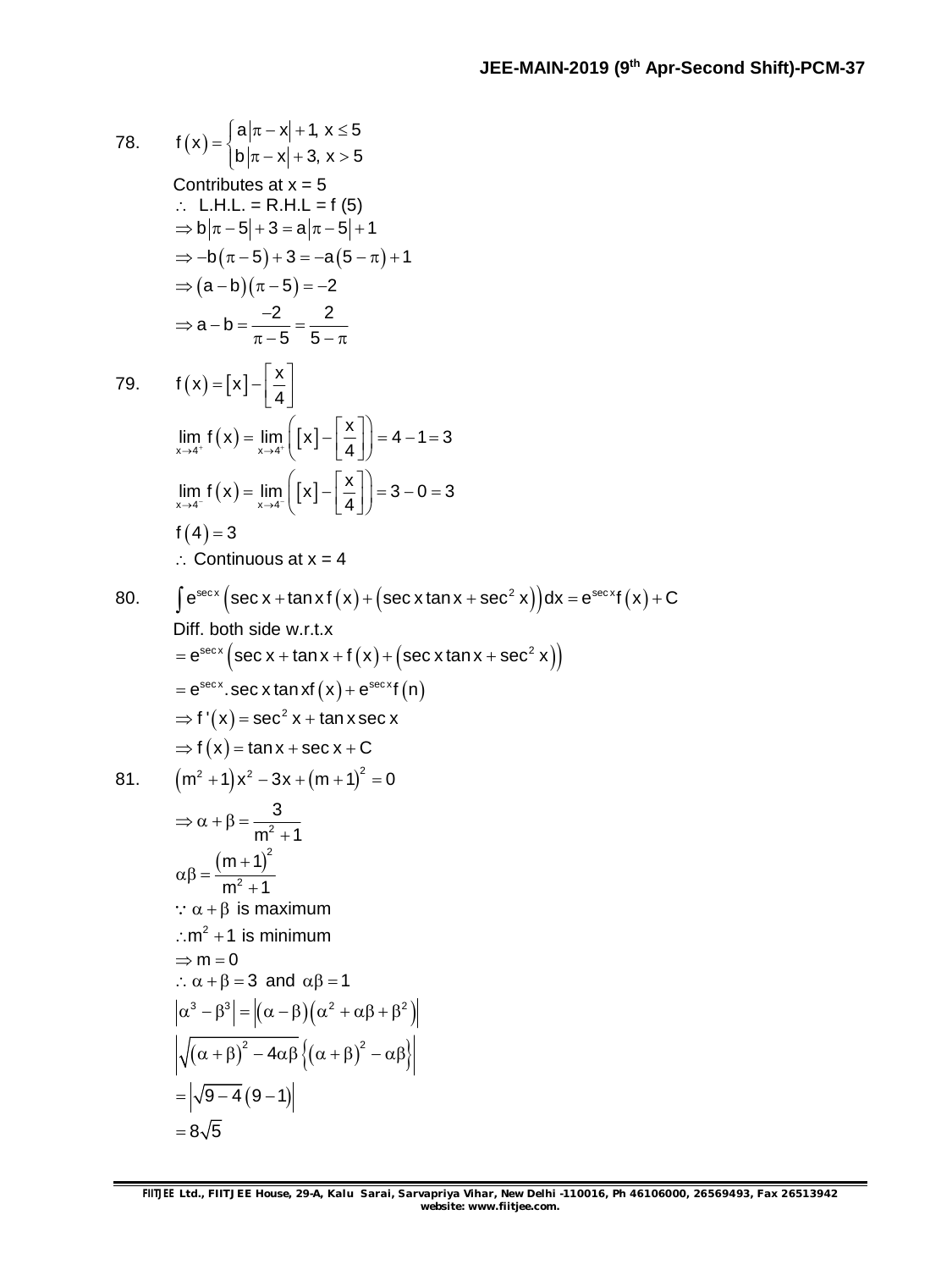82. Let population = 100  $n(A) = 25$  $n(B) = 20$  $n(A \cap B) = 8$  $n(A \cap \overline{B}) = 17$  $n(\overline{A} \cap B) = 12$ Now % of the population who look advertisement  $\frac{30}{100}$  × 17 +  $\frac{40}{100}$  × 12 +  $\frac{50}{100}$  × 8 100 100 100  $=\frac{88}{100} \times 17 + \frac{18}{100} \times 12 + \frac{88}{100} \times 8$  $= 13.9$ 



83. Equation of plane P<sub>1</sub> + 
$$
\lambda
$$
P<sub>2</sub> = 0  
\n
$$
(x + y + z - 6) + \lambda (2x + 3y + z + 5) = 0
$$
\n
$$
\Rightarrow x(1+2\lambda) + y(1+3\lambda) + 2(1+\lambda) - 6 + 5\lambda = 0
$$
\nThis plane is  $\perp$  to  $xy$  - plane  
\n $\therefore$  1+ $\lambda$  = 0  
\nSo, equation of plane  
\n $-x - 2y - 11 = 0$   
\n $\Rightarrow x + 2y + 11 = 0$   
\ndistance of the point (0, 0, 256) from this plane.  
\n
$$
= \left| \frac{0+0+11}{\sqrt{1+4}} \right| = \frac{11}{\sqrt{5}}
$$

84. 
$$
p \Rightarrow (q \lor r)
$$
 is false  
\n
$$
(\because T \Rightarrow F = F)
$$
\nSo, p = T, q = F and r = F

85. 
$$
f(x) = \frac{1}{4 - x^2} + \log_{10} (x^3 - x)
$$
  
\nLet  $f_1 = \frac{1}{4 - x^2}$  and  $f_2 = \log_{10} (x^3 - x)$   
\n $\Rightarrow 4 - x^2 \neq 0$   $x^3 - x > 0$   
\n $\Rightarrow x \neq \pm 2$   $\Rightarrow x(x + 1)(x + 1) > 0$   
\n $x \in (-1, 0) \cup (1, \infty) - \{2\}$   
\n $x \in (-1, 0) \cup (1, 2) \cup (2, \infty)$ 

86.  $S = 1 + 2 \times 3 + 3 \times 5 + 4 \times 7 + \dots +$  upto 11 terms  $n^{th}$  term of the series is  $T_n = n(2n - 1)$  $(2n^2 - n)$  $\sum_{n=1}^{11} T_n = \sum_{n=1}^{11} (2n^2)$  $S = \sum T_n = \sum (2n^2 - n)$  $\Rightarrow S = \sum_{n=1}^{n} T_n = \sum_{n=1}^{n} (2n^2 - r)$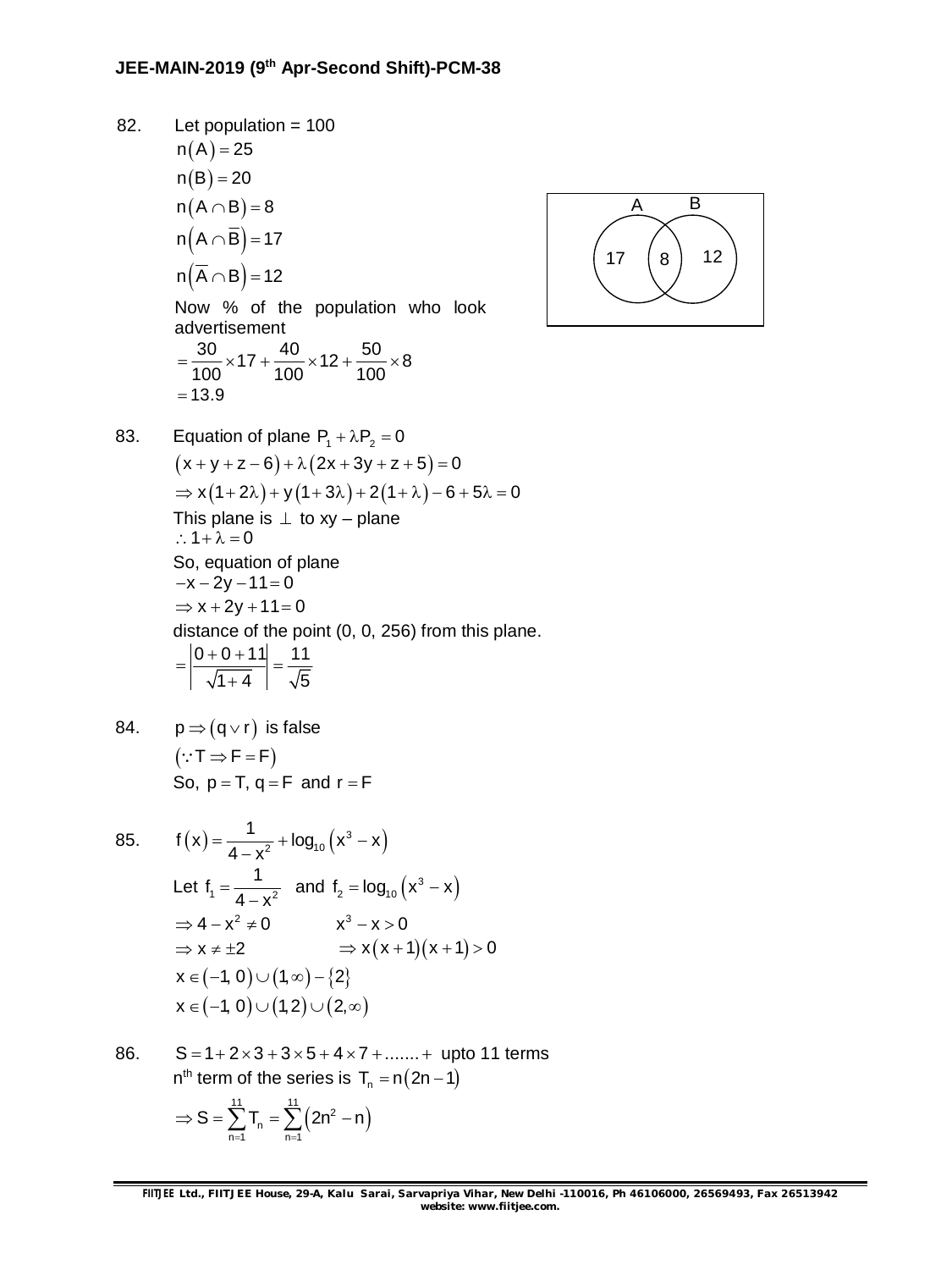$$
\Rightarrow S_n = \frac{2n(n+1)(2n+1)}{6} - \frac{n(n+1)}{2}
$$
  
Put n = 1  

$$
\Rightarrow S_{11} = \frac{2(11)(12)(23)}{6} - \frac{11(12)}{2}
$$

$$
\Rightarrow S_{11} = 946
$$

87. mean = 42  
\n
$$
\Rightarrow \frac{10 + 22 + 26 + 29 + 34 + x + 42 + 67 + 70 + y}{10} = 45
$$
\n
$$
\Rightarrow x + y = 120
$$
\nand median = 35  
\n
$$
\Rightarrow \frac{34 + x}{2} = 35 \Rightarrow x = 36
$$
\nfrom (i) y = 84  
\n
$$
\frac{y}{x} = \frac{84}{36} = \frac{7}{3}
$$

88. 
$$
y^2 = 2x
$$
 ......(i)  
\nand  $x - y - 4 = 0$  ......(ii)  
\nsolving (1) and (2)  
\n $(x - y)^2 = 2x$   
\n $\Rightarrow x^2 - 10x + 16 = 0$   
\n $\Rightarrow x = 8,2$  and  $y = 4, -2$   
\n $A = \int_{-2}^{4} \left( y + 4 - \frac{y^2}{2} \right) dy$   
\n $A = \left( \frac{y^2}{4} + 4y - \frac{y^3}{6} \right)_{-2}^{4}$   
\n $A = \left( 4 + 16 - \frac{64}{6} \right) - \left( 1 - 8 + \frac{8}{6} \right) = 18$ 

89. 
$$
\cos^2 \alpha + \cos^2 \beta + \cos^2 \gamma = 1
$$

$$
\Rightarrow \frac{1}{4} + \frac{1}{2} + \cos^2 \gamma = 1
$$

$$
\Rightarrow \cos^2 \gamma = 1 - \frac{3}{4} = \frac{1}{4}
$$

$$
\Rightarrow \cos \gamma = \pm \frac{1}{2}
$$

$$
\Rightarrow \gamma = \frac{\pi}{3} \text{ or } \frac{2\pi}{3}
$$